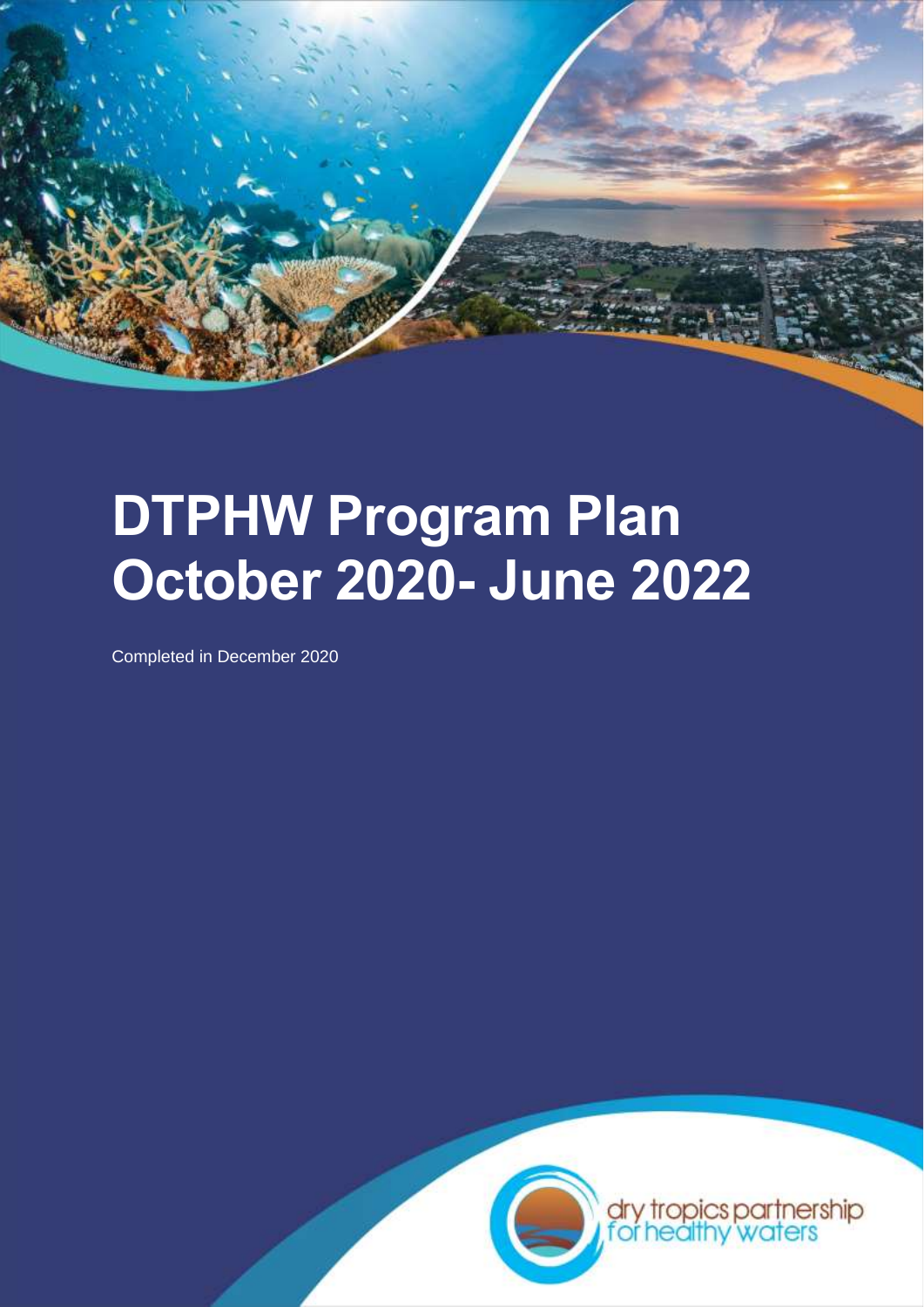## <span id="page-1-0"></span>**Table of Contents**

| Appendix B: COVID-19 Risk Assessment and mitigation strategies for 2020-2022 32 |  |
|---------------------------------------------------------------------------------|--|
|                                                                                 |  |
|                                                                                 |  |

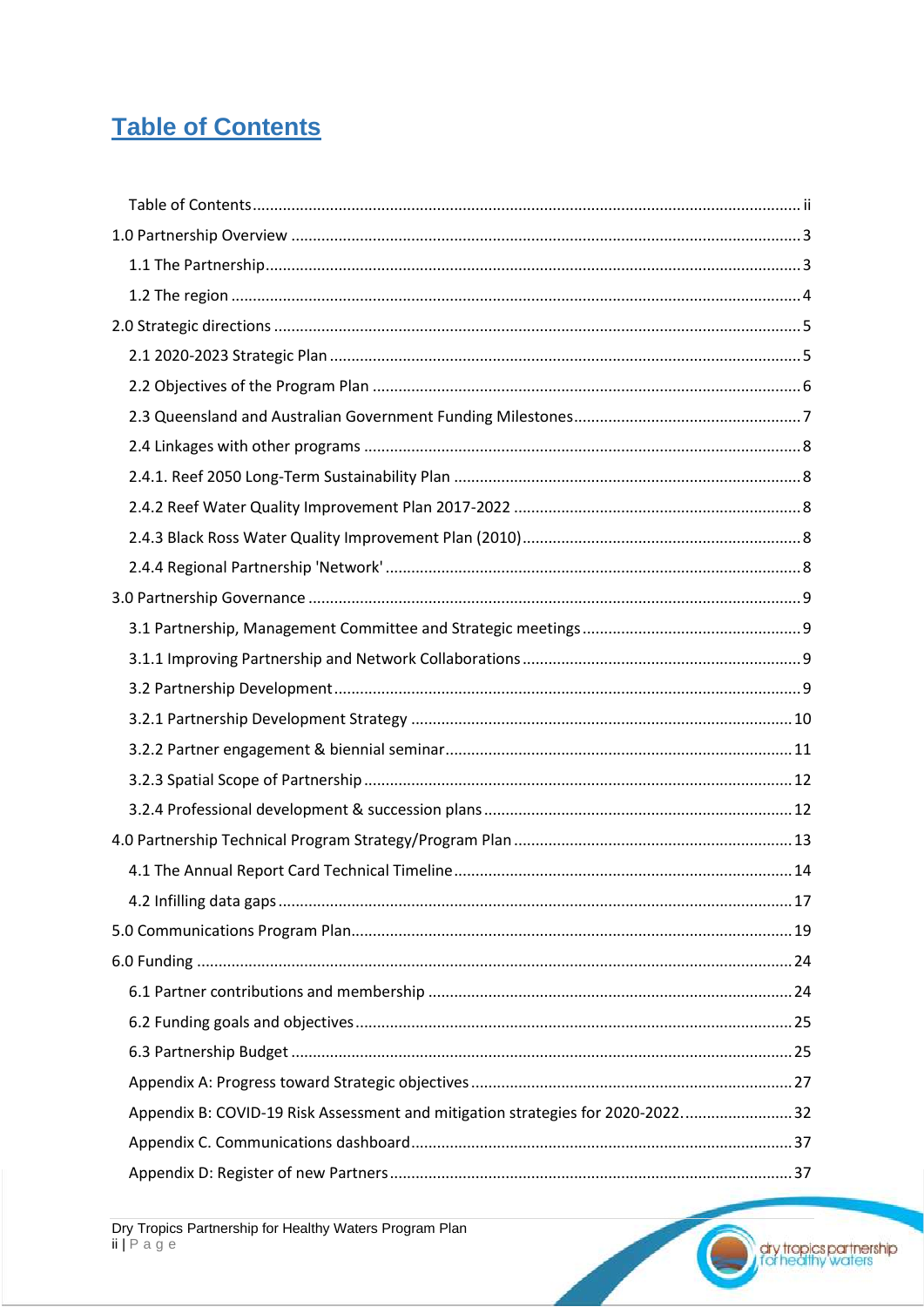## <span id="page-2-0"></span>**1.0 Partnership Overview**

### <span id="page-2-1"></span>**1.1 The Partnership**

The Dry Tropics Partnership for Healthy Waters (the Partnership) is an independent organisation including government, industry, science, conservation and community groups that are dedicated to reporting on and improving waterway health.

The Partnership uses collaborative approaches to integrate environmental, social, economic and cultural information and catchment health knowledge, and seeks ways to improve the status quo. It builds upon and integrates existing monitoring, modelling, and reporting efforts at the catchment and Reef-wide scale and delivers products at a scale to which communities and management can relate.

The primary output of the Partnership is the annual Dry Tropics regional waterway health Report Card. This informs whole-of-catchment management in the region extending from the upper catchments, to the estuaries, adjacent marine zone and outer Great Barrier Reef.



### **Our Partners**

The Partnership includes community, industry, research and government organisations.



dry tropics partnership ealthy waters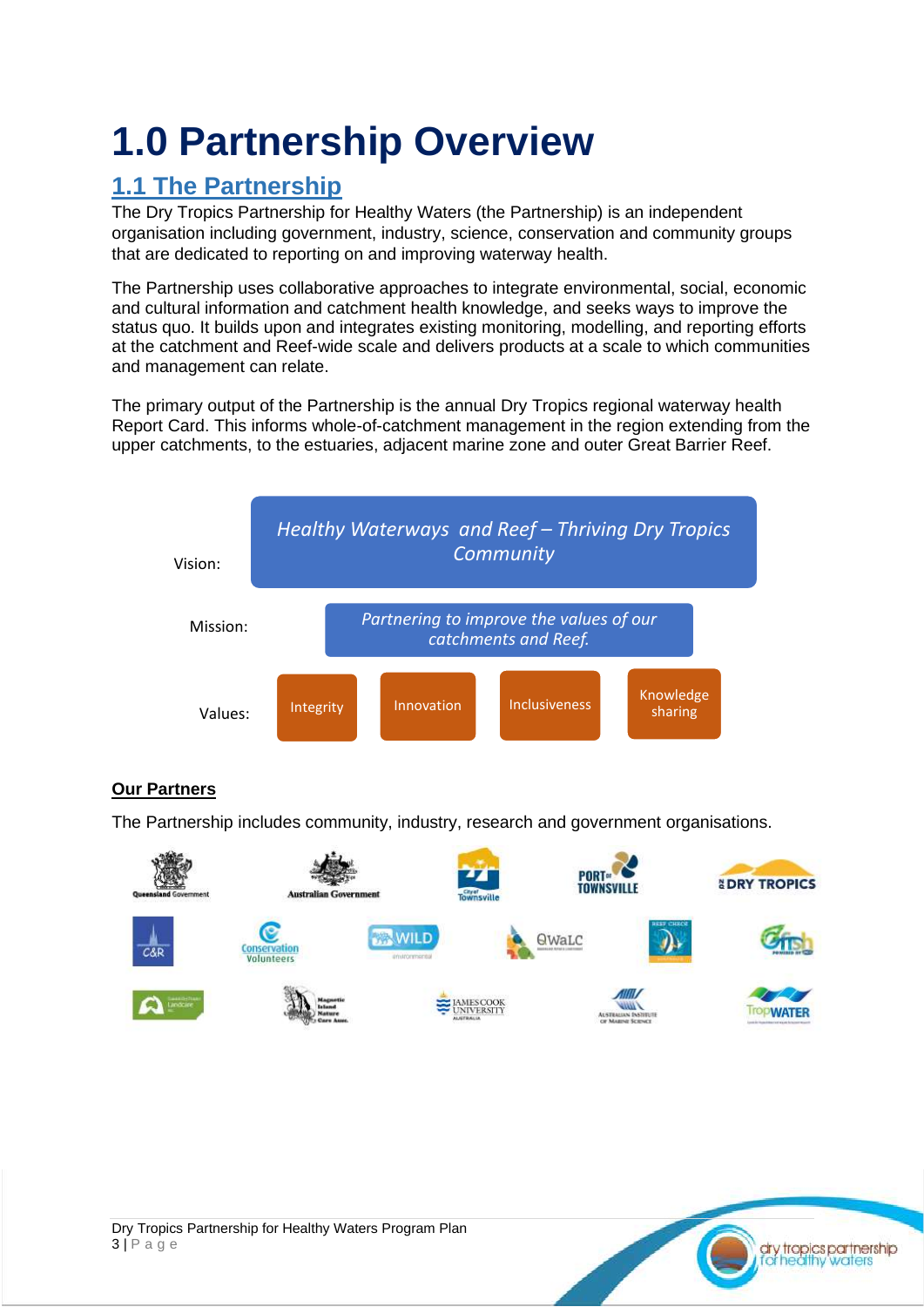## <span id="page-3-0"></span>**1.2 The region**

The Partnership currently operates within the Townsville region, with the reporting area extending from Alligator Creek to Crystal Creek (Figure 1). In the future, the Partnership may extend to the larger Burdekin region.



*Figure 1. Geographic boundary reported upon by the Dry Tropics Partnership, comprising the Ross and Black freshwater basins and estuarine zones, Cleveland Bay and Halifax Bay and the offshore marine zone. The inshore marine zones comprise open coastal, midshelf and enclosed coastal waters. The right angle in the offshore marine zone is the boundary of the Hinchinbrook Planning area.*

<mark>dry tropics partnershi</mark>p<br>for healthy waters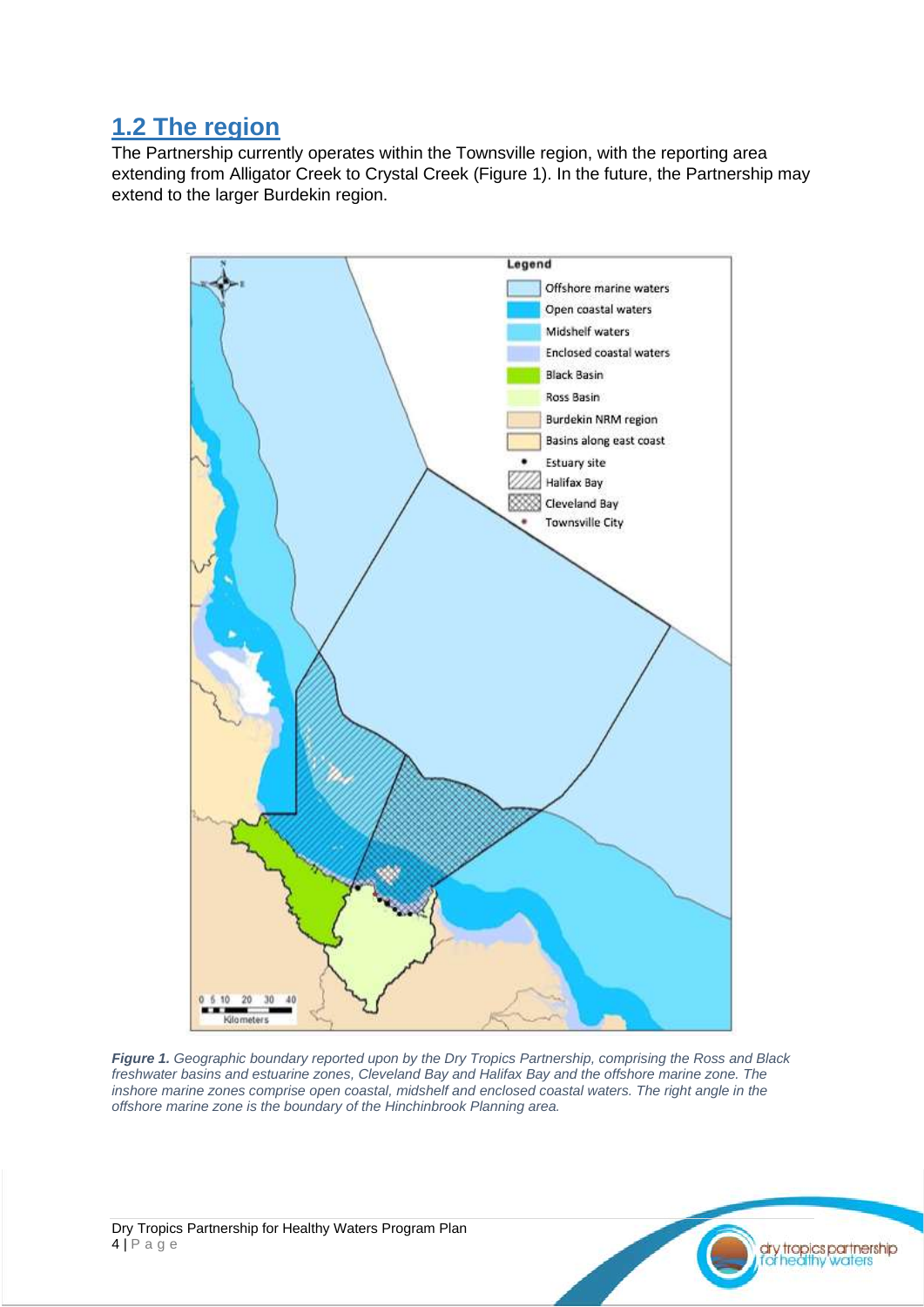## <span id="page-4-0"></span>**2.0 Strategic directions**

## <span id="page-4-1"></span>**2.1 2020-2023 Strategic Plan**

The 2020-2023 Strategic Plan was developed by the Management Committee and endorsed by the Partnership in November 2020. The Partnership has identified three priority outcome areas to be achieved in the next five years:

| 1) Engaged<br><b>Community</b>    | The Townsville Dry Tropics community actively uses the Partnership's<br>science and collective knowledge to improve waterway and Reef<br>health.                                                  |
|-----------------------------------|---------------------------------------------------------------------------------------------------------------------------------------------------------------------------------------------------|
| 2) Robust<br><b>Report Card</b>   | The Townsville Dry Tropics Report Card is part of a rigorous, regional<br>integrated monitoring and evaluation framework that informs the<br>management of the region's waterways and ecosystems. |
| 3) Enduring<br><b>Partnership</b> | The Partnership is sustained by a strong and stable funding base,<br>leadership and partners who are committed to influencing positive<br>change in the region.                                   |

The above outcomes will be used to help guide the Partnership's activities over the next five years. Detailed strategies on how to achieve these are listed in Appendix A.

These strategies are also aligned with the Partnership's overarching goals, which are to:

- a) Establish and maintain a diverse membership, including all levels of government, community, traditional owners, industry and research organisations committed to achieving the Partnership's vision.
- b) Communicate information effectively and at a relevant scale to the broader community on waterway health issues to increase knowledge and empower the local community on Reef issues.
- c) Develop an annual waterway health report card incorporating environmental, social, economic and cultural indicators, by building on existing monitoring and reporting programs, with scientific integrity, independence and transparency.
- d) Focus reporting initially on the Townsville region, and in the longer term, extend to the entire North Queensland Dry Tropics region.
- e) Coordinate and share data and information across a range of stakeholders to identify monitoring gaps and reduce duplication.
- f) Provide scientific information that may assist in improving or maintaining the environmental, social and economic values, identify long-term trends, stimulate management action and drive positive change.
- g) Recognise and support the efforts of Partners and others to improve regional waterway health by building upon, complementing, and enhancing their efforts.
- h) Identify waterway health-related knowledge, identify priority activities, and advocate for them.

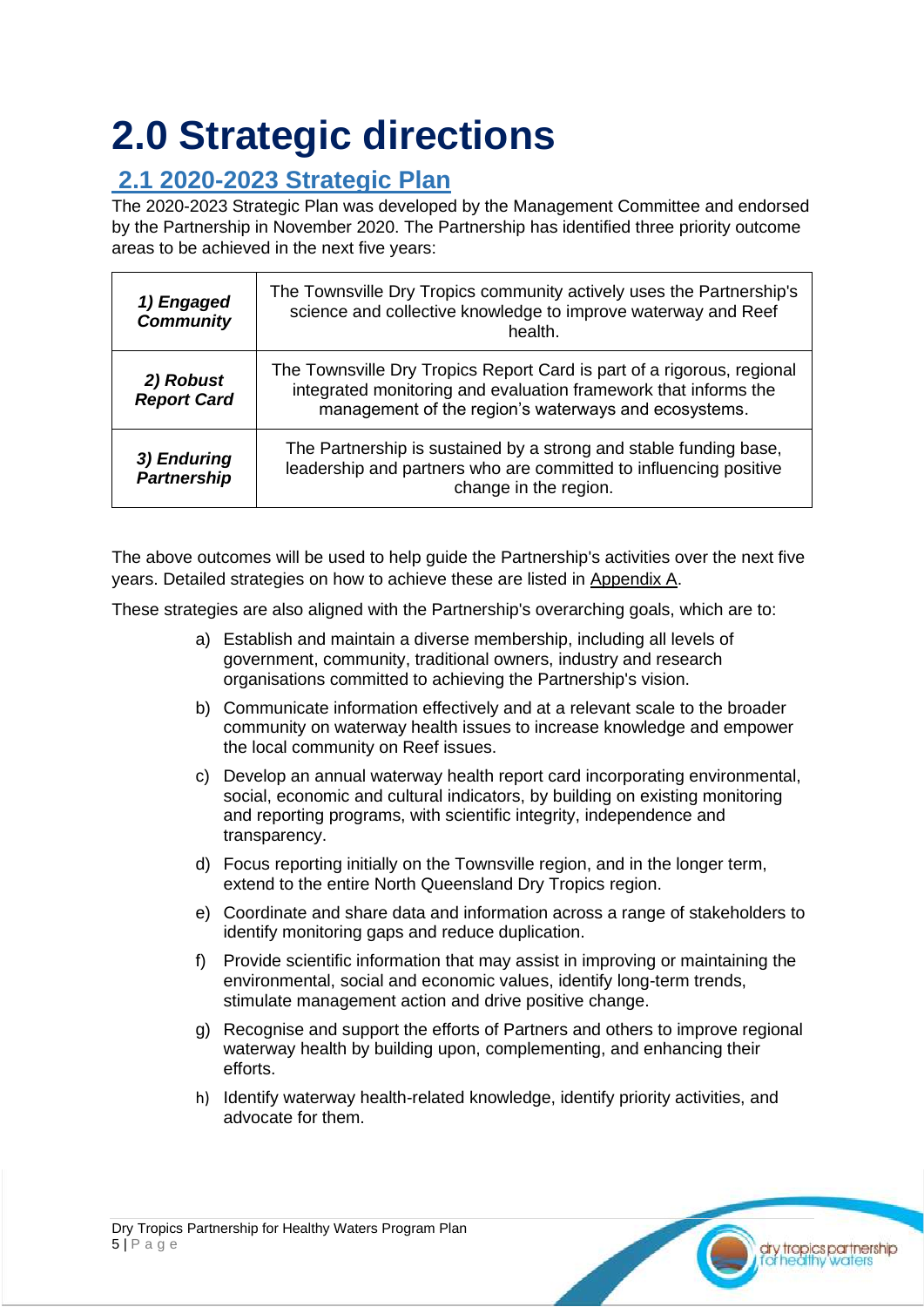## <span id="page-5-0"></span>**2.2 Objectives of the Program Plan**

This Program Plan has been developed in alignment with our 2020-2023 Strategic Plan and will be reviewed annually. The purpose of this plan is to:

- 1. Support the Strategic Plan and provide a progress report on Partnership outcomes.
- 2. Outline the Queensland and Australian governments' funding milestones and key indicators.
- 3. Articulate an achievable work plan reflecting available resources.
- 4. Provide a framework for monitoring and evaluating the Partnership's progress.

In preparing this plan, the Partnership staff and Management Committee have written a COVID-19 (which can be applied to other hazards) Risk Assessment and identified mitigation strategies for 2020-2022 (see Appendix B).

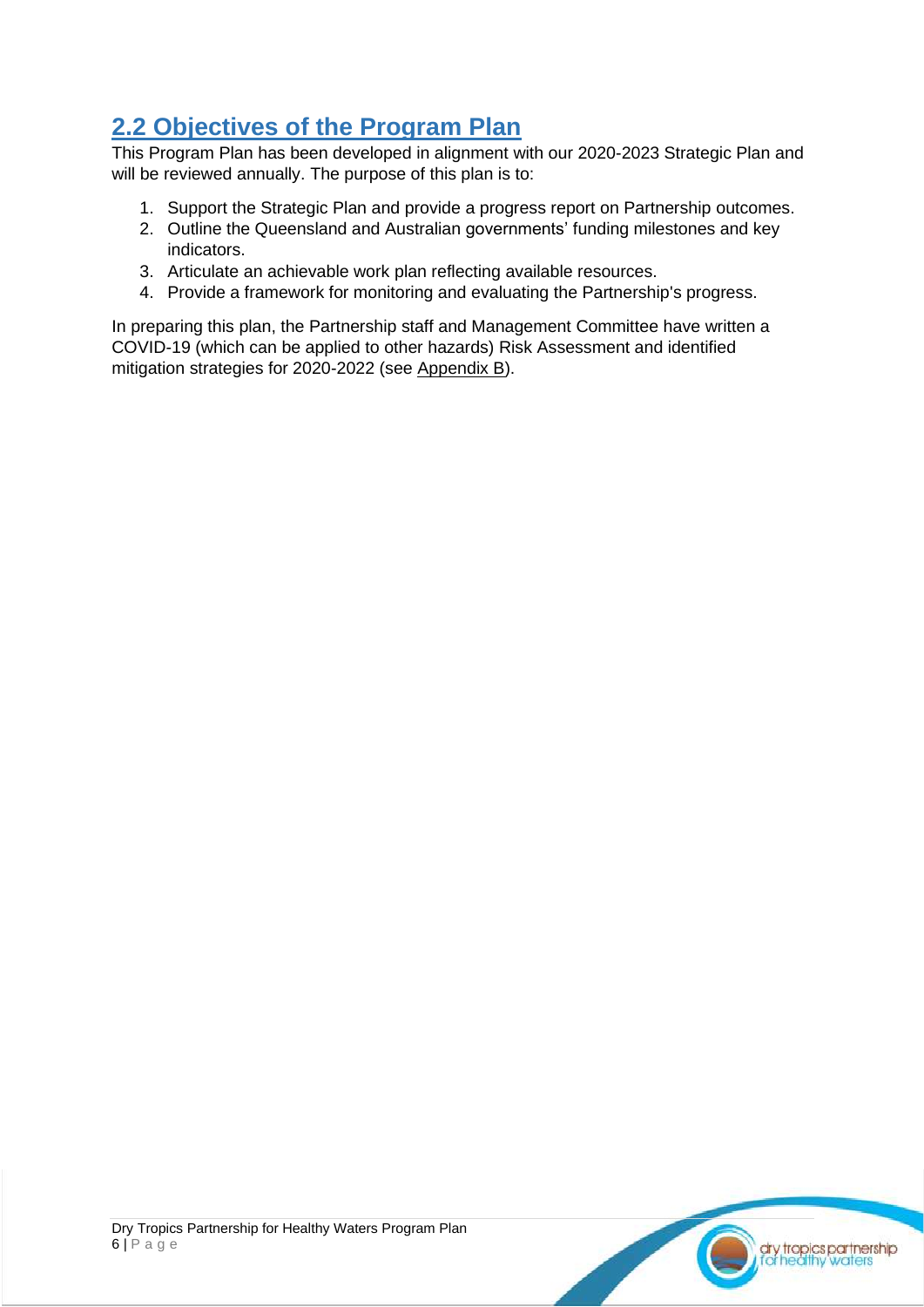### <span id="page-6-0"></span>**2.3 Queensland and Australian Government Funding Milestones**

In early 2020, each of the five regional Great Barrier Reef (GBR) report card partnerships received increased funding for the next two years from the Queensland and Australian governments. The additional funding has allowed the regional Partnerships to increase their capacity in report card indicator development, reporting, stakeholder communications, and relevance to GBR-wide and regional plans (see Section 2.4). The Grant Deed includes Key Performance Indicators and milestones. Table 1 outlines a consolidated list of specific milestones and their deadlines allocated in the 2020/21-2021/22 Grant Deed.

*Table 1: Consolidated list of the 2020-2022 Grant Deed milestones, reports and technical deliverables. Office of the Great Barrier Reef milestone reporting deliverables are in white, reporting and communication deliverables are highlighted in yellow, the overall Report Card timeline is highlighted in green, and the new technical deliverables are highlighted in burnt orange. Timelines for the deliverables are presented in the tables provided throughout the document (colour-coded appropriately).*

| <b>Project/Task</b>                                                                      | <b>Deadlines</b>              |
|------------------------------------------------------------------------------------------|-------------------------------|
| Biannual Regional Partnership Strategic workshops                                        | 30 May 2021,30 May<br>2022    |
| <b>Regional Report Card Partnership Evaluation</b>                                       | 30 May 2022                   |
| Partnership governance health check report                                               | 30 May 2021,30 May<br>2022    |
| Develop and release annual Partnership Report (Public)                                   | 30 Jun. 2021, 30 Jun.<br>2022 |
| Develop/update Program plan 2021-2022                                                    | 30 May 2021                   |
| Release Stewardship/Management Response reports                                          | 30 Jun. 2021, 20 Jun.<br>2022 |
| <b>Release Report Card and Technical Documents</b>                                       | 30 Jun. 2021, 30 Jun.<br>2022 |
| Explore Opportunities through TWG for consistency in<br>indicators, approach and scoring | 30 May 2021                   |
| Expand on Litter indicator (gross pollutant trap monitoring)                             | December 2021                 |
| <b>New Report Card Indicator: UWSF</b>                                                   | 30 Oct. 2021                  |
| New Report Card Indicator: Citizen Science                                               | 30 Oct. 2021                  |
| New Report Card Indicator: Human Dimensions                                              | 15 Dec. 2021                  |

dry tropics partnership<br>for healthy waters

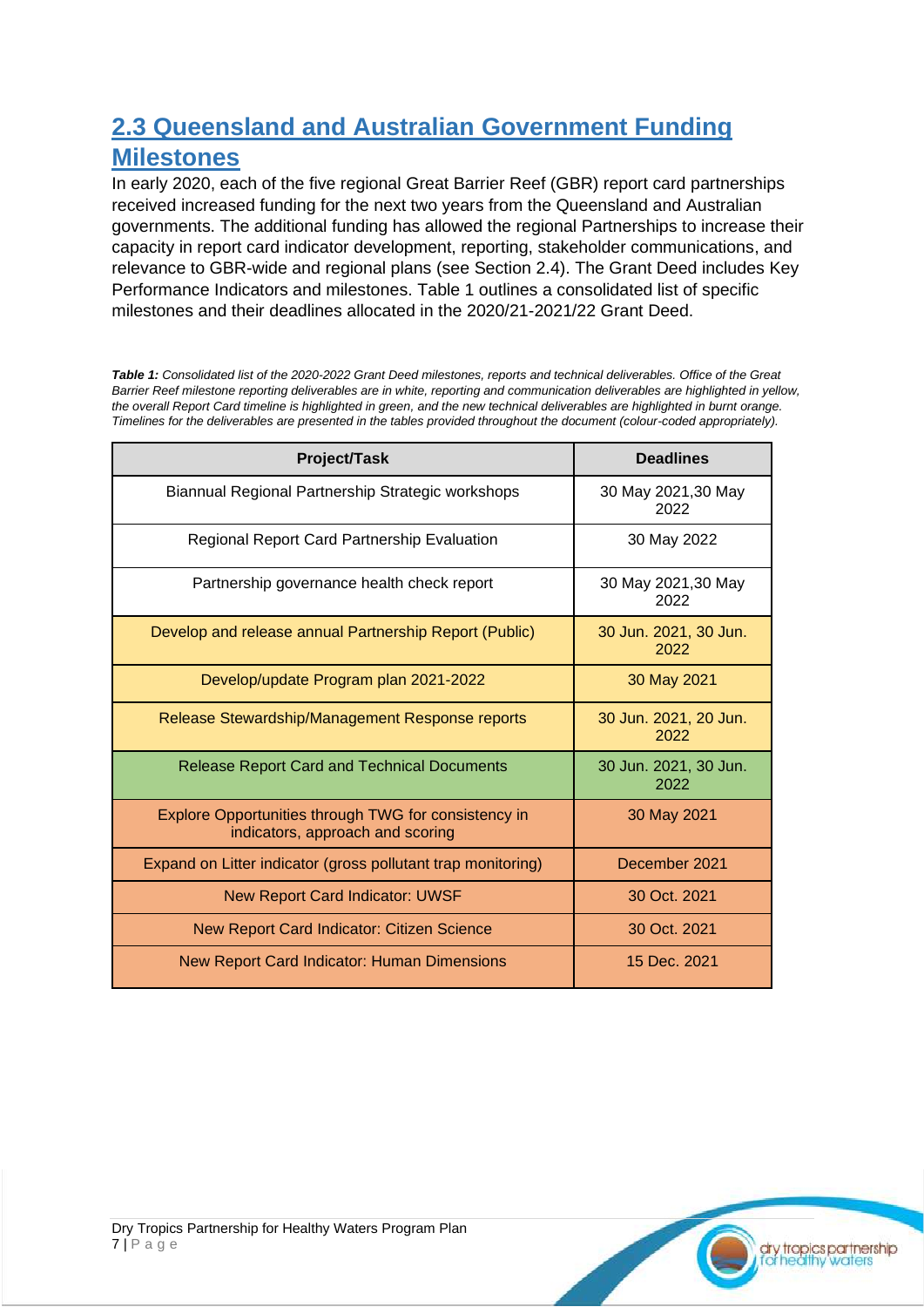### <span id="page-7-0"></span>**2.4 Linkages with other programs**

The annual Townsville Dry Tropics Report card is relevant to both GBR-wide and regional plans and links with state, regional and local programs and reporting. As part of the Australian and Queensland governments' Grant Deed milestone, the Partnership is required to communicate and improve the alignment with these plans. Some of the key plans and strategies linked to the Dry Tropics Partnership are outlined below.

### <span id="page-7-1"></span>**2.4.1. Reef 2050 Long-Term Sustainability Plan**

The regional report cards sit under a 'nested' integrated water quality monitoring and report card program within the Reef 2050 Long-Term Sustainability Plan (Reef 2050 Plan). Regional report cards along with the Reef Integrated Modelling, Monitoring and Reporting Program (RIMMReP) are being developed to support actions identified in the Reef 2050 Plan.

### <span id="page-7-2"></span>**2.4.2 Reef Water Quality Improvement Plan 2017-2022**

The Reef Water Quality Improvement Plan is a joint Australian and Queensland government initiative and includes water quality targets for all catchments adjacent to the GBR. It was developed to support the delivery of the Reef 2050 Plan.

### <span id="page-7-3"></span>**2.4.3 Black Ross Water Quality Improvement Plan (2010)**

The Black Ross Water Quality Improvement area covers waters within the Townsville City Local Government Area, and includes catchments north of the Burdekin shire, and south of the Hinchinbrook Shire. It was developed to identify the pressures and threats to the region to help inform management actions.

### <span id="page-7-4"></span>**2.4.4 Regional Partnership 'Network'**

The Partnership is one of five regional report cards in the Great Barrier Reef catchment that produces an annual snapshot of ecosystem health and water quality condition of local waterways. Other partnerships include:

- [Wet Tropics Waterways](https://wettropicswaterways.org.au/)
- [Mackay-Whitsundays -Isaac Healthy Rivers to Reef Partnership](https://healthyriverstoreef.org.au/)
- [The Gladstone Healthy Harbours Partnership](http://ghhp.org.au/)
- [Fitzroy Partnership for River Health](https://riverhealth.org.au/)

Together, the five independent partnerships form a 'Network' which works collaboratively to champion the development and use of waterway health report cards to stimulate improvement of waterway health in the Great Barrier Reef.

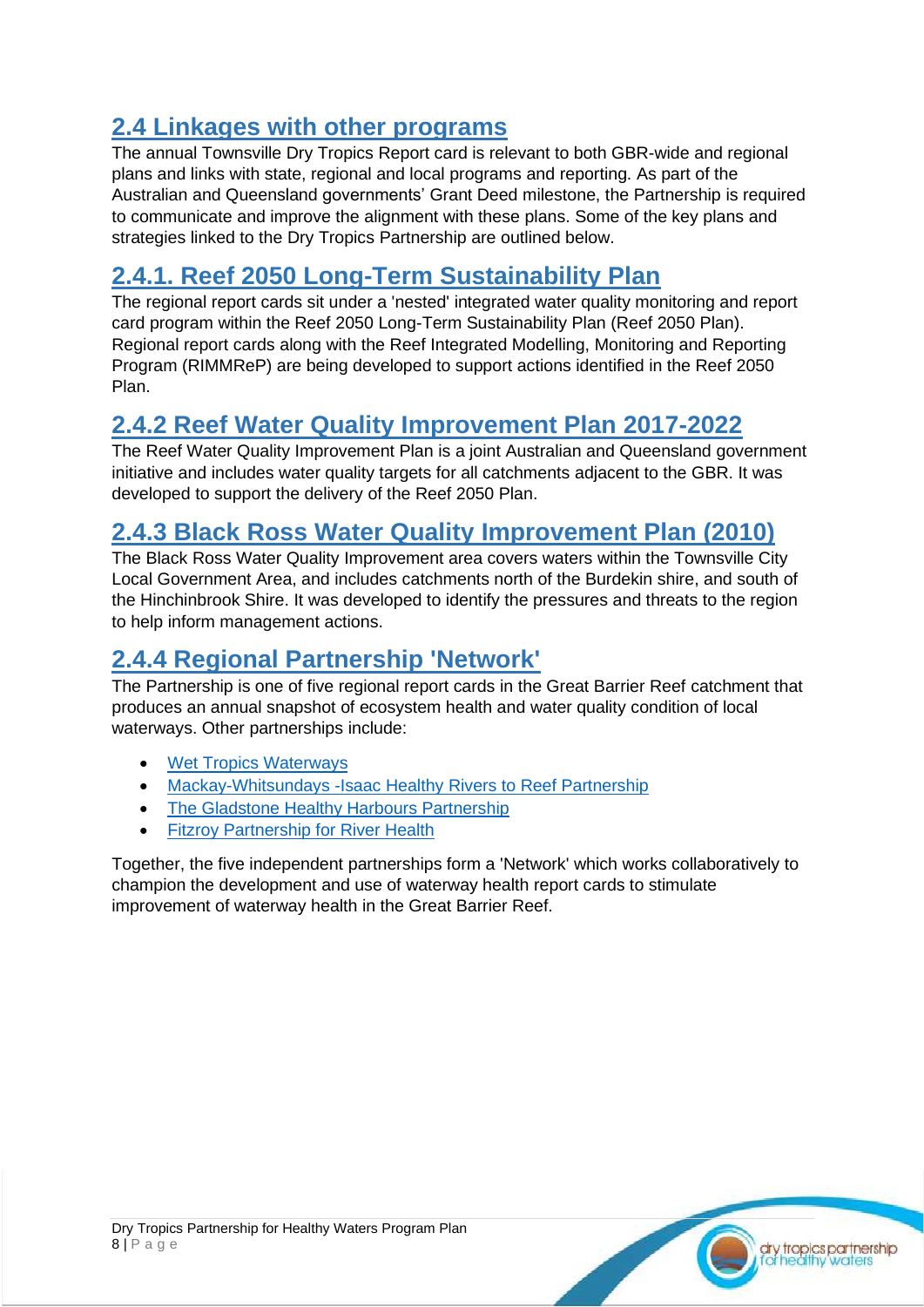## <span id="page-8-0"></span>**3.0 Partnership Governance**

### <span id="page-8-1"></span>**3.1 Partnership, Management Committee and Strategic meetings**

Consistent with the grant deed milestone and Partnership governance charter, the Partnership holds regular Management Committee and Partnership meetings to oversight and coordinate Partnership operations. The table below outlines the general timeframes for each meeting.

*Table 2: Schedule of regular meetings by different Partnership groups. Note: may be subject to slight variations*

| <b>Meetings per annum</b>            | Month                          |
|--------------------------------------|--------------------------------|
| Management Committee (x4)            | February, May, June, September |
| Partnership (x3)                     | March, June, November          |
| Technical Working Group (TWG) (x3)   | February, May, September       |
| Independent Science Panel (ISP) (x3) | February, April, September     |

### <span id="page-8-2"></span>3.1.1 Improving Partnership and Network Collaborations

To achieve the goal of cross collaboration between the five Great Barrier Reef Report Card Partnerships (Strategic Plan Outcome 1.2),the Executive Officer meets with the other regional partnerships at least once a month to enhance the Partnership Network (discussed in section 2.4.4), to collaborate and discuss potential joint projects. The development of Partnership collaborations includes the establishment of a Memorandum of Understanding, which will be completed before 2021. In addition, the communication plan (outlined in section 5) will use tools to highlight and promote these linkages and ensure consistent key messages.

## <span id="page-8-3"></span>**3.2 Partnership Development**

As part of the 2020-2023 Strategic Plan, Outcome 3, *Enduring Partnership*, the Partnership aims to be sustained by a stable funding base, leadership, and active and engaged Partners. To do this, the Partnership seeks to achieve the following objectives over the course of the next year:

- 1. Understand the motivations of regional stakeholders and create a targeted value proposition
- 2. Improve relationship with Partners and leverage existing relationships with partners/stakeholders to build the Partnership's profile
- 3. Develop a marketing plan to continue to build the Partnership and approach new funding partners
- 4. Develop an inaugural Partnership Seminar to help promote the Partnership to potential partners and the community
- 5. Develop a Monitoring, Evaluation, Reporting and Improvement (MERI) Plan to reflect on the Partnerships' performance.

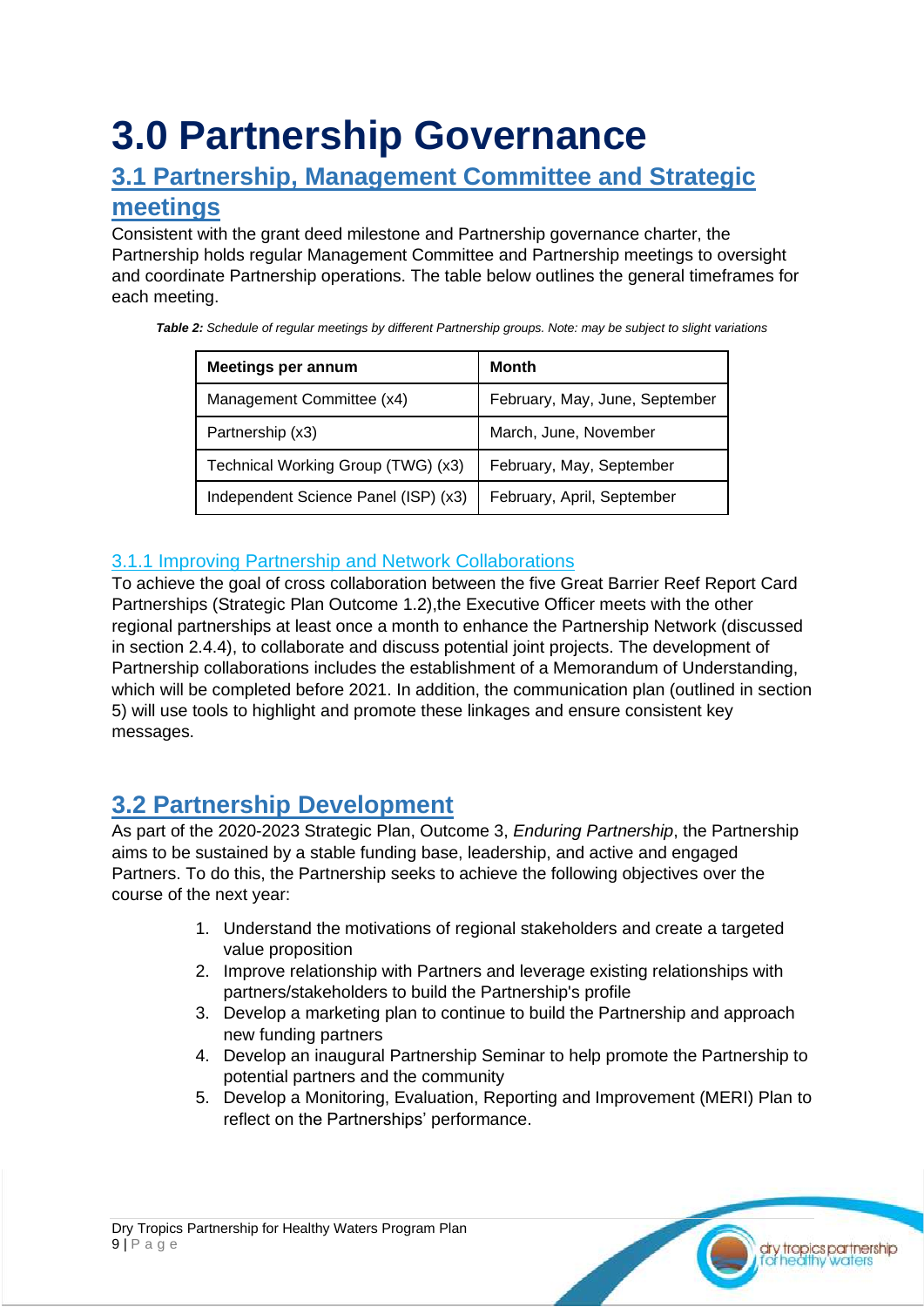### <span id="page-9-0"></span>3.2.1 Partnership Development Strategy

A marketing plan (reflecting objectives 1-3 & 5) has been developed to help attract new partners over the next two years. The table below (Table 3) outlines an approach to achieve this. Note that this table should be updated pending the development of the MERI Plan.

*Table 3: Partnership Development Strategy deliverables timeline. Executive Officer (EO) tasks coded in red, Technical Officer (TO) tasks coded in blue, both Communications specialist (CS) and Executive Officer are coded in green. Note that these marketing timelines are specific for 2020-2021. These timelines and deliverables will be reviewed at the end of 2021 to determine an appropriate marketing approach for 2022.* 

|                                                                                                                                     |            | 2020                |                        |     |     |     |     |     | 2021 |     |     |     |            |            |
|-------------------------------------------------------------------------------------------------------------------------------------|------------|---------------------|------------------------|-----|-----|-----|-----|-----|------|-----|-----|-----|------------|------------|
|                                                                                                                                     | <b>Nov</b> | <b>Dec</b>          | Jan                    | Feb | Mar | Apr | May | Jun | Jul  | Aug | Sep | Oct | <b>Nov</b> | <b>Dec</b> |
| Work with Comms Specialist<br>to map stakeholders in<br>Townsville and the greater<br>Dry Tropics region                            |            | Led<br>by<br>EO     |                        |     |     |     |     |     |      |     |     |     |            |            |
| Use OGBR Regional<br>Partnership Report Card<br>results to help identify Partner<br>needs                                           |            | Led<br>by<br>EO     |                        |     |     |     |     |     |      |     |     |     |            |            |
| Develop Partner surveys and<br>have follow up one-on-one<br>conversations to understand<br>current motivations behind<br>membership | Led by EO  |                     |                        |     |     |     |     |     |      |     |     |     |            |            |
| Develop a marketing strategy<br>and improve value<br>propositions to encourage<br>new partners                                      |            |                     | Led<br>by<br><b>CS</b> |     |     |     |     |     |      |     |     |     |            |            |
| Develop targeted value<br>propositions based on<br>individual needs, motivations<br>and opportunities for<br>collaboration          |            | Led<br>by EO        |                        |     |     |     |     |     |      |     |     |     |            |            |
| Update new member pack<br>encourage new Partners and<br>make it easy for current<br>Partners to promote the<br>Partnership          |            | Led<br>by<br>$\csc$ |                        |     |     |     |     |     |      |     |     |     |            |            |
| Approach new partners with<br>new plan & materials<br>(ongoing)                                                                     |            |                     |                        |     |     |     |     |     |      |     |     |     |            |            |
| Develop a Monitoring,<br>Evaluation, Reporting and<br>Improvement (MERI) plan                                                       |            |                     |                        |     |     |     |     |     |      |     |     |     |            |            |
| Review marketing approach<br>and develop/adjust plans as<br>necessary for 2022 (to be<br>updated in Program plan)                   |            |                     |                        |     |     |     |     |     |      |     |     |     |            |            |



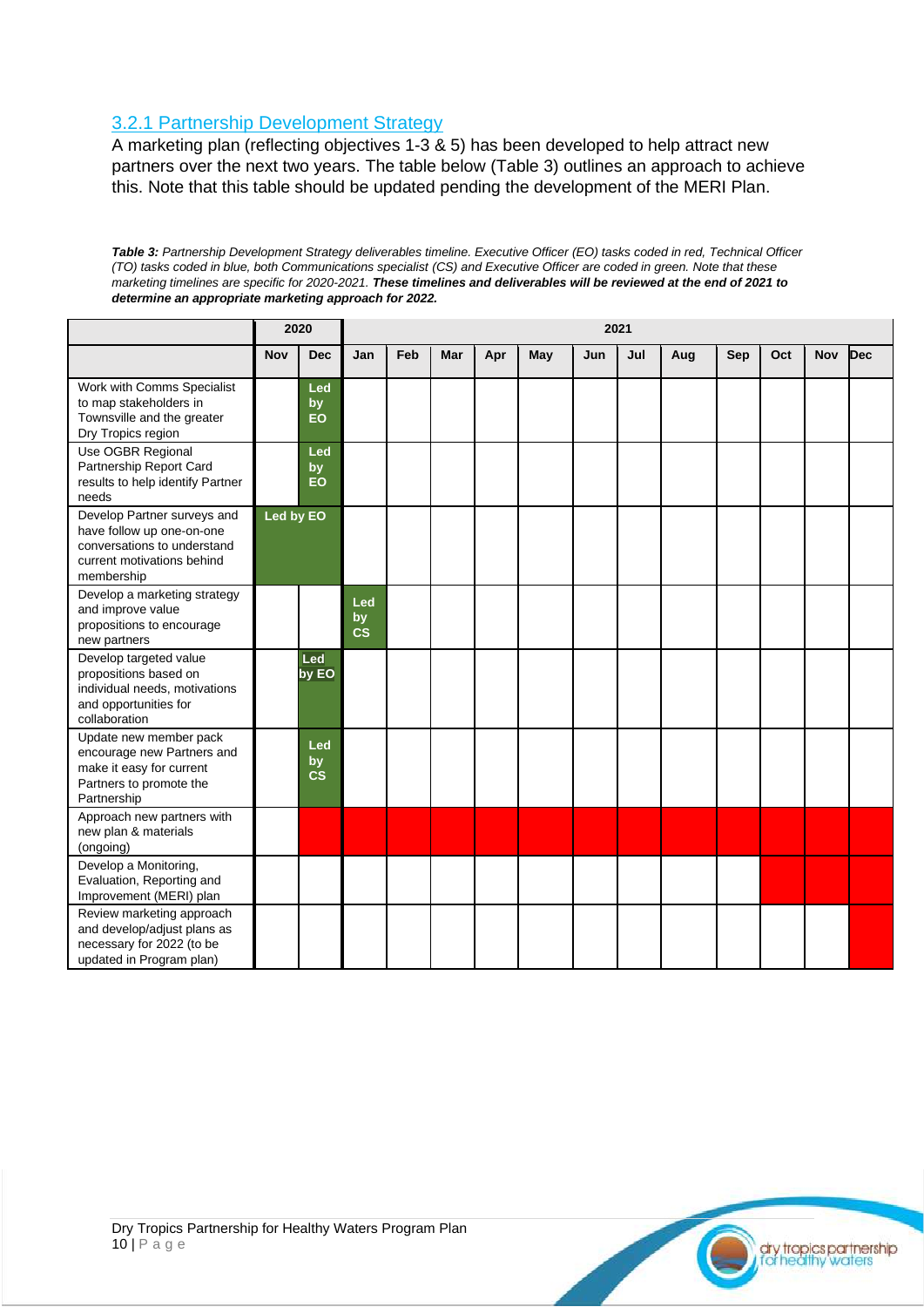#### <span id="page-10-0"></span>3.2.2 Partner engagement & biennial seminar

An inaugural Partnership Seminar (Objective 4 for Partnership Development) will be held in the third quarter of 2021 to increase relevance in the community and create opportunities to promote the organisation. The table below (Table 4) outlines the steps to organise this event.

*Table 4: Timeline to develop the first inaugural Partnership seminar to engage current and new partners, as well as the general public in waterway health.*

|                                                                                                 |     | 2021 |     |     |     |      |      |     |            |     |            |            |  |
|-------------------------------------------------------------------------------------------------|-----|------|-----|-----|-----|------|------|-----|------------|-----|------------|------------|--|
|                                                                                                 | Jan | Feb  | Mar | Apr | May | June | July | Aug | <b>Sep</b> | Oct | <b>Nov</b> | <b>Dec</b> |  |
| Approach the Partnership to<br>identify themes, and key<br>sponsors of the seminar              |     |      |     |     |     |      |      |     |            |     |            |            |  |
| Develop a subcommittee to<br>plan and host the seminar                                          |     |      |     |     |     |      |      |     |            |     |            |            |  |
| Begin developing program plan,<br>reaching out to potential<br>speakers                         |     |      |     |     |     |      |      |     |            |     |            |            |  |
| Approach local businesses for<br>sponsorship                                                    |     |      |     |     |     |      |      |     |            |     |            |            |  |
| Begin scoping event location<br>and develop invite list                                         |     |      |     |     |     |      |      |     |            |     |            |            |  |
| Finalise location, begin scoping<br>catering options                                            |     |      |     |     |     |      |      |     |            |     |            |            |  |
| Create event bright invitation<br>and distribute through social<br>media channels. Approach MPs |     |      |     |     |     |      |      |     |            |     |            |            |  |
| IT preparations (video<br>conferencing, recorded<br>interviews, etc)- if needed                 |     |      |     |     |     |      |      |     |            |     |            |            |  |
| Hold seminar event                                                                              |     |      |     |     |     |      |      |     |            |     |            |            |  |

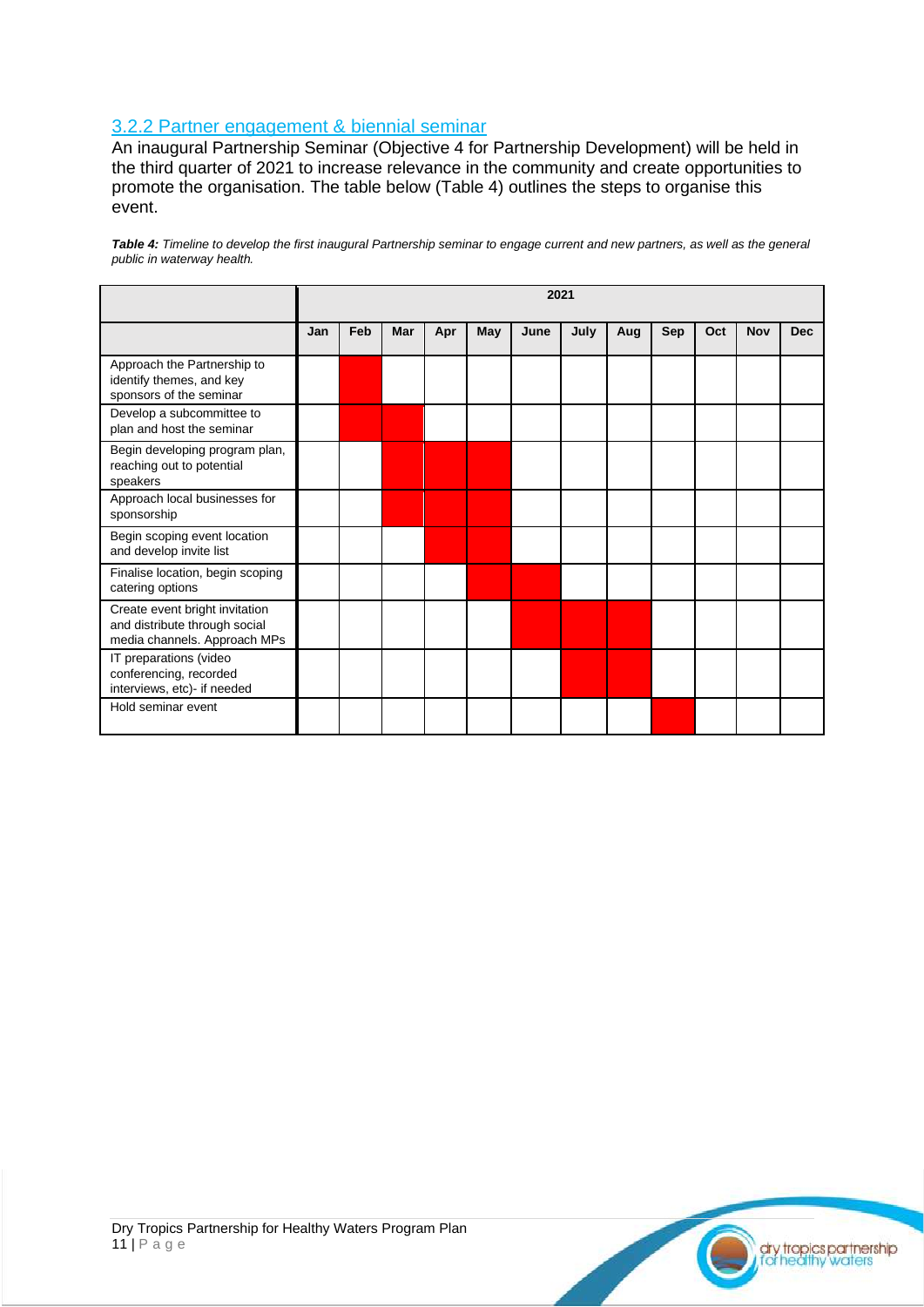### <span id="page-11-0"></span>3.2.3 Spatial Scope of Partnership

The Dry Tropics Partnership was initially established to focus on the Townsville region as this is the largest urban centre along the GBR coastline. At the time, it was agreed to consider expanding the Partnership's boundaries to reflect the wider Dry Tropics NRM regional boundary once the report card processes had been settled for the Townsville region. Having produced two report cards, it is now time to consider whether to expand the spatial scope of the Partnership and the implications for the report card and other Partnership activities. It is proposed that the first partners' meeting in 2021 will consider this issue.

#### <span id="page-11-1"></span>3.2.4 Professional development & succession plans

To ensure that the Partnership is sustained by strong leadership, the Partnership staff will set aside time to:

- Attend conferences and networking events
	- o E.g. River symposium (November 2020)
- Encourage training courses
	- o (R & GIS courses for Technical officer)
	- o Leadership training (River Academy- date TBD)

In addition, effective succession systems must be implemented and carried forward to ensure easy transitions among staff. Before the start of 2021, staff members must:

- Develop an easy to access filing system
- Begin to journal all activities, documenting decisions, contacts and timelines
- Update and review Program Plan annually

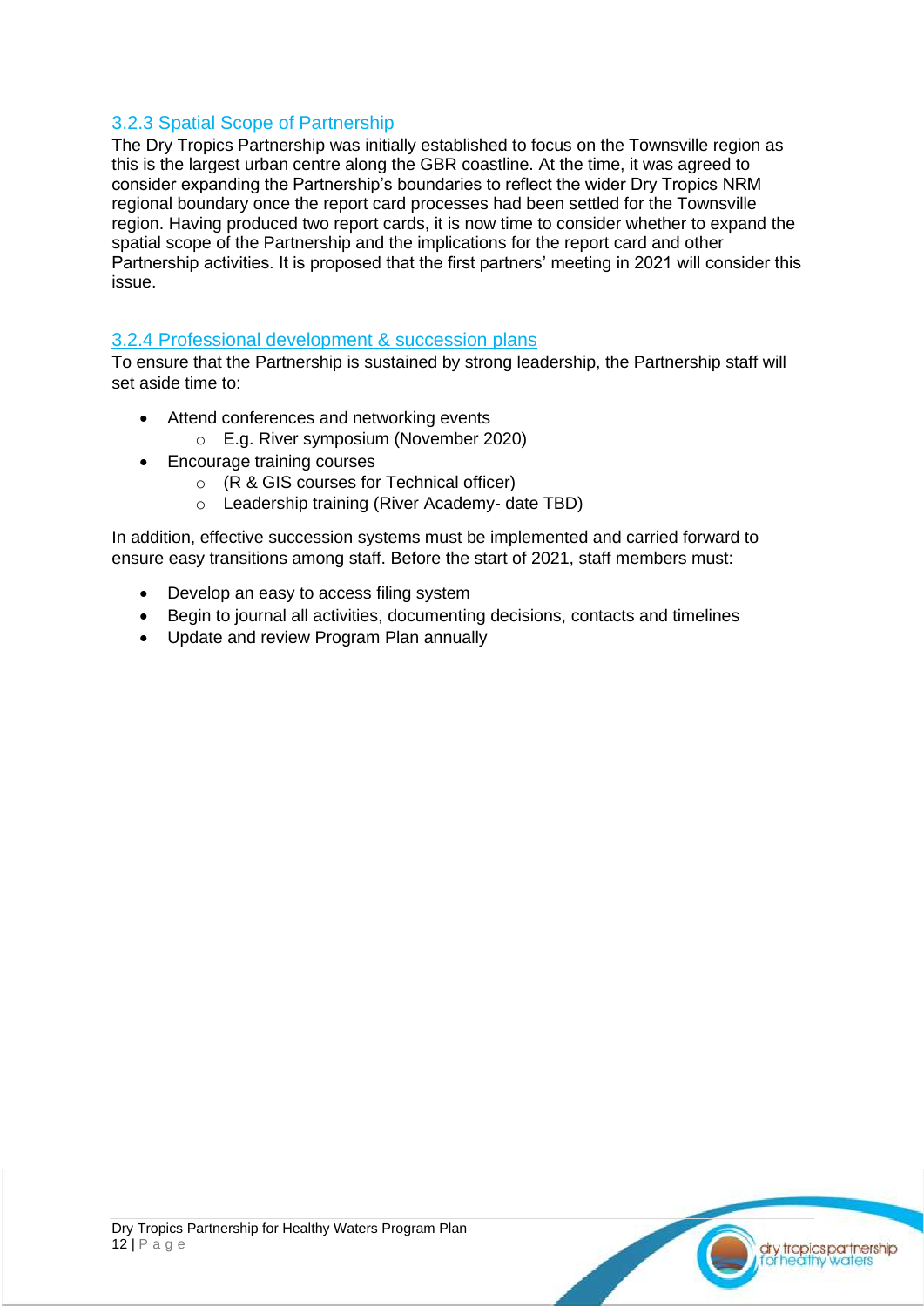## <span id="page-12-0"></span>**4.0 Partnership Technical Program Strategy/Program Plan**

The Partnership has developed technical objectives to help guide progress towards achieving the Partnership's strategic priorities to achieving Outcome 2, *Robust Report Card*. These objectives include:

- 1. Improve data management
	- Work with the regional Partnerships to implement and improve on data automation tools to streamline report card reporting process
	- Work with collaborators to implement an online data management platform
- 2. Build upon current indicators and improve data gaps
	- Reduce data gaps by collaborating with Partners and current networks to increase and improve data quality
	- Work collaboratively with Partners to write grant/funding proposals for future projects

The tables below show the tasks to achieve these objectives and the relative timeline to begin and complete each process.

Additionally, the Partnership will work with the other regional report card partnerships to assess options for implementing improved data visualisation tools for a wide range of communication outputs and increasing our outreach to different audiences. Timeline for this can be found in the following section, in Table 9, in section 5.

All technical reports prepared by the Partnership are reviewed by the GBR regional report cards Technical Working Group and the GBR Independent Science Panel to ensure their technical accuracy.

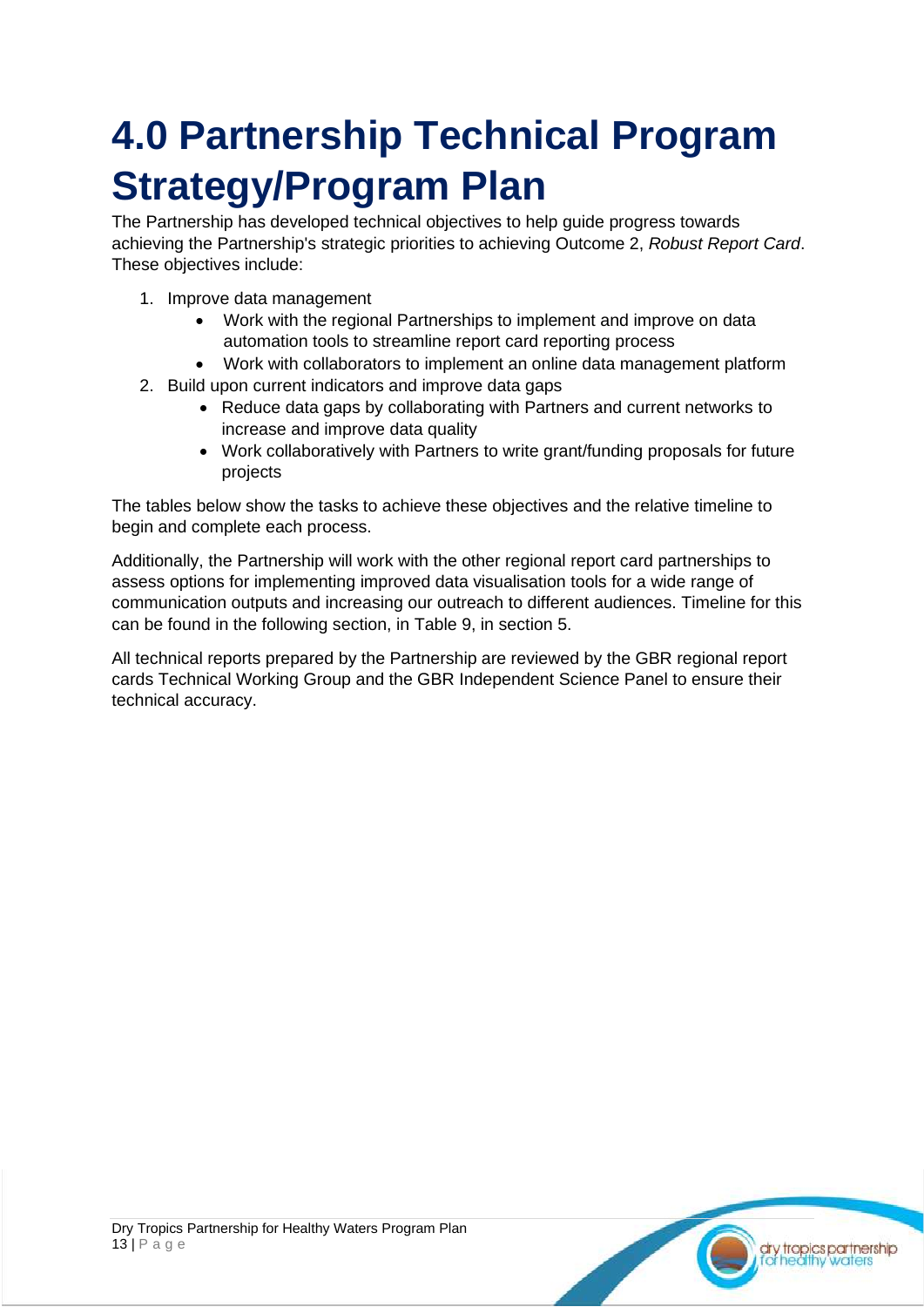## <span id="page-13-0"></span>**4.1 The Annual Report Card Technical Timeline**

An overview of the schedule and new grant deed deliverables for the development of the Report Card and the associated technical program are presented in Tables 5 and 6. For a detailed description of how the report cards are developed, see the 2017-2018 [Report Card](https://drytropicshealthywaters.org/program-design-1)  [Program Design.](https://drytropicshealthywaters.org/program-design-1)

*Table 5: Annual Report card timeline. Executive Officer tasks are coded in red, Technical Officer tasks in blue, and both Executive Officer and Technical Officer are coded in purple. Note that timeline does not change over years except that noted by asterisk\*.* 

| <b>Deliverables</b>                                             | Aug | <b>Sept</b> | Oct | <b>Nov</b> | <b>Dec</b> | Jan | Feb | <b>Mar</b> | Apr | May | June | July |
|-----------------------------------------------------------------|-----|-------------|-----|------------|------------|-----|-----|------------|-----|-----|------|------|
| Data automation of water<br>quality data<br>(2020-2021 only)*   |     |             |     |            |            |     |     |            |     |     |      |      |
| All data provided                                               |     |             |     |            |            |     |     |            |     |     |      |      |
| Data analysis/crunching                                         |     |             |     |            |            |     |     |            |     |     |      |      |
| Scores for all zones<br>generated                               |     |             |     |            |            |     |     |            |     |     |      |      |
| All scores reviewed and<br>endorsed by Chair                    |     |             |     |            |            |     |     |            |     |     |      |      |
| Presented to TWG for<br>endorsement                             |     |             |     |            |            |     |     |            |     |     |      |      |
| Write Technical Report                                          |     |             |     |            |            |     |     |            |     |     |      |      |
| Results & Report Reviewed<br>by the ISP                         |     |             |     |            |            |     |     |            |     |     |      |      |
| <b>Report Card results</b><br>reviewed by Partnership           |     |             |     |            |            |     |     |            |     |     |      |      |
| Begin drafting published<br>report card                         |     |             |     |            |            |     |     |            |     |     |      |      |
| Engage Kate Hodge to<br>begin development                       |     |             |     |            |            |     |     |            |     |     |      |      |
| Draft report card mock-up<br>presented to Partnership           |     |             |     |            |            |     |     |            |     |     |      |      |
| Partnership comments<br>incorporated into Report<br>Card Design |     |             |     |            |            |     |     |            |     |     |      |      |
| Final Report Card reviewed<br>by Partnership                    |     |             |     |            |            |     |     |            |     |     |      |      |
| Preparing for Report Card<br>Release                            |     |             |     |            |            |     |     |            |     |     |      |      |
| Final report card developed<br>and printed                      |     |             |     |            |            |     |     |            |     |     |      |      |

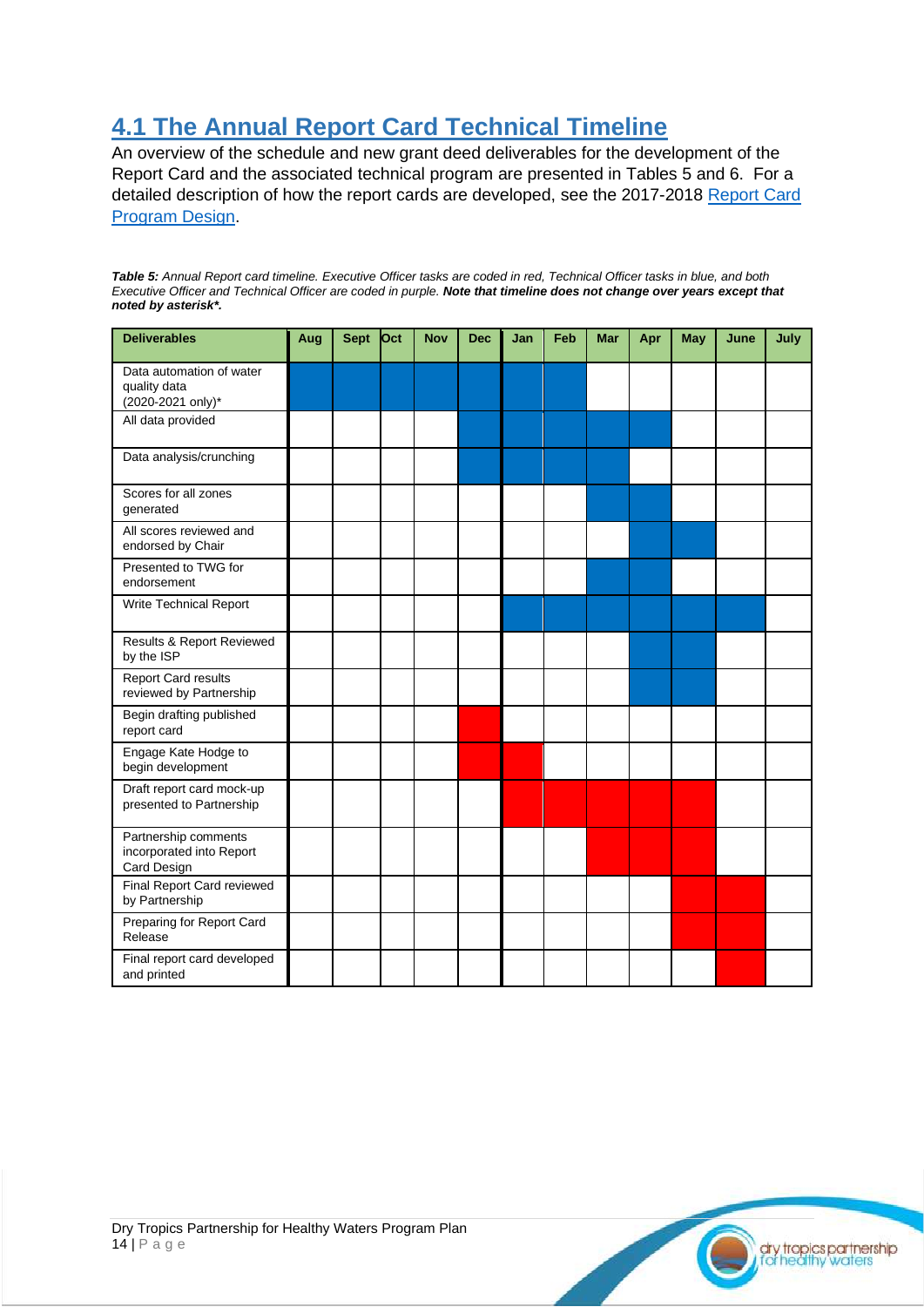Table 6: New technical deliverables for the 2020-2022 Grant deed. Estimated timelines. Executive Officer tasks are coded in red, Technical Officer tasks in blue, and both Executive Officer and *Technical Officer in purple. Note that these timelines are for 2020-2021 only.*

|                                                                                        |     | 2020        |     |            |            | 2021 |     |            |     |     |      |      |     |            |           |            |            |
|----------------------------------------------------------------------------------------|-----|-------------|-----|------------|------------|------|-----|------------|-----|-----|------|------|-----|------------|-----------|------------|------------|
| <b>NEW Technical</b><br><b>Deliverables/Tasks</b>                                      | Aug | <b>Sept</b> | Oct | <b>Nov</b> | <b>Dec</b> | Jan  | Feb | <b>Mar</b> | Apr | May | June | July | Aug | <b>Sep</b> | Oct       | <b>Nov</b> | <b>Dec</b> |
| Urban Water Stewardship Framework- conducted every two years.                          |     |             |     |            |            |      |     |            |     |     |      |      |     |            |           |            |            |
| Gaining provisional<br>stakeholder endorsement to<br>participate                       |     |             |     |            |            |      |     |            |     |     |      |      |     |            |           |            |            |
| Method developed by OGBR<br>and endorsed by ISP                                        |     | O           |     |            |            |      |     |            |     |     |      |      |     |            |           |            |            |
| Engage a workshop facilitator                                                          |     |             |     |            |            |      |     |            |     |     |      |      |     |            |           |            |            |
| Prepare for and implement<br><b>UWSF workshops</b>                                     |     |             |     |            |            |      |     |            |     |     |      |      |     |            |           |            |            |
| UWSF data analysis                                                                     |     |             |     |            |            |      |     |            |     |     |      |      |     |            |           |            |            |
| Present results to TWG for<br>endorsement                                              |     |             |     |            |            |      |     |            |     |     |      |      |     |            |           |            |            |
| Update Report Card as<br>required                                                      |     |             |     |            |            |      |     |            |     |     |      |      |     |            |           |            |            |
| Present UWSF/RC results to<br>ISP for endorsement                                      |     |             |     |            |            |      |     |            |     |     |      |      |     |            |           |            |            |
| Human Dimension Surveys (based on current OGBR timeline)                               |     |             |     |            |            |      |     |            |     |     |      |      |     |            |           |            |            |
| Participate in OGBR<br>Workshop to finalise surveys                                    |     |             |     |            |            |      |     |            |     |     |      |      |     |            |           |            |            |
| HD Program design and<br>refinement- identifying<br>additional data sources            |     |             |     |            |            |      |     |            |     |     |      |      |     |            |           |            |            |
| Identifying additional regional<br>data sources including<br>available partner data    |     |             |     |            |            |      |     |            |     |     |      |      |     |            |           |            |            |
| RRC pilot instrument design<br>and testing, collecting data<br>from other data sources |     |             |     |            |            |      |     |            |     |     |      |      |     |            |           |            |            |
| Regional survey data<br>collection                                                     |     |             |     |            |            |      |     |            |     |     |      |      |     |            | Led by EO |            |            |

dry tropics partnership<br>Ltor healthy waters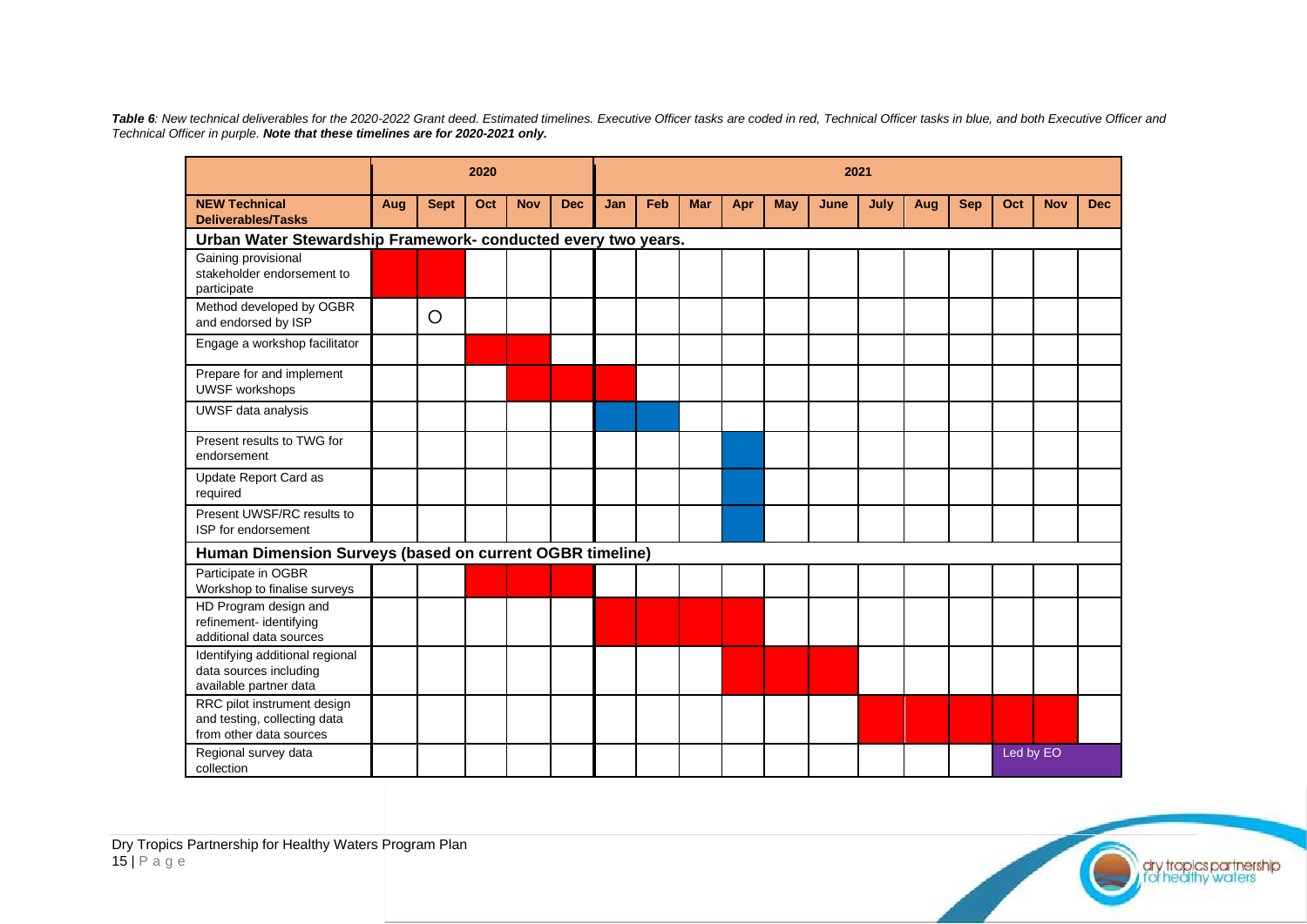|                                                                                                                                                                 | 2020 |             |     |                     |            | 2021 |     |            |     |     |      |      |     |            |     |            |            |
|-----------------------------------------------------------------------------------------------------------------------------------------------------------------|------|-------------|-----|---------------------|------------|------|-----|------------|-----|-----|------|------|-----|------------|-----|------------|------------|
| <b>NEW Technical</b><br><b>Deliverables/Tasks</b>                                                                                                               | Aug  | <b>Sept</b> | Oct | <b>Nov</b>          | <b>Dec</b> | Jan  | Feb | <b>Mar</b> | Apr | May | June | July | Aug | <b>Sep</b> | Oct | <b>Nov</b> | <b>Dec</b> |
| Litter and Marine Debris monitoring- note no gross pollutant trap monitoring as that data is only available for one zone. \$15K to be spent by<br>December 2021 |      |             |     |                     |            |      |     |            |     |     |      |      |     |            |     |            |            |
| Obtain data from Tangaroa<br>Blue and the Reef Clean<br>project (note not gross<br>pollutant traps)                                                             |      |             |     |                     |            |      |     |            |     |     |      |      |     |            |     |            |            |
| Aid regional Partnerships with<br>developing litter indicators                                                                                                  |      |             |     |                     |            |      |     |            |     |     |      |      |     |            |     |            |            |
| Develop individual indicators<br>to score that is linked to<br>management (dependent on<br>whether data is available from<br>Tangaroa Blue)                     |      |             |     |                     |            |      |     |            |     |     |      |      |     |            |     |            |            |
| Include litter monitoring in<br>Stewardship/Management<br>Report                                                                                                |      |             |     |                     |            |      |     |            |     |     |      |      |     |            |     |            |            |
| Data implemented in Report<br>Card draft (2022)                                                                                                                 |      |             |     |                     |            |      |     |            |     |     |      |      |     |            |     |            |            |
| Citizen Science Indicator with GBRF (current timeline as drafted by GBRF)                                                                                       |      |             |     |                     |            |      |     |            |     |     |      |      |     |            |     |            |            |
| Workshop/collaborative<br>design goals                                                                                                                          |      |             |     |                     |            |      |     |            |     |     |      |      |     |            |     |            |            |
| Priority project identified and<br>collaborative designs are<br>submitted                                                                                       |      |             |     |                     |            |      |     |            |     |     |      |      |     |            |     |            |            |
| Project implementation<br>(timeline pending more<br>information on project)                                                                                     |      |             |     | Led by regional EOs |            |      |     |            |     |     |      |      |     |            |     |            |            |
| Data analysis (depends on<br>data implementation)                                                                                                               |      |             |     |                     |            |      |     |            |     |     |      |      |     |            |     |            |            |
| Data to be included in 2021<br>Report Card released in 2022                                                                                                     |      |             |     |                     |            |      |     |            |     |     |      |      |     |            |     |            |            |



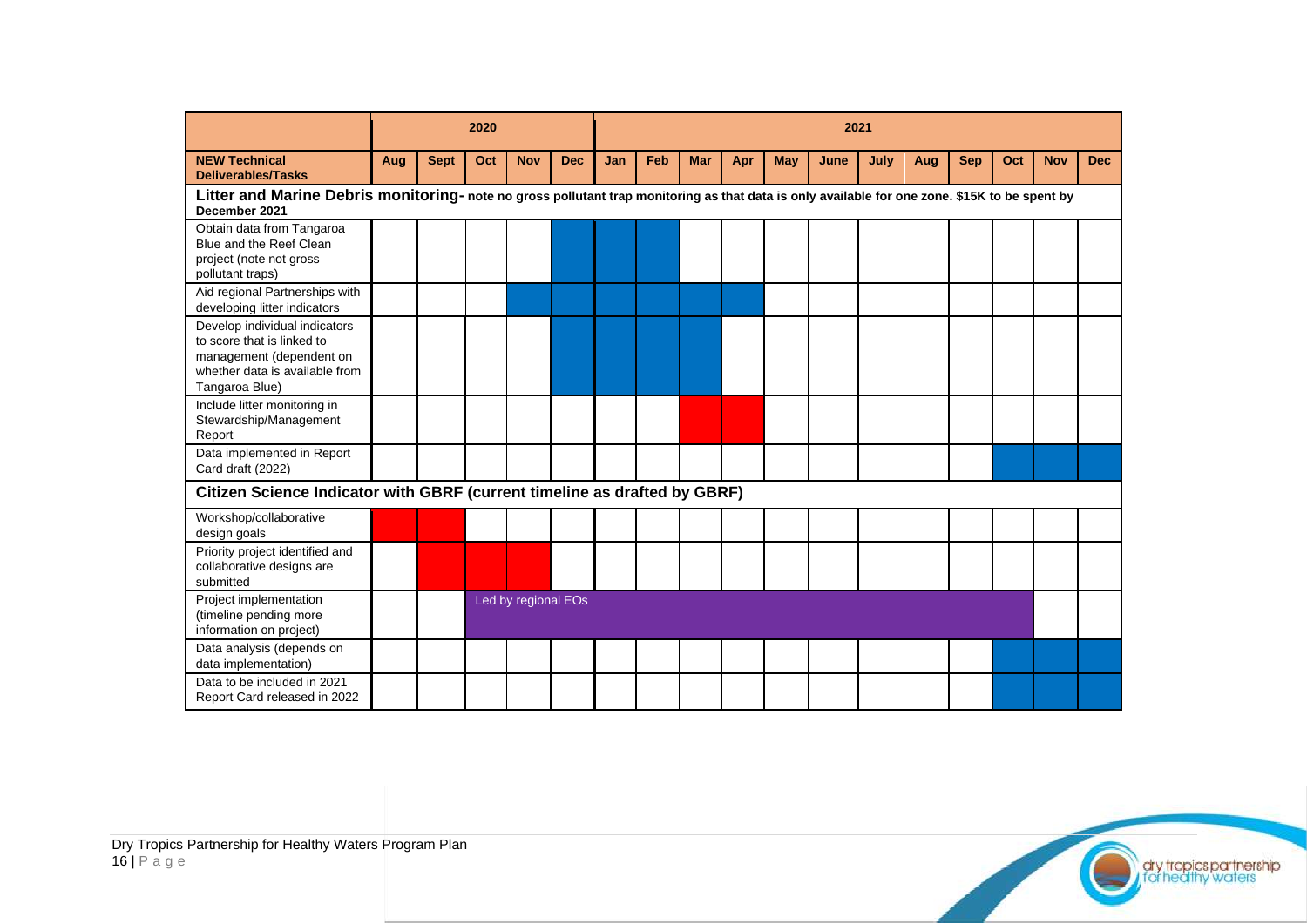### **4.2 Infilling data gaps**

The technical work plan for incorporating indicators into the report card over the next two years is shown below in Table 7. Other major technical items to be completed are automating data analysis for freshwater, estuarine and inshore marine water quality. This is currently underway and is expected to be completed by 2021-2022. Note that all data is assessed by the Technical Officer for its relevance and accuracy before being included within the report card.

<span id="page-16-0"></span>

| Reporting           | <b>Indicator</b>                                                                                                                                       | <b>Objective</b>                                                                                                                                                                                                                                                                | <b>Required information</b>                                                                                                                                                                                                                                                                             | <b>Strategy to achieve this</b>                                                                                                                                                                                                                                                                                | Year/                                            | <b>Reasoning for</b>                                                                                                                                                                                                                                                              | <b>Progress to date</b>                                                                                      |
|---------------------|--------------------------------------------------------------------------------------------------------------------------------------------------------|---------------------------------------------------------------------------------------------------------------------------------------------------------------------------------------------------------------------------------------------------------------------------------|---------------------------------------------------------------------------------------------------------------------------------------------------------------------------------------------------------------------------------------------------------------------------------------------------------|----------------------------------------------------------------------------------------------------------------------------------------------------------------------------------------------------------------------------------------------------------------------------------------------------------------|--------------------------------------------------|-----------------------------------------------------------------------------------------------------------------------------------------------------------------------------------------------------------------------------------------------------------------------------------|--------------------------------------------------------------------------------------------------------------|
| category<br>Litter* | <b>Bottles listed</b><br>under the<br>container<br>deposit scheme<br>Straws and<br>plastic cutlery<br>Plastic bags<br>Cigarette butts<br>Other rubbish | Separately score the number of<br>items or weight of each indicator<br>(rather than them being included<br>under total rubbish as in the 2018-<br>19 Report Card).<br>Need to be able to independently<br>run the beach clean-up data<br>(currently it's run by Bill Venables). | More accurate information<br>is required on beach<br>clean-up data as currently<br>we are not supplied with<br>the most accurate<br>information.                                                                                                                                                        | Liaise with Tangaroa Blue to<br>acquire the most accurate<br>data.<br>Talk with Bill Venables on<br>how to use the R script he<br>has produced on the beach<br>clean-up data.                                                                                                                                  | <b>Timeline</b><br>Year 1-2                      | timeline<br>Sufficient data is<br>required before an<br>accurate indicator can<br>be developed.<br>Acquiring sufficient<br>data is expected to<br>take at least until the<br>start of 2021.                                                                                       | Currently working<br>with Tangaroa Blue<br>on a data agreement<br>to provide<br>management<br>relevant data. |
|                     | Gross pollutant<br>traps                                                                                                                               | Identify ways to include data from<br>Gross Pollutant traps into the<br>report card (as<br>communication/management<br>strategy, not as an indicator)                                                                                                                           | Recently, Townsville City<br>Council and the Port of<br>Townsville have<br>implemented gross<br>pollutant traps; however,<br>these only occur within the<br>Ross Basin reporting<br>zone. Additional traps will<br>need to be implemented in<br>other basins before<br>inclusion in the Report<br>Card. | Work closely with Townsville<br>City Council and the Port of<br>Townsville to ensure that<br>data provided can be<br>implemented within the<br>Report Card as<br>communication/text within<br>the Report Card (not as an<br>indicator).                                                                        | Year 1-2                                         | Gross pollutant traps<br>were implemented in<br>early 2020. The<br>placement of the traps<br>may move, depending<br>on how much litter is<br>collected. This will<br>require extra work to<br>extrapolate results into<br>a useable format.                                       |                                                                                                              |
| Biodiversity        | Mangrove<br>condition                                                                                                                                  | Score habitat condition for each of<br>the indicators within the report<br>card                                                                                                                                                                                                 | Data and a report card<br>scoring method is required                                                                                                                                                                                                                                                    | Would need additional<br>funding to collect the data or<br>expert advice on a novel<br>approach to score condition<br>for each habitat type.<br>Through GBRF funding for<br>the Community Action Plans<br>and other collaborative<br>networks, it may be possible<br>to implement a cross-<br>network mangrove | Year 2-3<br>depending<br>on data<br>availability | Currently, there is no<br>data available, and the<br>herbarium indicates<br>that it is unlikely that<br>measuring wetland<br>condition would be<br>available at a localised<br>scale such as<br>Townsville or the<br>Burdekin area.<br>Therefore, alternative<br>methods would be | No progress to date.                                                                                         |

Table 7: Technical work-plan outlining the indicators to be incorporated or developed within the next two years. Note that asterisk (\*) denotes top priority indicators for the next two years.

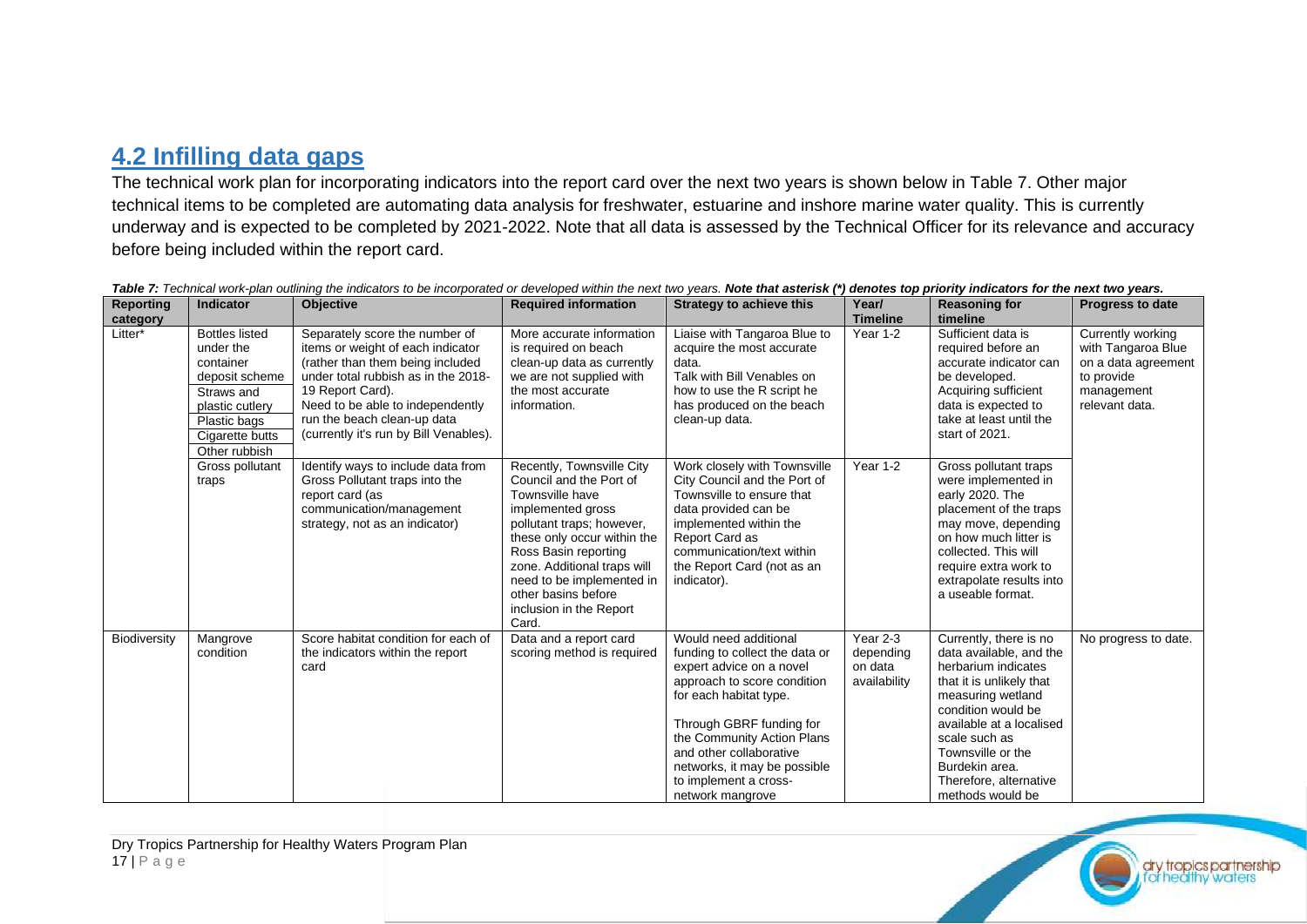| <b>Reporting</b><br>category        | <b>Indicator</b>                                                                                                                                               | Objective                                                                             | <b>Required information</b>                                                                                                                                                                                                                                                | <b>Strategy to achieve this</b>                                                                                                                                                                                                                                                                                                                                                                                                                                                                                    | Year/<br><b>Timeline</b>                            | <b>Reasoning for</b><br>timeline                                                                                                                         | Progress to date                                                                                                                                                                                                                                                                                                                                      |
|-------------------------------------|----------------------------------------------------------------------------------------------------------------------------------------------------------------|---------------------------------------------------------------------------------------|----------------------------------------------------------------------------------------------------------------------------------------------------------------------------------------------------------------------------------------------------------------------------|--------------------------------------------------------------------------------------------------------------------------------------------------------------------------------------------------------------------------------------------------------------------------------------------------------------------------------------------------------------------------------------------------------------------------------------------------------------------------------------------------------------------|-----------------------------------------------------|----------------------------------------------------------------------------------------------------------------------------------------------------------|-------------------------------------------------------------------------------------------------------------------------------------------------------------------------------------------------------------------------------------------------------------------------------------------------------------------------------------------------------|
|                                     |                                                                                                                                                                |                                                                                       |                                                                                                                                                                                                                                                                            | monitoring program with<br>MangroveWatch.                                                                                                                                                                                                                                                                                                                                                                                                                                                                          |                                                     | required to acquire the<br>data, such as<br>investing in surveys<br>(e.g. Mangrove<br>Watch) or developing<br>novel ways to assess<br>wetland condition. |                                                                                                                                                                                                                                                                                                                                                       |
|                                     | Fish                                                                                                                                                           | Scoring fish richness within the<br>report card                                       | Data is currently required,<br>but there is already a<br>method to convert the<br>data into a report card<br>score.<br>Any new data that is<br>collected (data that is not<br>used for the species<br>richness indicator) will<br>require a new method to<br>be developed. | Fish surveys may be<br>undertaken within the<br>Townsville region by DES.<br>Ozfish will also be<br>undertaking surveys, so<br>there is a potential for<br>collaboration between DES<br>and Ozfish, although it is<br>likely that the methods will<br>differ.<br>Based on GBRF funding, it<br>may be possible to<br>implement a cross-network<br>monitoring program with<br>InfoFish. However, this is not<br>confirmed and is likely to<br>require ongoing agreement<br>and funding from all the<br>Partnerships. | Year $2-3$<br>depending<br>on data<br>availability. | Depends on<br>ability/funds for DES<br>to sample within<br>Townsville, and<br>outcome of GBRF<br>funding                                                 | Workshops with<br>GBRF have been<br>conducted to<br>implement Infofish<br>using GBRF<br>funding. Wet Tropics<br>Partnership is<br>currently scoping<br>opportunities to<br>move forward.<br>Ozfish will be<br>undergoing fish<br>surveys in<br>December-February<br>and have developed<br>an indicator with the<br><b>Wet Tropics</b><br>Partnership. |
| Water                               | pH                                                                                                                                                             | Score pH within the report card.                                                      | Data is available and a<br>method similar to scoring<br>for other water quality<br>indicators should be able<br>to be used.                                                                                                                                                | Contact DES water quality<br>experts about the<br>appropriateness of scoring<br>pH. Write up a proposal and<br>present to members of the<br>TWG.                                                                                                                                                                                                                                                                                                                                                                   | Year <sub>2</sub>                                   |                                                                                                                                                          |                                                                                                                                                                                                                                                                                                                                                       |
| Social/<br>Community<br>indicators* | Values of<br>waterways<br>Wellbeing from<br>waterways<br>Perception of<br>waterway<br>management<br>Perception of<br>environmental<br>condition<br>Stewardship | Revise the current questions and<br>current methods for scoring social<br>indicators. | Questions are currently<br>being developed by social<br>experts.<br>Question need to be more<br>regionally specific/locally<br>relevant than those used<br>in the Pilot Report, with<br>questions needing to<br>relate to all waterway<br>types.                           | Funding and time would be<br>required to implement social<br>surveys over the long term                                                                                                                                                                                                                                                                                                                                                                                                                            | Year <sub>2</sub>                                   |                                                                                                                                                          | Regional<br>Partnerships are<br>working with OGBR<br>and the Human<br><b>Dimensions Working</b><br>Group to develop<br>survey questions.                                                                                                                                                                                                              |

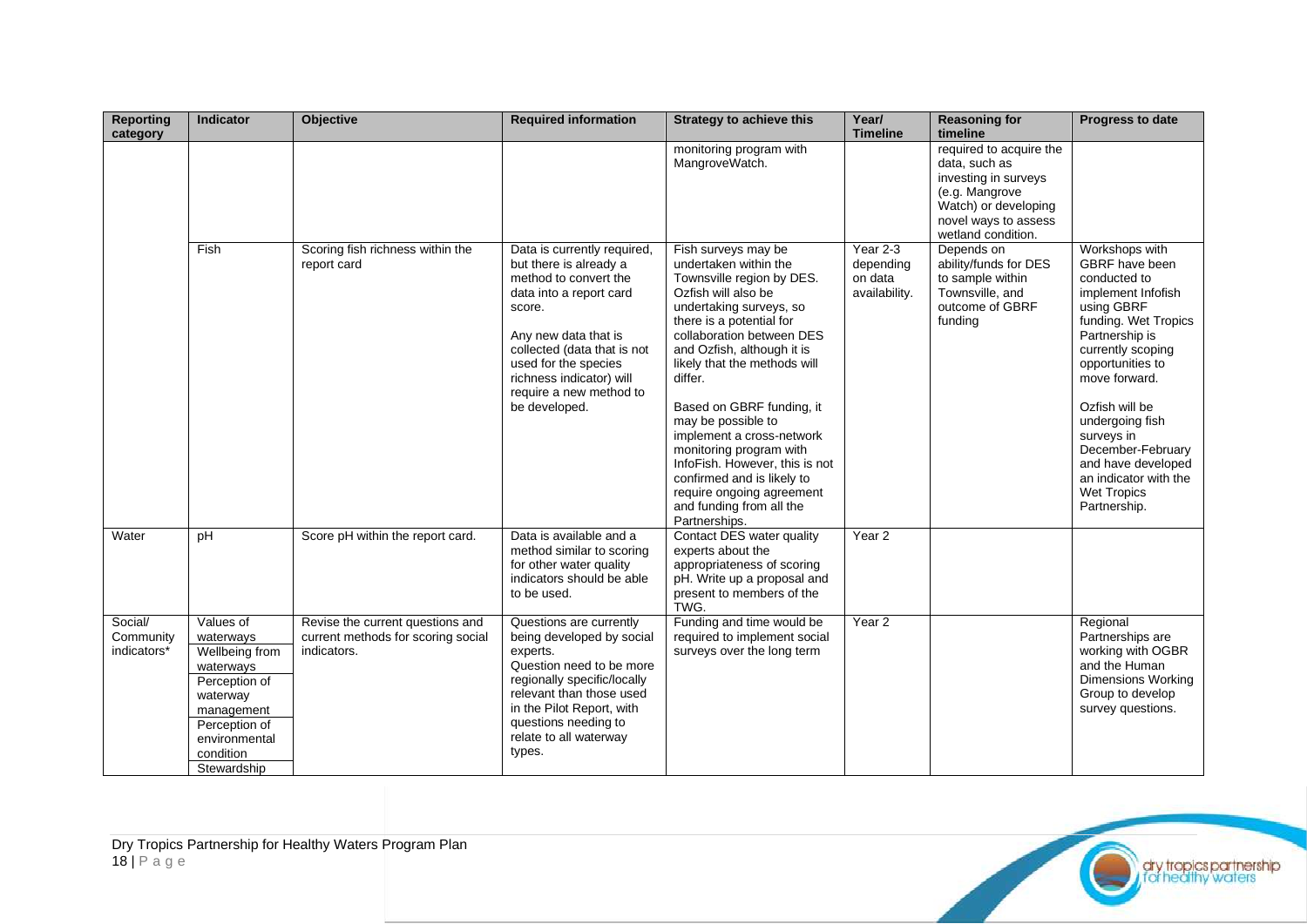## <span id="page-18-0"></span>**5.0 Communications Program Plan**

The Partnership has developed communications objectives to help guide progress towards achieving the Outcome 1, *Engaged Community* of the Strategic Plan. These objectives include:

- 1. Understand the priorities, concerns and values of the community
- 2. Improve our brand and community awareness
- 3. Improve key messaging and outreach
- 4. Develop communication tools that identify and enhance stewardship and management actions
- 5. Implement data visualisation tools that can be provided on a wide range of communication outputs

To achieve these objectives, the table below shows proposed activities, and the relative timeline to begin and complete each process. General deliverables and their associated timelines are also outlined in Table 8 and 9 along with the Grant Deed key milestones for communications outreach.

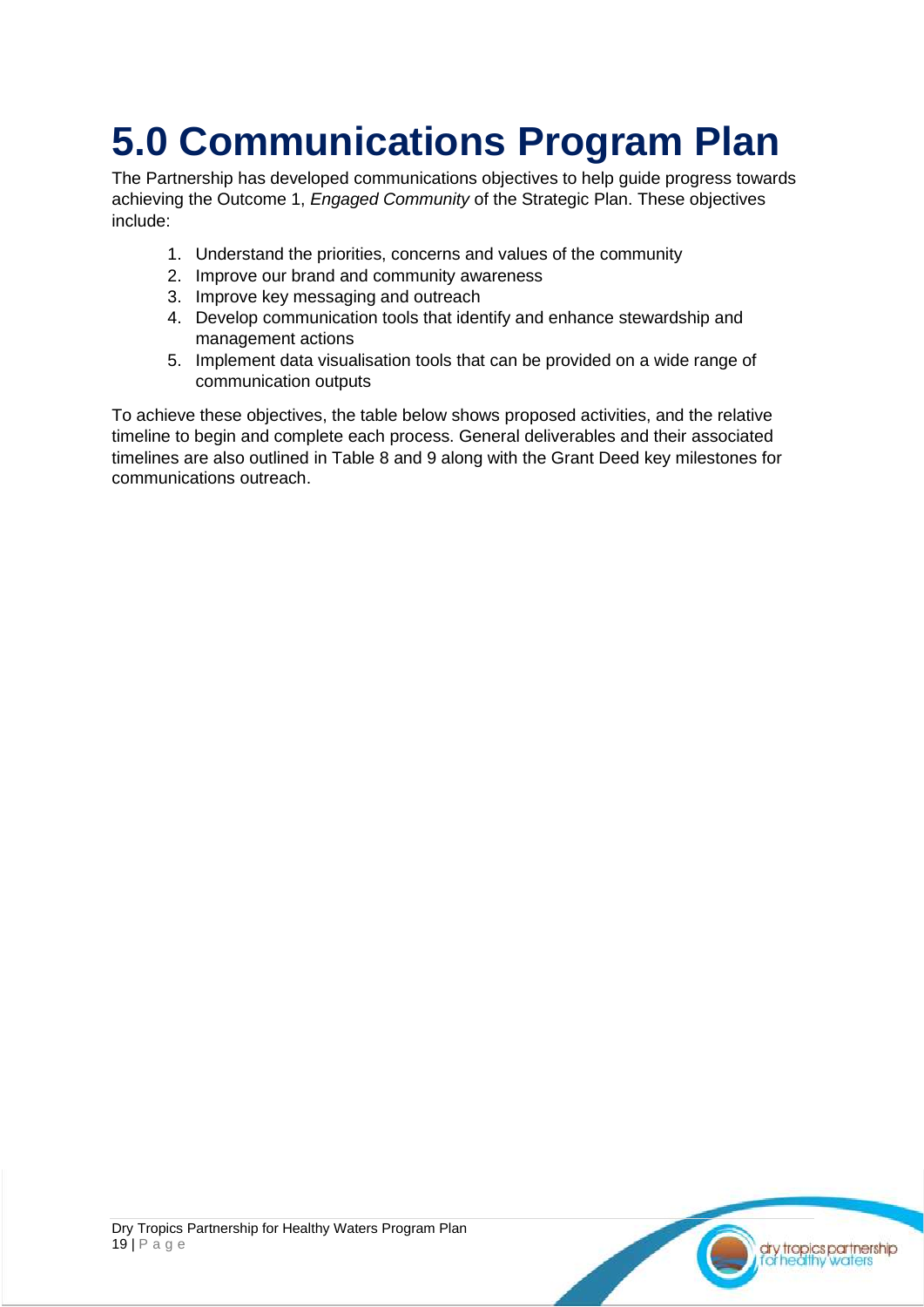*Table 8: Projects and activities needed based on Grant Deed milestones and Strat Planning goals & outcomes (Outcome 1 and 3) for 2020-2021. EO=Executive Officer, CS= Communication Specialist would take on these additional roles.*

| Project                            | <b>Activity</b>                                                                                                                          | Lead                     | Est.<br>hours<br>per<br>year | <b>Budget</b> | <b>Timeline</b>                        | <b>Notes</b>                                                                                                                                                                                                                                                                                                                                                         |
|------------------------------------|------------------------------------------------------------------------------------------------------------------------------------------|--------------------------|------------------------------|---------------|----------------------------------------|----------------------------------------------------------------------------------------------------------------------------------------------------------------------------------------------------------------------------------------------------------------------------------------------------------------------------------------------------------------------|
| Brand<br>awareness<br>and outreach | Update Comms Plan for<br>2020-2021                                                                                                       | <b>CS</b>                | 16                           | n/a           | Nov-Dec<br>2020                        | This will include comms plan for<br>social media, upcoming events<br>and other strategies for<br>increasing brand awareness, as<br>well as linking the report card,<br>RimRep, the Reef 2050 Plan<br>and the Water Quality<br>Improvement Plan                                                                                                                       |
|                                    | Use social surveys to<br>identify community<br>values and priorities and<br>reflect those in the 2021-<br>2022 Comms Plan                | EO/CS                    | 10                           | n/a           | Nov-Dec<br>2021                        | Once available, use Human<br>Dimensions survey results (to be<br>conducted in 2021, see Table 6)<br>to help identify community<br>priorities with waterway health<br>If needed, develop additional<br>social media surveys to identify<br>additional concerns and values<br>within the 2021-2022<br><b>Communications Plan</b>                                       |
|                                    | Social media<br>management                                                                                                               | CS                       | 26                           | n/a           | Continuous                             |                                                                                                                                                                                                                                                                                                                                                                      |
|                                    | <b>Quarterly Newsletters</b>                                                                                                             | <b>CS</b>                | 24                           | n/a           | April,<br>July<br>October,<br>December | <b>Start Newsletter</b><br>November/December- Use this<br>to enhance linkages with other<br>Partnership and networks                                                                                                                                                                                                                                                 |
|                                    | Website updated to a<br>professional standard.<br>All content will need to<br>be developed and<br>provided to the<br>contractor.         | EO                       | 30                           | \$15K         | January-<br>February<br>2021           | Estimate includes data<br>visualisation portal (\$10K) and<br>regular website upgrade (5K).<br>Website will need to at least be<br>able to support data<br>visualisation in the future.<br>30 hours allocated for quotes<br>and delivering content for web<br>developer.<br>NOTE: Updated website will<br>need a professional with<br>appropriate skills for regular |
|                                    | Attend community<br>events                                                                                                               | EO                       | 16                           | n/a           | Continuous                             | maintenance.<br>Attend community events in-<br>person when possible and when<br>relevant.                                                                                                                                                                                                                                                                            |
|                                    | Develop a strategy and<br>implement production of<br>downloadable resources<br>that can be provided on<br>website.                       | CS                       | 40                           | n/a           | January-<br>April 2021                 | Create a range of materials that<br>disseminates information from<br>the technical report                                                                                                                                                                                                                                                                            |
| Annual<br>Report                   | Develop a public<br>overview of work and<br>yearly achievements of<br>the Partnerships                                                   | EO&<br>CS                | 40                           | n/a           | December<br>2021                       | EO to pull information together.<br>CS to publish into a public<br>document                                                                                                                                                                                                                                                                                          |
| <b>Report Card</b>                 | Writing and editing<br>Report Card key<br>messaging. Developing<br>layout. (Not including the<br>development of the<br>technical report) | EO,<br><b>8 OT</b><br>CS | 80                           | n/a           | April- June<br>2021                    | Estimated based on additional<br>reports                                                                                                                                                                                                                                                                                                                             |
|                                    | Report Card Launch<br>events and promotion &<br>details                                                                                  | EO&<br>CS                | 100                          | n/a           | <b>June 2021</b>                       | CS will now lead all PR and<br>outreach events related to the<br><b>Report Card</b>                                                                                                                                                                                                                                                                                  |
|                                    | Public Relations, media<br>releases and media<br>management                                                                              | CS                       | 30                           | n/a           | <b>June 2021</b>                       | Based on 2019 Report Card<br>Release, outsourced                                                                                                                                                                                                                                                                                                                     |

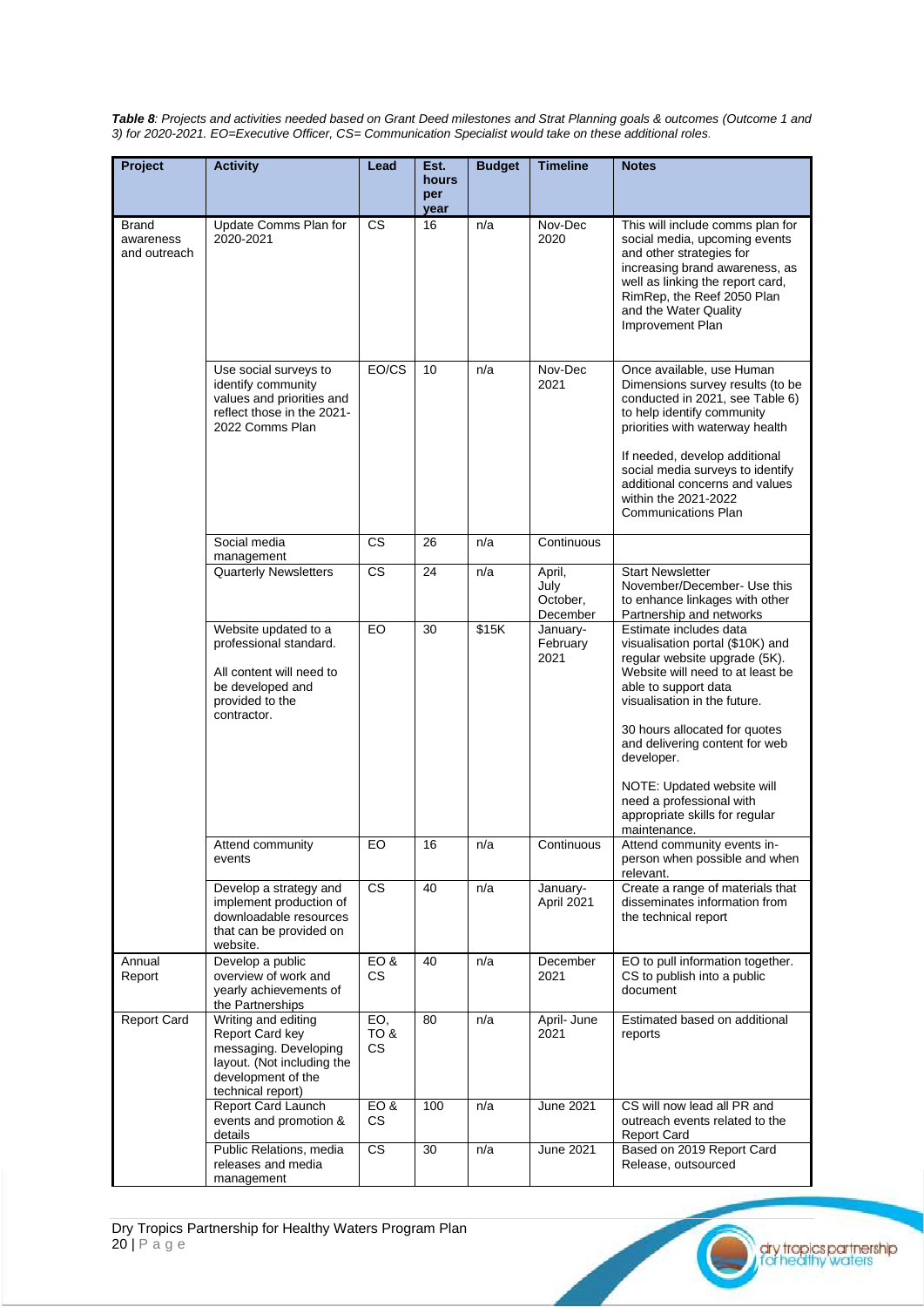| Project                                      | <b>Activity</b>                                                                      | Lead                     | Est.<br>hours<br>per<br>year | <b>Budget</b> | <b>Timeline</b>                                       | <b>Notes</b>                                                                                                                                                                                                                                                                                                                                                               |
|----------------------------------------------|--------------------------------------------------------------------------------------|--------------------------|------------------------------|---------------|-------------------------------------------------------|----------------------------------------------------------------------------------------------------------------------------------------------------------------------------------------------------------------------------------------------------------------------------------------------------------------------------------------------------------------------------|
|                                              | Report Card/Partnership<br><b>FAQs</b>                                               | EO,<br><b>8 OT</b><br>СS | $\overline{20}$              | n/a           | <b>June 2021</b>                                      | Updates on FAQ all completed<br>by EO & TO. Will need annual<br>updates                                                                                                                                                                                                                                                                                                    |
|                                              | Report design and<br>printing                                                        | EO                       | 40                           | \$5K          | <b>June 2021</b>                                      | Currently outsourced to Kate<br>Hodge and Printers. Allocated<br>hours include review and<br>printing                                                                                                                                                                                                                                                                      |
| Partnership<br>promotion<br>and<br>Operation | <b>Online Webinars</b>                                                               | CS&<br>EO                | 40                           | n/a           | December<br>2021                                      | Additional communication tools<br>AND support for possible<br>extended COVID-19 restrictions.<br>Webinars can happen in<br>replacement of the annual<br>seminars or together in<br>combination. Allocated and<br>estimated 40 hours to set up<br>technical<br>applications/videos/etc.&<br>develop materials. Use free<br>online software. See COVID-19<br>risk assessment |
|                                              | Annual<br>networking/Seminar<br>event                                                | EO                       | 80                           | \$5K          | August-<br>October<br>2021                            | Host a networking/seminar event<br>sometime in the first quarter next<br>financial year                                                                                                                                                                                                                                                                                    |
| Marketing                                    | <b>Updating Stakeholder</b><br>Mapping                                               | EO&<br>CS                | 10                           | n/a           | November<br>2020                                      | This will be workshopped along<br>with CS to help develop<br>mapping.                                                                                                                                                                                                                                                                                                      |
|                                              | Develop Marketing<br>Strategy and plan to<br>approach new<br>Stakeholders/Partners   | EO&<br>CS                | 30                           | n/a           | November-<br>December<br>2020                         | EO lead, depending on CS's<br>capabilities                                                                                                                                                                                                                                                                                                                                 |
|                                              | <b>Updating Value</b><br>Proposition                                                 | EO&<br>CS                | 40                           | n/a           | December<br>2020-<br>January<br>2021                  | Produce wide arching Value<br>Prop that will reach appropriate<br>audiences.                                                                                                                                                                                                                                                                                               |
|                                              | <b>Updating new Member</b><br>pack                                                   | <b>CS</b>                | 20                           | n/a           | January<br>2021                                       | Updating information and<br>presentation to a professional<br>standard. This includes the<br>updated Value Proposition,<br>FAQs, and Partner Brochure.<br>Currently, a free online graphic<br>design is used for these items.                                                                                                                                              |
| Management<br>Report                         | Development of report<br>including key messaging<br>and layout for graphic<br>design | EO&<br>CS                | 80                           | n/a           | Release in<br><b>June 2021</b><br>with Report<br>Card |                                                                                                                                                                                                                                                                                                                                                                            |
|                                              | Report design and<br>printing                                                        | EO                       | 20                           | \$5K          | <b>June 2021</b>                                      | Currently outsourced to Kate<br>Hodge and Printers. Allocated<br>hours include review.<br>correspondence and printing                                                                                                                                                                                                                                                      |
| totals                                       |                                                                                      |                          | 782                          | \$18,000      |                                                       | <b>Approximately 0.4 FTE</b>                                                                                                                                                                                                                                                                                                                                               |

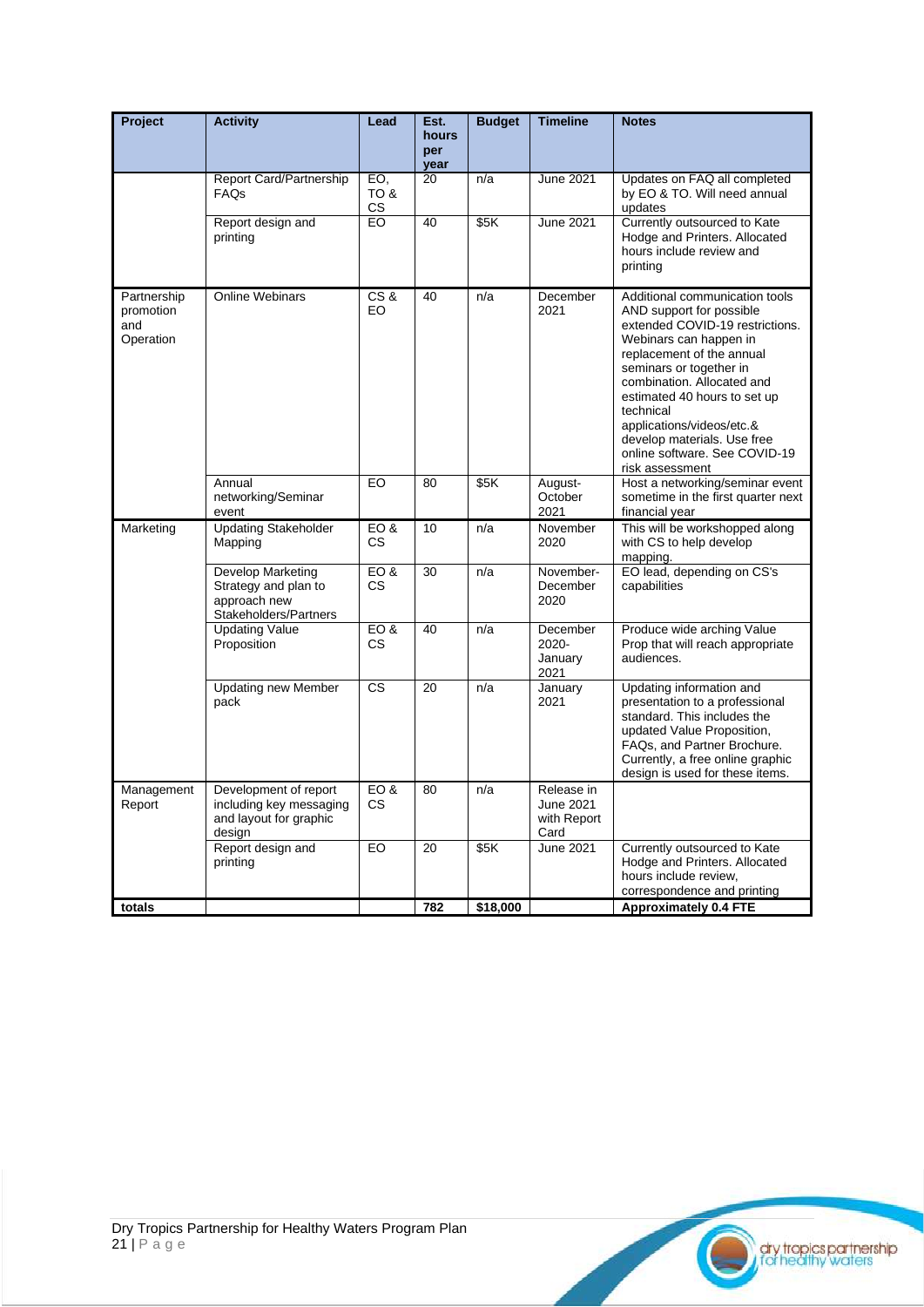*Table 9: Communication deliverables timeline. Executive Officer (EO) tasks coded in red, Technical Officer (TO) tasks coded in blue, both Executive Officer and Technical Officer in purple, and both Communications specialist (CS) and Executive Officer are coded in green. Asterisk (\*) denotes timelines that will remain the same for 2021 & 2022*

|                                                                                                                                 |                                                                                                                                                                       |             | <b>Remainder of 2020</b> |            |            | 2021 & 2022 |     |            |     |            |     |     |     |            |     |            |            |
|---------------------------------------------------------------------------------------------------------------------------------|-----------------------------------------------------------------------------------------------------------------------------------------------------------------------|-------------|--------------------------|------------|------------|-------------|-----|------------|-----|------------|-----|-----|-----|------------|-----|------------|------------|
| <b>Reporting deliverables &amp; Communications</b>                                                                              | Aug                                                                                                                                                                   | <b>Sept</b> | Oct                      | <b>Nov</b> | <b>Dec</b> | Jan         | Feb | <b>Mar</b> | Apr | <b>May</b> | Jun | Jul | Aug | <b>Sep</b> | Oct | <b>Nov</b> | <b>Dec</b> |
| <b>Report Card release *</b>                                                                                                    |                                                                                                                                                                       |             |                          |            |            |             |     |            |     |            |     |     |     |            |     |            |            |
| Report Card release event development                                                                                           |                                                                                                                                                                       |             |                          |            |            |             |     |            |     |            |     |     |     |            |     |            |            |
| Report Card release event                                                                                                       |                                                                                                                                                                       |             |                          |            |            |             |     |            |     |            |     |     |     |            |     |            |            |
| Stewardship/Management Report *                                                                                                 |                                                                                                                                                                       |             |                          |            |            |             |     |            |     |            |     |     |     |            |     |            |            |
| Approach Management Committee for how/when<br>the report is released                                                            |                                                                                                                                                                       |             |                          |            |            |             |     |            |     |            |     |     |     |            |     |            |            |
| Work with the Management Committee to identify<br>key priority areas from the report card, and develop<br>management strategies |                                                                                                                                                                       |             |                          |            |            |             |     |            |     |            |     |     |     |            |     |            |            |
| Approach Partnership to identify additional<br>management activities                                                            |                                                                                                                                                                       |             |                          |            |            |             |     |            |     |            |     |     |     |            |     |            |            |
| Comms Specialist to begin developing the report                                                                                 |                                                                                                                                                                       |             |                          |            |            |             |     |            |     |            |     |     |     |            |     |            |            |
| Draft of Report presented to MC and Partnership                                                                                 |                                                                                                                                                                       |             |                          |            |            |             |     |            |     |            |     |     |     |            |     |            |            |
| Development of final draft                                                                                                      |                                                                                                                                                                       |             |                          |            |            |             |     |            |     |            |     |     |     |            |     |            |            |
| Release Report                                                                                                                  |                                                                                                                                                                       |             |                          |            |            |             |     |            |     |            |     |     |     |            |     |            |            |
| Annual Partnership report *                                                                                                     |                                                                                                                                                                       |             |                          |            |            |             |     |            |     |            |     |     |     |            |     |            |            |
| Develop a public overview of work and yearly<br>achievements of the Partnership-Released                                        |                                                                                                                                                                       |             |                          |            |            |             |     |            |     |            |     |     |     |            |     |            |            |
| Begin graphic design                                                                                                            |                                                                                                                                                                       |             |                          |            |            |             |     |            |     |            |     |     |     |            |     |            |            |
| Drafts sent to OGBR & Management Committee                                                                                      |                                                                                                                                                                       |             |                          |            |            |             |     |            |     |            |     |     |     |            |     |            |            |
| <b>Marketing and Communication strategies)</b>                                                                                  | Communication- undertake demonstratable measures to increase partnership capacity by October 2020 (This section to be updated in 2022 pending MERI Plan and review of |             |                          |            |            |             |     |            |     |            |     |     |     |            |     |            |            |
| Develop an EOI and engage a Communication<br>Specialist                                                                         |                                                                                                                                                                       |             |                          |            |            |             |     |            |     |            |     |     |     |            |     |            |            |

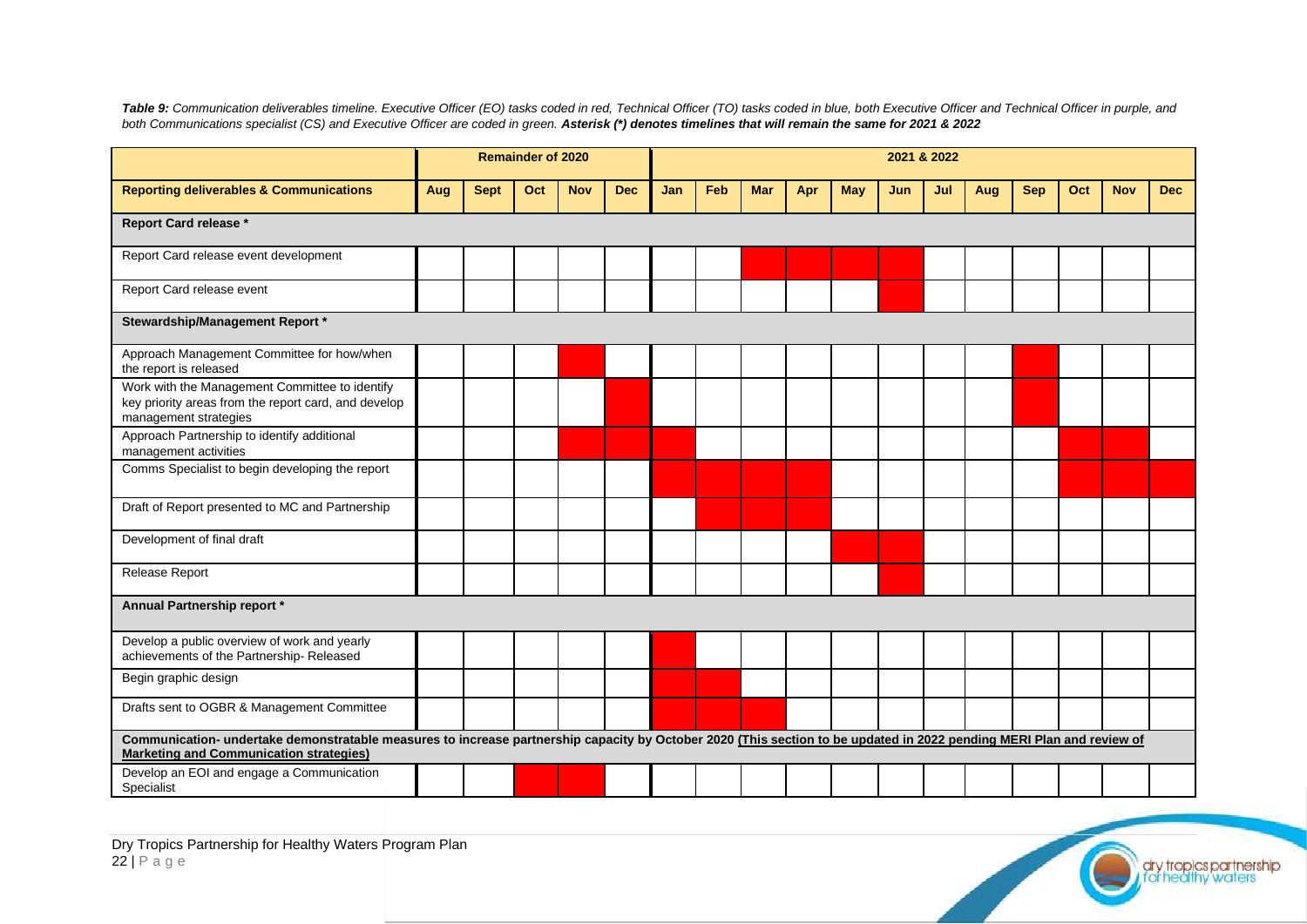| Update of an in-depth Communication plan for<br>2021                                                                                          |  | Led by CS |  |  |  |  |           |           |  |
|-----------------------------------------------------------------------------------------------------------------------------------------------|--|-----------|--|--|--|--|-----------|-----------|--|
| Develop a monitoring and evaluation program to<br>review annually.                                                                            |  | Led by CS |  |  |  |  |           |           |  |
| Review monitoring and evaluation program to<br>identify targeted audience.                                                                    |  |           |  |  |  |  |           | Led by CS |  |
| Develop website content and engage website<br>contractor                                                                                      |  |           |  |  |  |  |           |           |  |
| Work with Partnerships and collaborators to<br>develop an online data management and<br>visualisation platform. Likely to continue into 2022. |  |           |  |  |  |  | Led by TO |           |  |
| Create a focus group and/or online polling to<br>review the report card format and information with<br>Partners and the general public        |  |           |  |  |  |  |           |           |  |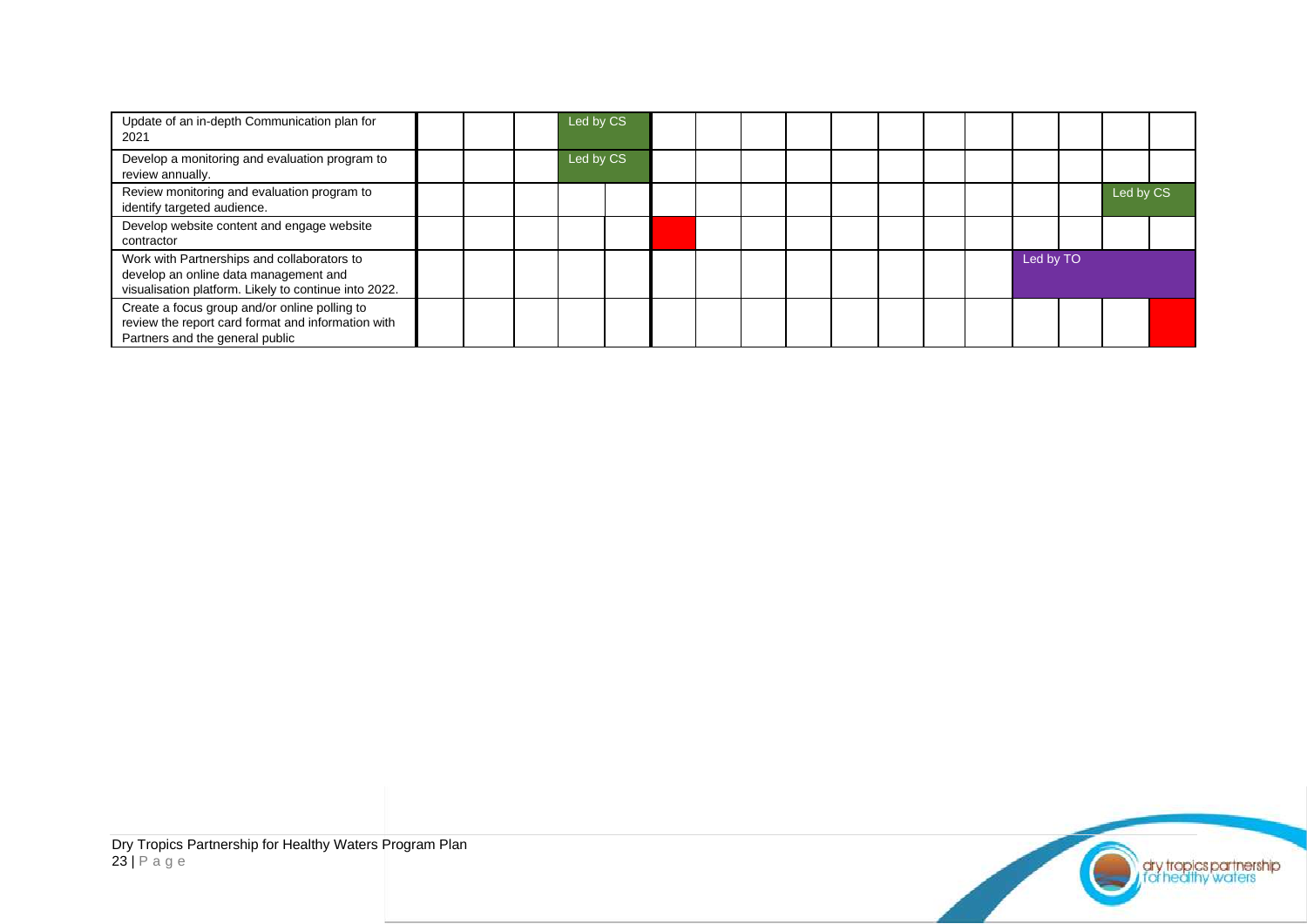## <span id="page-23-0"></span>**6.0 Funding**

### <span id="page-23-1"></span>**6.1 Partner contributions and membership**

As of June 2020, the Partnership has a total of 15 partners, 11 of which contribute to the partnership financially. Members can contribute in two ways, namely:

- Members joining the Partnership and providing a contribution which funds the development and release of the regional report card, as well as research, monitoring and communication activities.
- Members joining the Partnership and providing data to include in the annual Report Card.

Due to the impacts of COVID-19, the Partnership has noted some flexibility for membership fees for the upcoming 2021-2022 financial year. However, recommended membership tiers are outlined in Table 10, below.

| <b>Partner type</b>        | Included in category/tier            | Annual membership (\$)                    | Vote |
|----------------------------|--------------------------------------|-------------------------------------------|------|
| Industry/Commercial        |                                      |                                           |      |
| Tier 1 (Small)             | Local businesses and small           | \$1000-\$5,000                            |      |
|                            | companies, small public utilities    |                                           | Yes  |
|                            | and peak industry bodies             | (\$1,000 cash minimum, additional         |      |
| Tier 2 (Medium)            | Regional NRM bodies, medium          | in-kind acknowledged)<br>\$6,000-\$10,000 | Yes  |
|                            | companies and public utilities and   |                                           |      |
|                            | research organisations               | \$6,000 cash minimum, additional          |      |
|                            |                                      | in-kind acknowledged)                     |      |
| Tier 3 (Large)             | Large companies, industry and        | \$15,000-\$50,000 (\$15,000 cash          | Yes  |
|                            | government owned corporations        | minimum, additional in-kind               |      |
|                            | e.g. coal terminals, ports, airport, | acknowledged)                             |      |
|                            | roads and rail                       |                                           |      |
| Government                 |                                      |                                           |      |
| Local                      | Local Government                     | \$5,000-\$30,000 (\$5,000 cash            | Yes  |
|                            |                                      | minimum, additional in-kind               |      |
|                            |                                      | acknowledged)                             |      |
| Queensland (State)         | Covers all Qld Govt. including       | \$100,000-\$200,000                       | Yes  |
|                            | Dept of Env & Science (formerly      |                                           |      |
|                            | EHP), Parks and Wildlife, etc.       |                                           |      |
| <b>Australian</b>          | Covers all Commonwealth Govt.        | \$100,000                                 | Yes  |
|                            | including Dept of Env & Energy,      |                                           |      |
|                            | Defence, GBRMPA, CSIRO etc.          |                                           |      |
| Community                  | Community groups, Traditional        | \$50-\$1000 (\$50 cash minimum,           | Yes  |
|                            | Owners, Conservation and other       | additional in-kind acknowledged)          |      |
|                            | <b>NGOs</b>                          |                                           |      |
| University                 |                                      | \$2,000-\$20,000 (\$2,000 cash            | Yes  |
|                            |                                      | minimum, additional in-kind               |      |
|                            |                                      | acknowledged)                             |      |
| Catchment Champion Sponsor | Corporate (large), CRCs and          | $>$ \$100,000                             | No   |
|                            | research organisations,              |                                           |      |
|                            | philanthropic NGOs                   |                                           |      |

*Table 10: Membership tiers for the Dry Tropics Partnership for Healthy Waters*

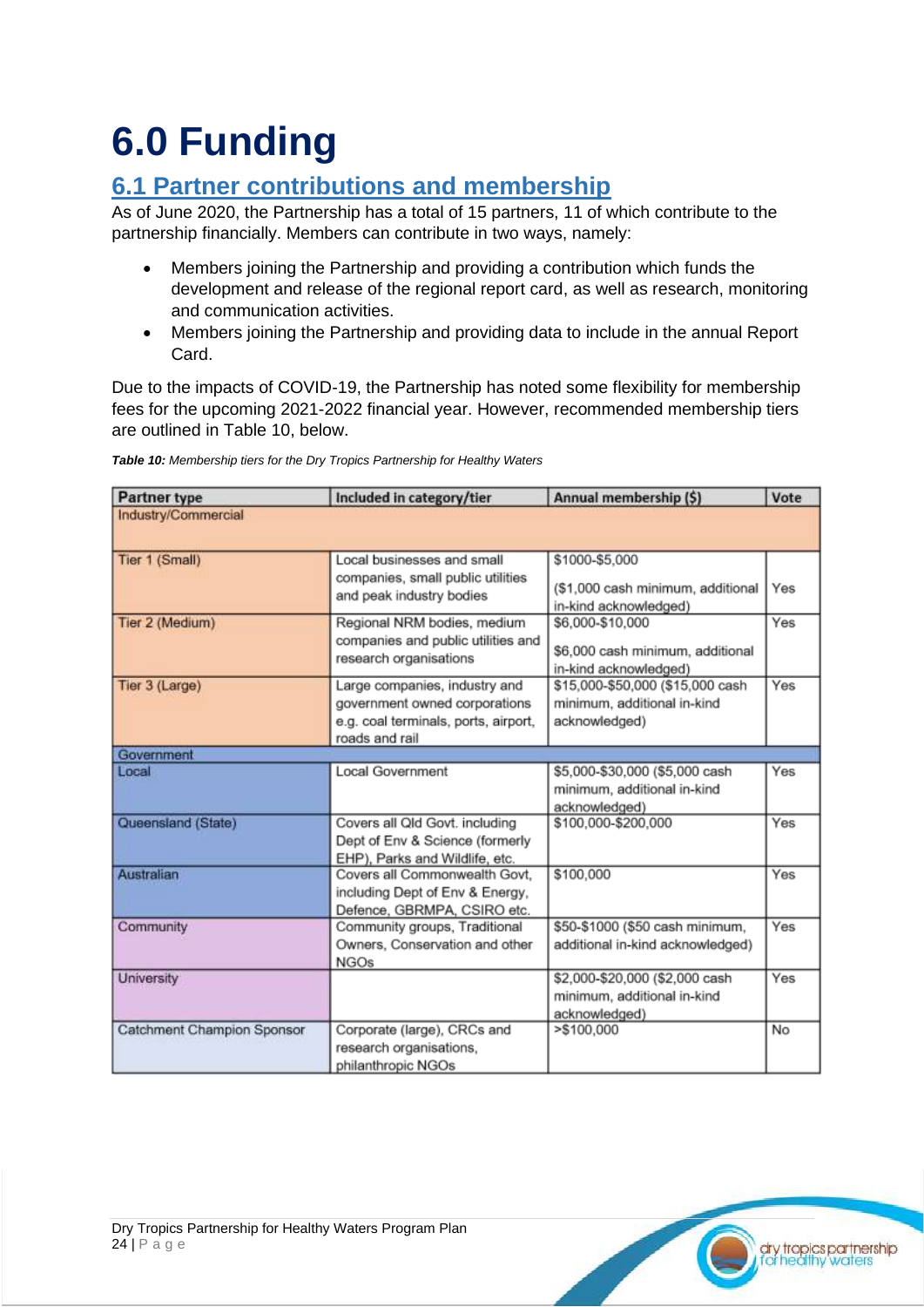### <span id="page-24-0"></span>**6.2 Funding goals and objectives**

Following the Partnership development objectives listed in section 3 the Partnership aims to engage additional partners from each of the key sectors within the Townsville region. As such, it is the Partnership's goal to increase Partner contributions by 36% by the 2021/2022 financial year (see Table 11 for more details).

### <span id="page-24-1"></span>**6.3 Partnership Budget**

The Partnership budget is comprised of current expenditures, new grand deed funding allocations, and increased funding to achieve the objectives and strategic plan. Significant funding allocations are to:

- Increased communication capacity
- Progress toward data automation and visualisation across the Partnership Network
- Developing new technical indicators as allocated from the grant deed funding

| <b>Income</b>                              | 2019/20<br><b>Budget</b> | <b>2019-2020 Actuals</b><br><b>June FINAL</b> | 20/21<br><b>Budget</b> | 21/22<br><b>Budget</b> |
|--------------------------------------------|--------------------------|-----------------------------------------------|------------------------|------------------------|
| AUS Gov funding                            | 80,000                   | 80,000                                        | 175,000                | 187,000                |
| QLD Gov funding                            | 260,000                  | 260,000                                       | 270,000                | 270,000                |
| Partner contributions                      | 32,555                   | 32,555                                        | 32,505                 | 50,000                 |
| Interest                                   | 13,000                   | 7,834                                         | 8,000                  | 8,000                  |
| Carry Forward from previous<br>period/year | 272,493                  | 272,493                                       | 361,177                | 317,624                |
| <b>Total Income</b>                        | 658,048                  | 652,882                                       | 846,682                | 723,763                |
| <b>Employment Expenses</b>                 |                          |                                               |                        |                        |
| Regular Project Salary & Oncost            | 210,000                  | 188,018                                       | 220,000                | 220,000                |
| TCC: Staff operating costs                 | 29,000                   | 25,000                                        | 29,000                 | 29,000                 |
| <b>Total Employment Expenses</b>           | 239,000                  | 213,018                                       | 249,000                | 249,000                |
| <b>Hosting Charges</b>                     |                          |                                               |                        |                        |
| <b>Hosting Fee</b>                         | 35,000                   | 35,000                                        | 35,000                 | 35,000                 |
| <b>Hosting Charges RCL</b>                 | 35,000                   | 35,000                                        | 35,000                 | 35,000                 |
| <b>Governance expenses</b>                 |                          |                                               |                        |                        |
| Independent Chair contract                 | 18,000                   | 18,000                                        | 18,000                 | 18,000                 |
| <b>Staff Travel</b>                        | 10,000                   | 4,952                                         | 10,000                 | 10,000                 |
| <b>Chair Travel</b>                        | 10,000                   | 3,791                                         | 10,000                 | 10,000                 |
| <b>Annual Audit</b>                        | 500                      | $\Omega$                                      | 500                    | 500                    |
| P'ship & Man Comm. Meetings                | 5,000                    | 1,212                                         | 7,500                  | 7,500                  |
| Sub total                                  | 43,500                   | 27,954                                        | 46,000                 | 46,000                 |
| <b>Technical Expenses</b>                  |                          |                                               |                        |                        |
| <b>Special Projects</b>                    | 5,000                    |                                               |                        |                        |
| Litter project                             | ٠                        |                                               | 15,000                 | 15,000                 |
| Human dimension surveys                    | ÷,                       |                                               |                        | 15,000                 |
| <b>UWSF</b>                                | ä,                       |                                               | 10,000                 |                        |
| <b>Citizen Science</b>                     |                          |                                               |                        | 10,000                 |

*Table 11: Partnership budget for the 2020/21 and 2021/22 Financial year.* 

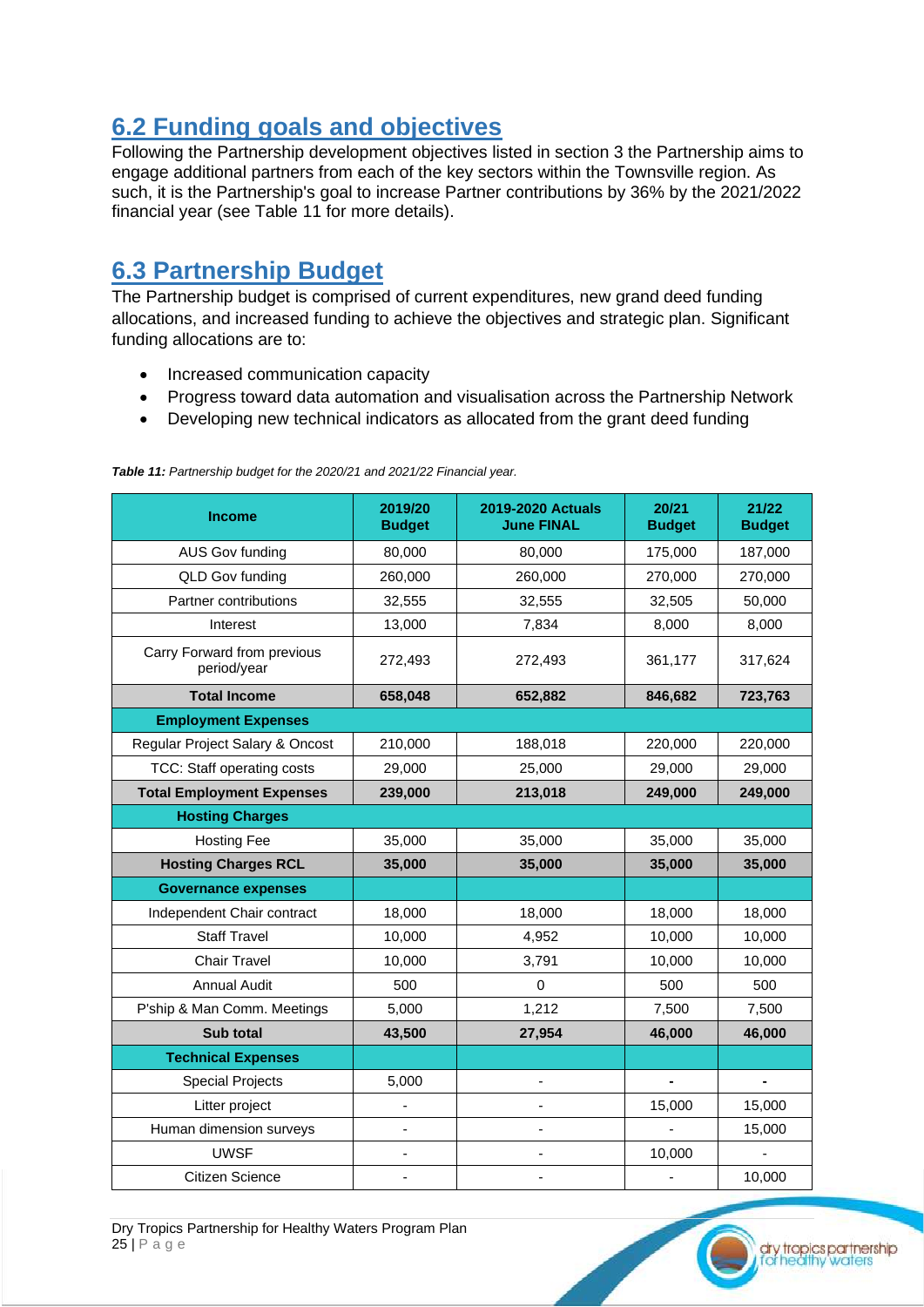| <b>Income</b>                                     | 2019/20<br><b>Budget</b> | <b>2019-2020 Actuals</b><br><b>June FINAL</b> | 20/21<br><b>Budget</b> | 21/22<br><b>Budget</b> |
|---------------------------------------------------|--------------------------|-----------------------------------------------|------------------------|------------------------|
| Training & Conferences                            | 3,000                    |                                               | 5,000                  | 5,000                  |
| Data collection and Management                    | 20,000                   |                                               | 35,000                 | 20,000                 |
| TWG meetings/catering                             | 10,000                   | 2,613                                         | 5,000                  | 5,000                  |
| <b>TWG Chair Contribution</b>                     |                          | 7,974                                         | 2,733                  | 2,733                  |
| <b>TWG Chair Travel</b>                           |                          |                                               | 2,000                  | 2,000                  |
| Technical assessments (ISP) and<br>reviews        | 20,000                   |                                               | 20,000                 | 20,000                 |
| Sub total                                         | 58,000                   | 10,587                                        | 94,733                 | 94,733                 |
| <b>Communications Expenses</b>                    |                          |                                               |                        |                        |
| Strategic Planning advisor                        |                          |                                               | 12,000                 |                        |
| Facilitator for spatial scope<br>workshop         |                          |                                               |                        | \$1,000                |
| Social Media Marketing/Advertising                | 15,000                   | 1,840                                         | 5,000                  | 5,000                  |
| <b>Contracting Comms</b><br>Specialist/Activities | 20,000                   | 5,811                                         | 40,000                 | 40,000                 |
| Website and software                              | 20,000                   | 160                                           | 15,000                 | 7,000                  |
| Report Card Design and printing                   | 5,000                    |                                               | 9,325                  | 5,000                  |
| Report Card Launch                                | 5,000                    |                                               | 5,000                  | 5,000                  |
| Stewardship/Management report                     |                          |                                               | 10,000                 | 10,000                 |
| Annual DT Seminar                                 |                          |                                               | 5,000                  | 5,000                  |
| Sub total                                         | 65,000                   | 7,811                                         | 101,325                | 78,000                 |
| <b>Operating Expenditure</b>                      | 440,500                  | 294,370                                       | 526,058                | 502,733                |
| <b>Totals</b>                                     |                          |                                               |                        |                        |
| <b>Total Expenditure</b>                          | \$440,500                | \$294,370                                     | \$529,058              | \$505,733              |
| <b>Unallocated funds</b>                          | \$217,548                | \$361,177                                     | \$320,624              | \$221,029              |

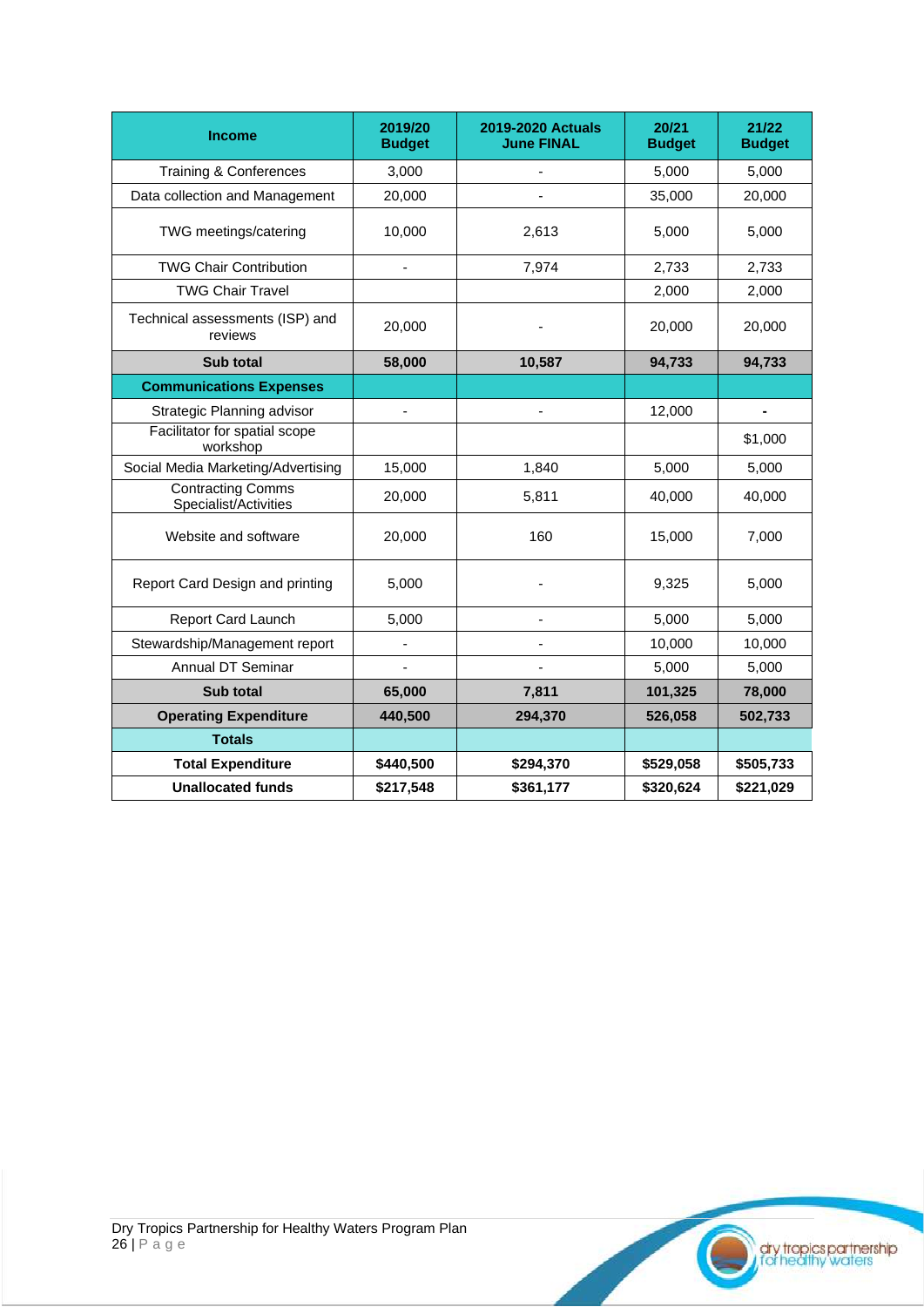## **Appendix A: Progress toward Strategic objectives**

The below table describes the strategies to achieve Strategic Plan outcomes, and the operational objectives to achieve them. Timelines and the project lead for each activity are outlined in Sections 3 and 4 and 5.

<span id="page-26-0"></span>

|     | <b>Strategic Plan Strategies</b><br>(Outcomes 1, 2 & 3)                                                                                                                                                                                                                                                                             | <b>Program Plan</b><br><b>Section</b> | <b>Program Plan Objectives</b>                                                                                                             | 2020/2021-2021/2022 Activities                                                                                                                                                                                                                                                                                                                                                                                                                               | <b>Progress</b><br><b>June 2021</b> | <b>Progress</b><br><b>June 2022</b> |
|-----|-------------------------------------------------------------------------------------------------------------------------------------------------------------------------------------------------------------------------------------------------------------------------------------------------------------------------------------|---------------------------------------|--------------------------------------------------------------------------------------------------------------------------------------------|--------------------------------------------------------------------------------------------------------------------------------------------------------------------------------------------------------------------------------------------------------------------------------------------------------------------------------------------------------------------------------------------------------------------------------------------------------------|-------------------------------------|-------------------------------------|
|     |                                                                                                                                                                                                                                                                                                                                     |                                       | Outcome 1: The Dry Tropics community actively uses the Partnership's science and collective knowledge to improve waterway and Reef health. |                                                                                                                                                                                                                                                                                                                                                                                                                                                              |                                     |                                     |
| 1.1 | Ensure the Dry<br><b>Tropics Report Card</b><br>and associated<br>communication<br>products highlight<br>information and<br>initiatives that relate<br>to community<br>concerns and<br>values.                                                                                                                                      | Section 5                             | • Understand the priorities, concerns and<br>values of the community via surveys.                                                          | • Once available, use Human Dimensions survey<br>results (to be conducted in 2021, see Table 6) to<br>identify the community priorities, concerns and<br>values on waterway health.<br>• If needed, develop additional social media<br>surveys to identify additional concerns and<br>values<br>• In 2022, create focus groups to review the<br>report card format and information with the<br>general public (table 9).                                     |                                     |                                     |
|     |                                                                                                                                                                                                                                                                                                                                     | Section 5                             | • Improve key messages and outreach of the<br>Partnership.<br>• Improve brand awareness of the Partnership.                                | • Create a range of material that disseminates<br>information from the technical report.<br>• Develop infographics and media posts.<br>• Develop quarterly newsletters (see Table 8).                                                                                                                                                                                                                                                                        |                                     |                                     |
| 1.2 | Enhance cross-<br>collaboration<br>between the five<br><b>Great Barrier Reef</b><br><b>Regional Report</b><br><b>Card Partnerships</b><br>and other key<br>stakeholders to<br>develop and share<br>consistent key<br>messages and<br>promote the use of<br>evidence-based data<br>to address waterway<br>and Reef health<br>issues. | Section 3.1.1                         | • Improve Partnership collaboration among the<br><b>Great Barrier Reef Partnerships</b>                                                    | • Continue to attend monthly meetings with all<br>Executive Officers to communicate learnings<br>and collaborate on projects.<br>• Develop and complete a MoU agreement with<br>the Partnership network.<br>• Develop social media posts and infographics to<br>promote the linkages between the Townsville<br>Dry Tropics and the other regional Partnerships<br>(see Table 8).<br>Use quarterly newsletters to highlight linkages<br>between Partnerships. |                                     |                                     |

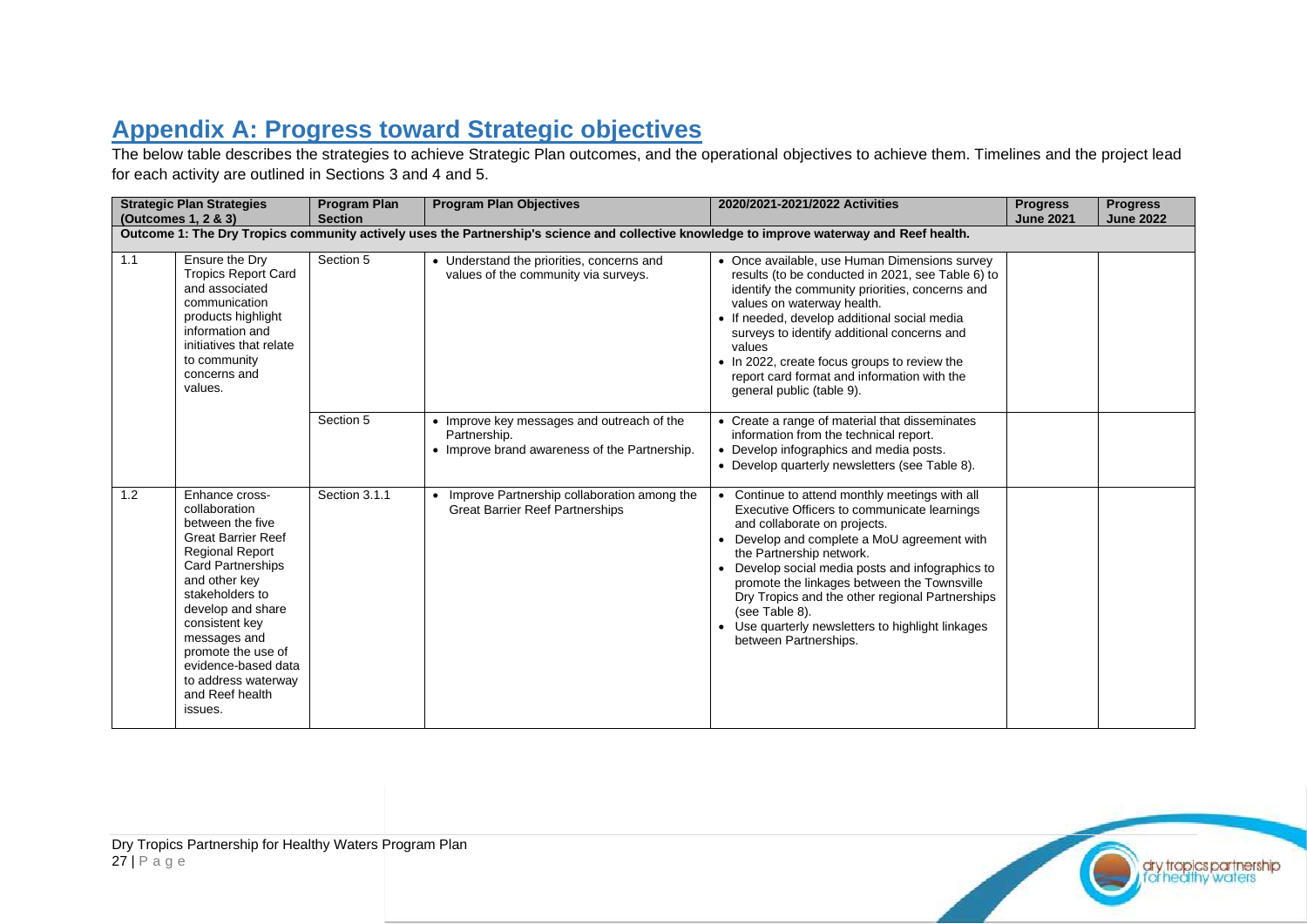|     | <b>Strategic Plan Strategies</b><br>(Outcomes 1, 2 & 3)                                                                                                                                                                                                              | <b>Program Plan</b><br><b>Section</b> | <b>Program Plan Objectives</b>                                                                                                                                                                                                                                                                                                                                                                                                                                                                                                                                                                         | 2020/2021-2021/2022 Activities                                                                                                                                                                                                                                                                                                                                                                                                                                                                                                                                                                                                                                                                                                                                                              | <b>Progress</b><br><b>June 2021</b> | <b>Progress</b><br><b>June 2022</b> |
|-----|----------------------------------------------------------------------------------------------------------------------------------------------------------------------------------------------------------------------------------------------------------------------|---------------------------------------|--------------------------------------------------------------------------------------------------------------------------------------------------------------------------------------------------------------------------------------------------------------------------------------------------------------------------------------------------------------------------------------------------------------------------------------------------------------------------------------------------------------------------------------------------------------------------------------------------------|---------------------------------------------------------------------------------------------------------------------------------------------------------------------------------------------------------------------------------------------------------------------------------------------------------------------------------------------------------------------------------------------------------------------------------------------------------------------------------------------------------------------------------------------------------------------------------------------------------------------------------------------------------------------------------------------------------------------------------------------------------------------------------------------|-------------------------------------|-------------------------------------|
|     |                                                                                                                                                                                                                                                                      | Section 4                             | • Reduce data gaps by collaborating with<br>Partners and current networks to increase<br>and improve data availability.<br>• Work with the regional Partnerships to<br>implement and improve on data automation<br>tools to streamline the development of the<br>regional report cards.<br>• Work collaboratively with Partners to write<br>grant/funding proposals for future projects.                                                                                                                                                                                                               | See table 7 for more data gap priorities and<br>detailed list of strategies.                                                                                                                                                                                                                                                                                                                                                                                                                                                                                                                                                                                                                                                                                                                |                                     |                                     |
| 1.3 | A Communication,<br>Marketing and<br>Capacity Building<br>Strategy is in place<br>to identify community<br>priorities and<br>concerns for local<br>waterways, to inform<br>initiatives to inform<br>and enhance the<br>Partnership's Report<br>Card and initiatives. | Section 3.2<br>Section 5              | • Understand the motivations regional<br>stakeholders and create a targeted value<br>proposition to build the financial membership<br>of the Partnership.<br>Develop a Monitoring, Evaluation, Reporting<br>and Improvement (MERI) plan to reflect on the<br>Partnership's performance.<br>• Understand the priorities, concerns and<br>values of the community.<br>• Develop communication tools that are used to<br>identify and enhance stewardship and<br>management actions.<br>• Implement data visualisation that can be<br>provided on a wide range of communication<br>outputs and audiences. | Develop a MERI plan to reflect on the<br>proficiency of the program (see Table 3).<br>• Use Human Dimensions survey results (to be<br>conducted in 2021) to evaluate community<br>priorities on waterway health.<br>Use the results of the media campaign<br>(developed in the communications plan)<br>conducted annually to help identify targeted<br>audiences.<br>Develop a new advanced website, updated to<br>professional standard<br>• Develop a Management Response Report that<br>is used to show the management actions that<br>are being undertaken within the Townsville<br>region. Management actions should be<br>prioritised based on the findings of the Report<br>Card (i.e. waterways of poor and very poor<br>health should be prioritised). Attend community<br>events. |                                     |                                     |

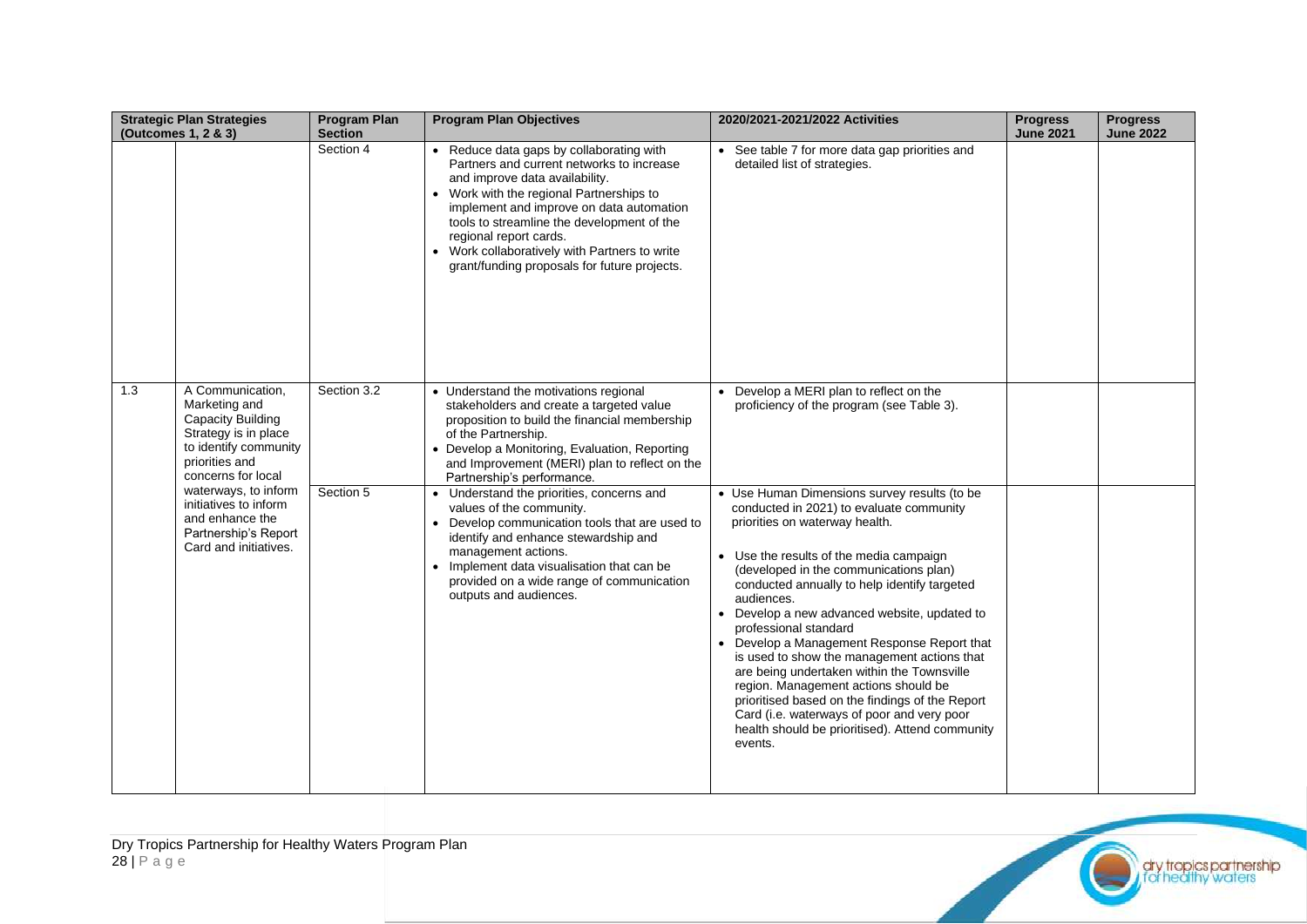|                                                                                                                                                                                                          | <b>Strategic Plan Strategies</b><br>(Outcomes 1, 2 & 3)                                                                                                                                         | <b>Program Plan</b><br><b>Section</b> | <b>Program Plan Objectives</b>                                                                                                         | 2020/2021-2021/2022 Activities                                                                                                                                                                                                                                                                                         | <b>Progress</b><br><b>June 2021</b> | <b>Progress</b><br><b>June 2022</b> |  |
|----------------------------------------------------------------------------------------------------------------------------------------------------------------------------------------------------------|-------------------------------------------------------------------------------------------------------------------------------------------------------------------------------------------------|---------------------------------------|----------------------------------------------------------------------------------------------------------------------------------------|------------------------------------------------------------------------------------------------------------------------------------------------------------------------------------------------------------------------------------------------------------------------------------------------------------------------|-------------------------------------|-------------------------------------|--|
| Outcome 2: The Townsville Dry Tropics Report Card is part of a rigorous, regional integrated monitoring and evaluation framework that informs the management of the region's<br>waterways and ecosystems |                                                                                                                                                                                                 |                                       |                                                                                                                                        |                                                                                                                                                                                                                                                                                                                        |                                     |                                     |  |
|                                                                                                                                                                                                          |                                                                                                                                                                                                 |                                       |                                                                                                                                        |                                                                                                                                                                                                                                                                                                                        |                                     |                                     |  |
| $\overline{2.1}$                                                                                                                                                                                         | The Townsville Dry<br><b>Tropics Report Card</b><br>is produced annually<br>and reports on data<br>that is available and<br>of importance to<br>Partners.                                       | Section 4                             | • Reduce gaps in data by collaborating with<br>Partners and current networks to increase<br>and improve data quality.                  | • See Table 5, for a detailed outline of the report<br>card timeline.<br>• Increase the number of indicators included in<br>the Report Card.<br>Improve the accuracy of existing indicators by<br>increasing the quality of the existing data and/or<br>improving the method to score the indicators<br>(see Table 7). |                                     |                                     |  |
| 2.2                                                                                                                                                                                                      | The Townsville Dry<br><b>Tropics Report Card</b><br>is embedded within a<br>regional integrated<br>monitoring and<br>assessment<br>framework for<br>freshwater, estuarine<br>and marine waters. | Section 2.4                           | Improve alignment with the Reef 2050 Long-<br>term Sustainability Plan, WQIPs, and<br>Regional Partnership 'Network'.                  | See Table 7 for a detailed outline of filling data<br>gaps.<br>• Continue to work closely with government to<br>help inform regional WQIPs and Reef-wide<br>Plans.                                                                                                                                                     |                                     |                                     |  |
| 2.3                                                                                                                                                                                                      | Improve data<br>automation and                                                                                                                                                                  | Section 4                             | • Improve data management.                                                                                                             | • Continue to work closely with other<br>Partnerships to develop data automation tools.                                                                                                                                                                                                                                |                                     |                                     |  |
|                                                                                                                                                                                                          | visualisation to<br>enhance content<br>management and<br>communication.                                                                                                                         | Section 5                             | Implement data visualisation tools that can be<br>provided on wide range of communication<br>outputs and audiences.                    | Update the website to a professional standard<br>$\bullet$<br>and ensure that it has the capacity to run an<br>online data visualisation platform (see Table 9<br>for timeline).<br>Discuss with OGBR and Gladstone Partnership<br>about online data visualisation platforms.                                          |                                     |                                     |  |
| 2.4                                                                                                                                                                                                      | Identify priorities for<br>improved<br>management of the<br>region's waterways                                                                                                                  | Section 5                             | • Develop the Management Response report<br>(Grant deed milestone) that identify and<br>enhance stewardship and management<br>actions. | Work closely with Management Committee<br>members to develop management actions that<br>address key priority areas (see Table 9).                                                                                                                                                                                      |                                     |                                     |  |
|                                                                                                                                                                                                          | and advocate for the<br>inclusion in key<br>regional strategies,<br>an updated regional<br><b>Water Quality</b><br>Improvement Plan.                                                            | Section 4                             | . Work collaboratively with Partners to work on<br>grant proposals for funding.                                                        | Identify data gaps using the report card, and<br>work collaboratively with Partners and network<br>to improve monitoring (see Table 7).                                                                                                                                                                                |                                     |                                     |  |
|                                                                                                                                                                                                          |                                                                                                                                                                                                 |                                       |                                                                                                                                        | Outcome 3: The Partnership is sustained by a strong and stable funding base, leadership, and partners who are committed to influencing positive change in the region.                                                                                                                                                  |                                     |                                     |  |
| 3.1                                                                                                                                                                                                      | The Partnership's<br>reports and activities<br>reflect individual                                                                                                                               | Section 3                             | • Improve relationships with Partners and<br>leverage existing relationships with                                                      | Develop Partner surveys and have follow up -<br>one-on-one conversations to understand the<br>motivations for Partners being members.                                                                                                                                                                                  |                                     |                                     |  |

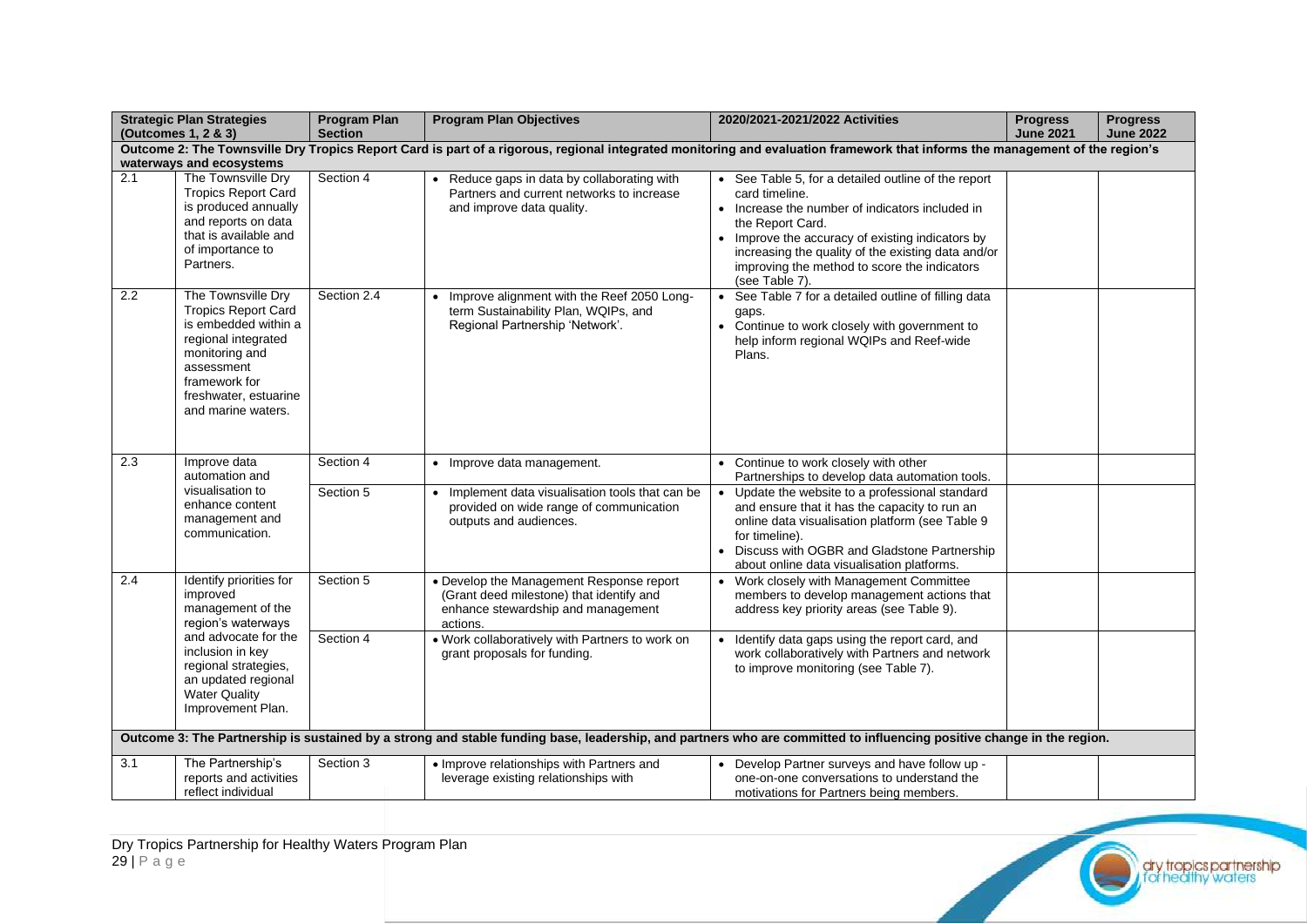|     | <b>Strategic Plan Strategies</b><br>(Outcomes 1, 2 & 3)                                                                                                                        | <b>Program Plan</b><br><b>Section</b> | <b>Program Plan Objectives</b>                                                                                                                                                                                                                                                                                                                                                                                                                                                               | 2020/2021-2021/2022 Activities                                                                                                                                                                                                                                                                                                                                                                                                                                                                                                                                                                                                                                                                            | <b>Progress</b><br><b>June 2021</b> | <b>Progress</b><br><b>June 2022</b> |
|-----|--------------------------------------------------------------------------------------------------------------------------------------------------------------------------------|---------------------------------------|----------------------------------------------------------------------------------------------------------------------------------------------------------------------------------------------------------------------------------------------------------------------------------------------------------------------------------------------------------------------------------------------------------------------------------------------------------------------------------------------|-----------------------------------------------------------------------------------------------------------------------------------------------------------------------------------------------------------------------------------------------------------------------------------------------------------------------------------------------------------------------------------------------------------------------------------------------------------------------------------------------------------------------------------------------------------------------------------------------------------------------------------------------------------------------------------------------------------|-------------------------------------|-------------------------------------|
|     | needs and<br>motivations of the<br>Partnership's<br>members.                                                                                                                   |                                       | partners/stakeholders to build the profile of the<br>Partnership.                                                                                                                                                                                                                                                                                                                                                                                                                            | • Using those surveys, modify the Program Plan<br>appropriately in 2021 to align with partner's<br>needs and motivations.<br>Develop a MERI Plan to enhance the relevance<br>of the Partnership to the community.                                                                                                                                                                                                                                                                                                                                                                                                                                                                                         |                                     |                                     |
| 3.2 | The communication,<br>marketing and<br>capacity building<br>strategy of the<br>Partnership aligns<br>with agreed priorities<br>and values of the<br>Partners.                  | Section 3 & 5                         | • Understand motivations regional stakeholders<br>and create targeted value propositions<br>• Improve relationship with Partners and<br>leverage existing relationships with<br>partners/stakeholders to build the profile of the<br>Partnership.<br>• Develop a seminar to help promote the<br>Partnership to potential partners and the<br>community.<br>• Improve the brand and community awareness<br>of the Partnership.<br>• Improve key messaging and outreach of the<br>Partnership. | • Develop Partner surveys and have follow up<br>one-on-one conversations to understand the<br>motivations for Partners being members.<br>• Develop a range of material that highlights key<br>information from the technical report.<br>• Create a seminar and networking event that<br>promotes the Report Card, celebrates Partners<br>and identifies priority issues in relation to<br>waterway health (see Table 4).<br>• Develop and implement a communication plan<br>to increase the awareness of the Partnership.<br>• Attend community events.<br>• Create a Management Report that identifies<br>areas that are a priority to improve and update<br>management targets for waterway indicators. |                                     |                                     |
| 3.3 | Maintain strong<br>collaboration with the<br><b>Great Barrier Reef</b><br><b>Regional Report</b><br>Card Partnerships to<br>share learnings and<br>collaborate of<br>projects. | Section 3.1.1                         | • Improve collaborations between Partnership<br>and collaborations of the Partnership<br>Network.                                                                                                                                                                                                                                                                                                                                                                                            | • Participate in monthly EO meetings and catch-<br>ups and communicate regularly with the<br>Partnership Network.<br>• Participate in biannual Regional Strategic<br>Workshops organised by OGBR.<br>• Technical Officer to continue working with the<br>TOs from the other Partnerships to develop<br>indicators, data automation and other Technical<br>priorities.                                                                                                                                                                                                                                                                                                                                     |                                     |                                     |
| 3.4 | Professional<br>development plans<br>and succession<br>plans are developed<br>for all Partnership<br>staff.                                                                    | Section 3.2.4 &<br>Appendix B         | • Implement professional development and<br>succession plans.                                                                                                                                                                                                                                                                                                                                                                                                                                | • Attend conferences and networking events.<br>• Attend training courses, such as R and GIS.,<br>and leadership training.<br>• Organise a filing system to ensure all historical<br>files are stored and easy to find<br>• Journal all projects to list the background<br>behind decisions.<br>• Review Risk Assessment (Appendix B)<br>annually to identify and manage unforeseen<br>circumstances.                                                                                                                                                                                                                                                                                                      |                                     |                                     |

dry tropics partnership<br>I, for healthy waters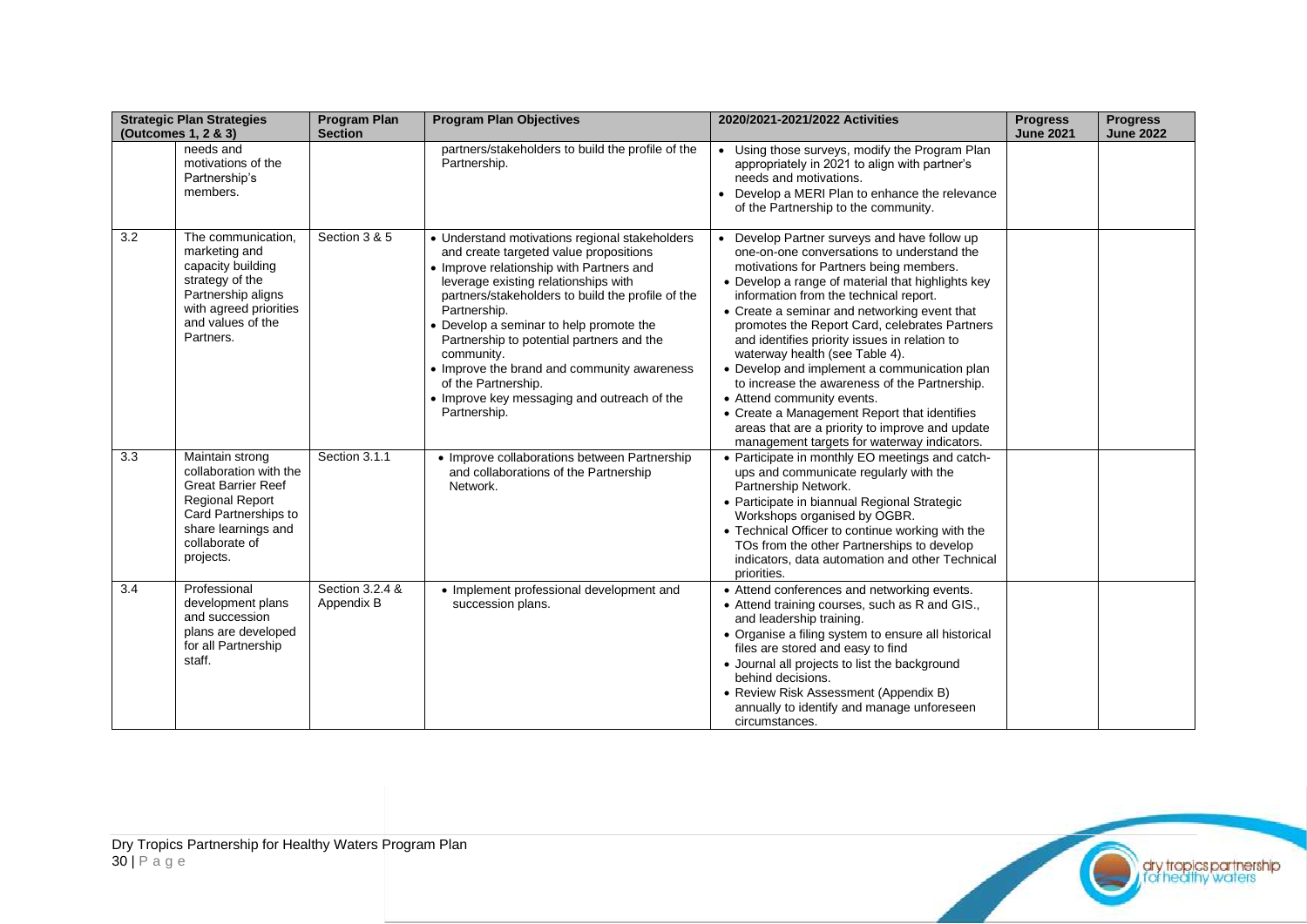|     | <b>Strategic Plan Strategies</b><br>(Outcomes $1, 2 \& 3$ )                                                                                                     | <b>Program Plan</b><br><b>Section</b> | <b>Program Plan Objectives</b> | 2020/2021-2021/2022 Activities                                                                                                     | <b>Progress</b><br><b>June 2021</b> | <b>Progress</b><br><b>June 2022</b> |
|-----|-----------------------------------------------------------------------------------------------------------------------------------------------------------------|---------------------------------------|--------------------------------|------------------------------------------------------------------------------------------------------------------------------------|-------------------------------------|-------------------------------------|
| 3.5 | Confirm the spatial<br>scope of the Report<br>Card to ensure it<br>reflects the needs of<br>key stakeholders<br>and the Townsville<br>Dry Tropics<br>community. | Section 3.2.3                         | Review scope in 2021           | Workshop will be organised within the first<br>quarter of 2021 to confirm the spatial scope that<br>the Partnership will focus on. |                                     |                                     |

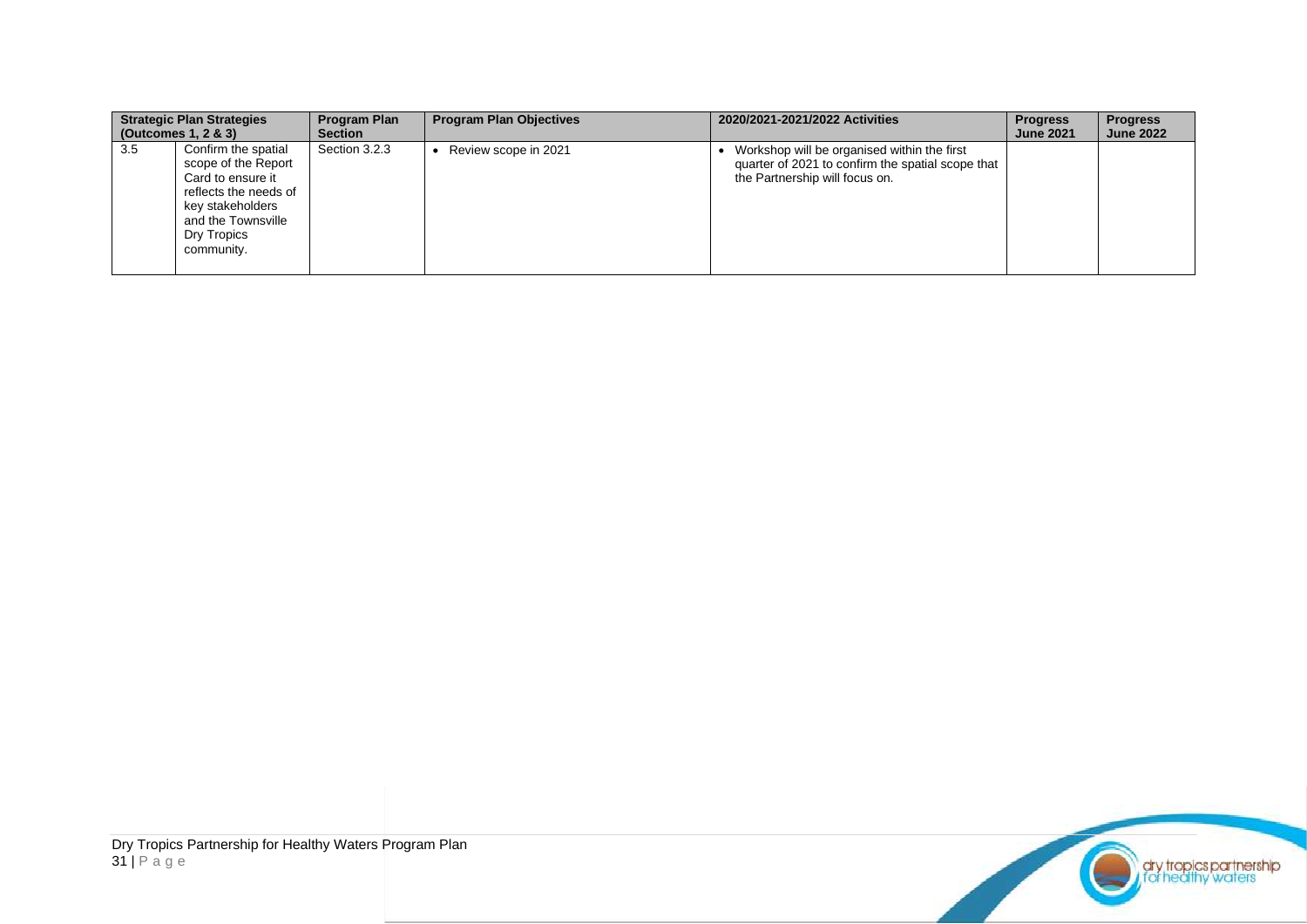## <span id="page-31-0"></span>**Appendix B: Risk Assessment and mitigation strategies for 2020-2022.**

### **Communication Outputs:**

| Hazard<br><b>Aspect</b>                                                                            | <b>Potential</b><br><b>Impacts</b>                                                                                                           | <b>Mitigation Strategy</b>                                                                                                                                                                                                                             | Likelihood<br>(Mitigation) | <b>Consequen</b><br>ce<br>(Mitigation) | <b>Risk Level</b><br>(Mitigation) | <b>Risk</b><br><b>Management</b><br><b>Status</b> |
|----------------------------------------------------------------------------------------------------|----------------------------------------------------------------------------------------------------------------------------------------------|--------------------------------------------------------------------------------------------------------------------------------------------------------------------------------------------------------------------------------------------------------|----------------------------|----------------------------------------|-----------------------------------|---------------------------------------------------|
| IF COVID-<br>19<br><b>Continues:</b><br>2020 Report<br>Card<br>Release<br>delays                   | Release delayed<br>or unable to<br>achieve event                                                                                             | Develop a soft launch<br>media strategy in addition<br>to a hard launch to<br>minimise impact. Work<br>with communications team<br>for virtual launch.                                                                                                 | Unlikely                   | Minor                                  | Low                               | Requires<br>action/<br>investigation              |
| IF COVID-<br>19<br><b>Continues:</b><br>2020 Report<br>Card<br>Launch<br>delays or<br>cancellation | Temporal<br>relevance of<br>information -<br>lesser impact<br>soft launch<br>already done,<br>leading to less<br>media interest in<br>promo. | Develop hard launch<br>media strategy to<br>maximise promotion                                                                                                                                                                                         | Unlikely                   | Minor                                  | Low                               | Requires<br>action/<br>investigation              |
| IF COVID-<br>19<br>continues:<br>Comms<br>produced<br>delayed by<br>working<br>remotely            | Partnership<br>comms material<br>- email outs.<br>website content.<br>articles not<br>completed when<br>required                             | Ensure appropriate remote<br>access facilities and apps<br>available for use.<br>Schedule a minimum of<br>one weekly meeting with<br>staff                                                                                                             | Possible                   | Minor                                  | Low                               | Being<br>monitored/<br>assessed                   |
| Community<br>events<br>delayed or<br>cancelled;<br>Reduction of<br>community<br>outreach<br>events | Unable to use<br>community<br>events to<br>promote the<br>Partnership and<br>its recent report<br>card                                       | If in-person events are<br>unable to be achieved.<br>ensure active online<br>presence. Develop and<br>implement an online<br>interactive strategy using<br>social media events.<br>Implement regular online<br>seminars? Incorporate<br>quest speakers | Likely                     | Minor                                  | <b>Medium</b>                     | Requires<br>action/<br>investigation              |

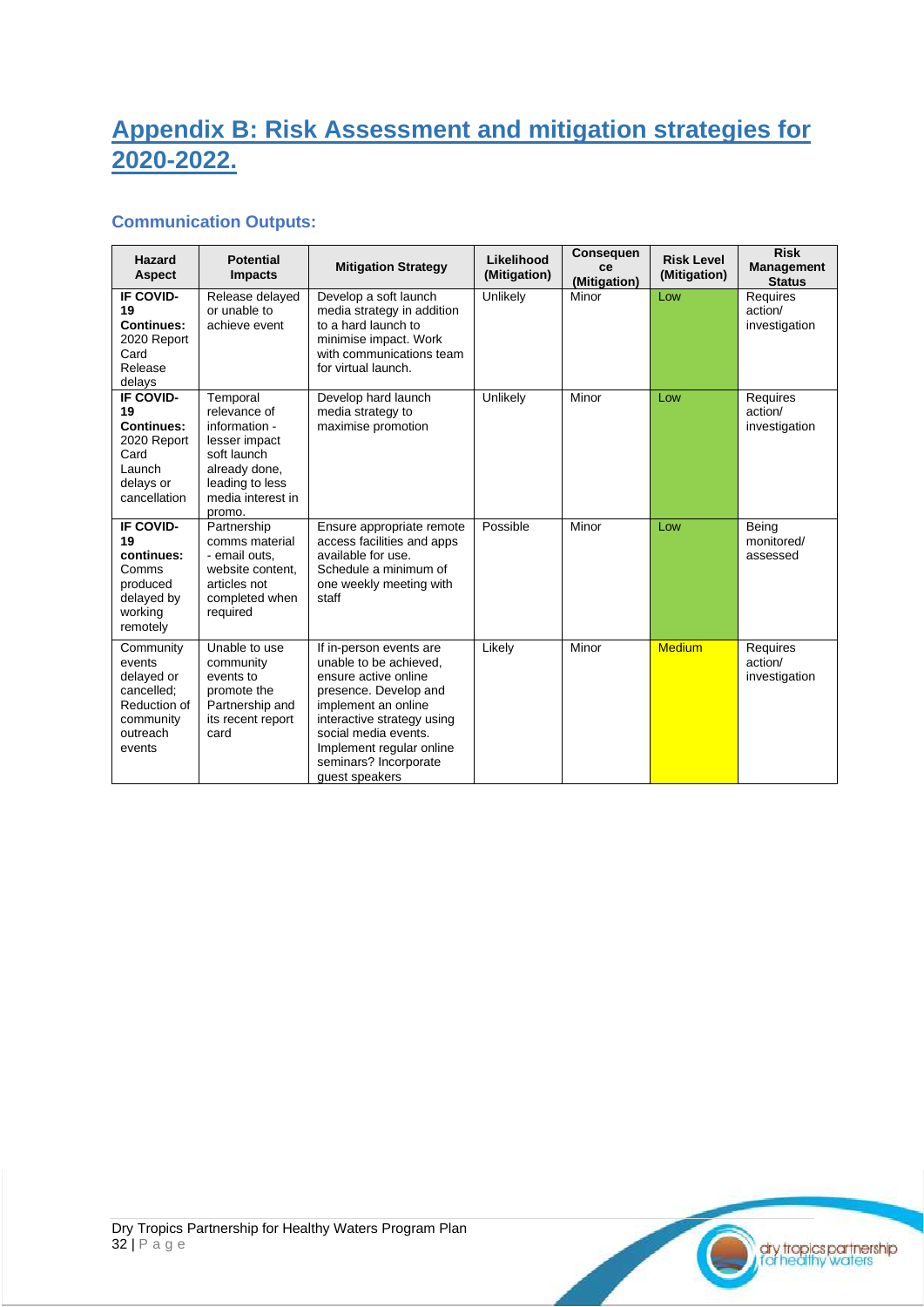### **Collaboration and networking:**

| <b>Hazard Aspect</b>                                                                                 | <b>Potential Impacts</b>                                                                                                                                                                                                                                                                                                                                                                                                                                                                                                                           | <b>Mitigation</b><br><b>Strategy</b>                                                                                                                                      | Likelihood<br>(Mitigation) | <b>Consequen</b><br>ce<br>(Mitigation) | <b>Risk Level</b><br>(Mitigation) | <b>Risk</b><br><b>Manageme</b><br>nt Status |
|------------------------------------------------------------------------------------------------------|----------------------------------------------------------------------------------------------------------------------------------------------------------------------------------------------------------------------------------------------------------------------------------------------------------------------------------------------------------------------------------------------------------------------------------------------------------------------------------------------------------------------------------------------------|---------------------------------------------------------------------------------------------------------------------------------------------------------------------------|----------------------------|----------------------------------------|-----------------------------------|---------------------------------------------|
| Reduced<br>networking/collaboration<br>opportunities<br>/satisfaction with<br>Partnership experience | N/A - not raised as an<br>issue, but longer term<br>effects could include<br>fewer side projects as a<br>result of collaboration<br>opportunities not being<br>identified through face to<br>face contact And/Or<br>Partners leaving<br>because their<br>Partnership experience<br>wasn't as rewarding for<br>them as it would have<br>been with face to face<br>meetings. Strategic<br>Partnership Workshop<br>participation would be<br>more difficult, possibly<br>resulting in fewer<br>workshop outcomes of<br>benefit to the<br>Partnership. | Use chat room<br>functions in<br>Teams to<br>encourage small<br>group separate<br>discussions.<br>Identify and use<br>programs or apps<br>for white board<br>functioning. | Likely                     | Moderate                               | <b>Medium</b>                     | Requires<br>action<br>/investigatio<br>n    |

### **Efficacy of Partnership Team:**

| <b>Hazard</b><br><b>Aspect</b>                                                  | <b>Potential</b><br><b>Impacts</b>                                                                                                                                                                                                                                                      | <b>Mitigation</b><br><b>Strategy</b>                                                                                                                                                                                                                                                                                                   | Likelihood<br><b>Mitigation</b> | <b>Consequence</b><br><b>Mitigation</b> | <b>Risk Level</b><br>(Mitigation) | <b>Risk Management</b><br><b>Status</b> |
|---------------------------------------------------------------------------------|-----------------------------------------------------------------------------------------------------------------------------------------------------------------------------------------------------------------------------------------------------------------------------------------|----------------------------------------------------------------------------------------------------------------------------------------------------------------------------------------------------------------------------------------------------------------------------------------------------------------------------------------|---------------------------------|-----------------------------------------|-----------------------------------|-----------------------------------------|
|                                                                                 |                                                                                                                                                                                                                                                                                         |                                                                                                                                                                                                                                                                                                                                        |                                 |                                         |                                   |                                         |
| On-boarding<br>new staff<br>members<br>online                                   | Not a current<br>issue, but<br>possible if part-<br>time staff is<br>hired. This will<br>cause longer<br>time for<br>onboarding,<br>leading to<br>delays in<br>deliverables,<br>hence<br>potentially<br>defeating the<br>purpose of<br>brining on board<br>a part time staff<br>member. | Acquire office<br>space ASAP. If<br>a new staff<br>member is<br>brought on<br>board, ensure<br>that they are<br>hired September<br>(prior to busy<br>period) to<br>ensure efficient<br>training. Ensure<br>appropriate<br>remote access<br>facilities and<br>apps available<br>for use.<br>Appropriate<br>handover<br>processes are in | Likely                          | Minor                                   | <b>Medium</b>                     | Requires<br>action/investigation        |
| Integration of<br>internal<br><b>Report Card</b><br>preparation<br>process      | 2020 Report<br>card launch<br>delays due to<br>continued<br>disruption to<br>internal work<br>processes                                                                                                                                                                                 | place.<br>Ensure<br>appropriate<br>remote access<br>facilities and<br>apps available<br>for use                                                                                                                                                                                                                                        | Unlikely                        | Minor                                   | Low                               | Being<br>monitored/assessed             |
| Loss of staff<br>and their<br>corporate<br>knowledge<br>due to<br>illness/leave | 2020 Report<br>card launch<br>delays due to<br>disruption to<br>internal work<br>processes                                                                                                                                                                                              | Ensure<br>appropriate<br>handover<br>processes are in<br>place (if<br>possible). Hire<br>part-time staff to<br>help with the<br>workload. Staff<br>to develop work<br>logs/diaries to<br>track plans and                                                                                                                               | Possible                        | Major                                   | <b>High</b>                       | Requires<br>action/investigation        |

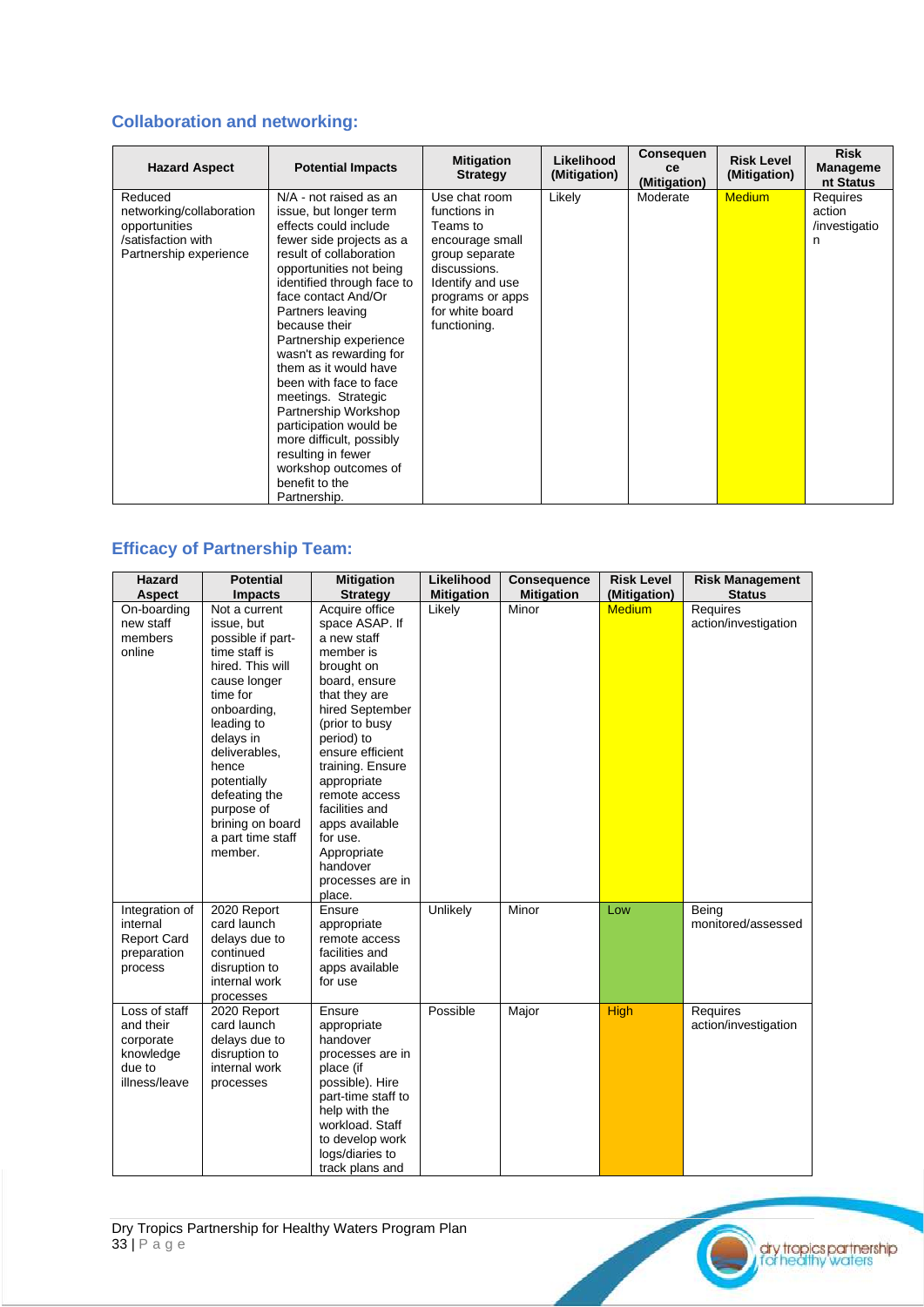|  | decisions made<br>for each project. |  |  |
|--|-------------------------------------|--|--|
|  |                                     |  |  |
|  |                                     |  |  |
|  |                                     |  |  |
|  |                                     |  |  |

### **Financial Viability:**

| Hazard<br>Aspect                                                        | <b>Potential Impacts</b>                                                                                                              | <b>Mitigation</b><br><b>Strategy</b>                                                                                                                                                                                                                                                                   | Likelihood<br><b>Mitigation</b> | Consequence<br><b>Mitigation</b> | <b>Risk Level</b><br>(Mitigation) | <b>Risk Management</b><br><b>Status</b> |
|-------------------------------------------------------------------------|---------------------------------------------------------------------------------------------------------------------------------------|--------------------------------------------------------------------------------------------------------------------------------------------------------------------------------------------------------------------------------------------------------------------------------------------------------|---------------------------------|----------------------------------|-----------------------------------|-----------------------------------------|
| Reduced<br>Partner<br>funding -<br>Partners<br>leaving                  | Lost CVA due to<br>COIVD-19                                                                                                           | Actively<br>contact<br>Partners to<br>monitor their<br>ability to<br>contribute<br>funds.<br>Review<br>budget<br>scenario<br>based on this<br>and the<br>additional 2<br>years of<br>government<br>funding<br>announced.                                                                               | Unlikely                        | Minor                            | Low                               | Being<br>monitored/assessed             |
| Reduced<br>Partner<br>funding -<br>harder to<br>attract new<br>Partners | 2021/2022 budget<br>reduced resulting in<br>reduced<br>programs/report<br>card results being<br>delivered and/or<br>need to cut staff | Actively<br>monitor<br>Partnership<br>comms data<br>to assess<br>ability to<br>attract new<br>funds.<br>Review<br>budget<br>scenario<br>based on this<br>and the<br>additional 2<br>years of<br>government<br>funding<br>announced.<br>Develop a<br>strategic work<br>plan to attract<br>new partners. | Likely                          | Moderate                         | <b>High</b>                       | Requires<br>action/investigation        |
| Financial<br>viability of<br>host<br>organisation                       | N/A - not identified<br>as an issue                                                                                                   | N/A                                                                                                                                                                                                                                                                                                    | Rare                            | Minor                            | Low                               | No action required                      |

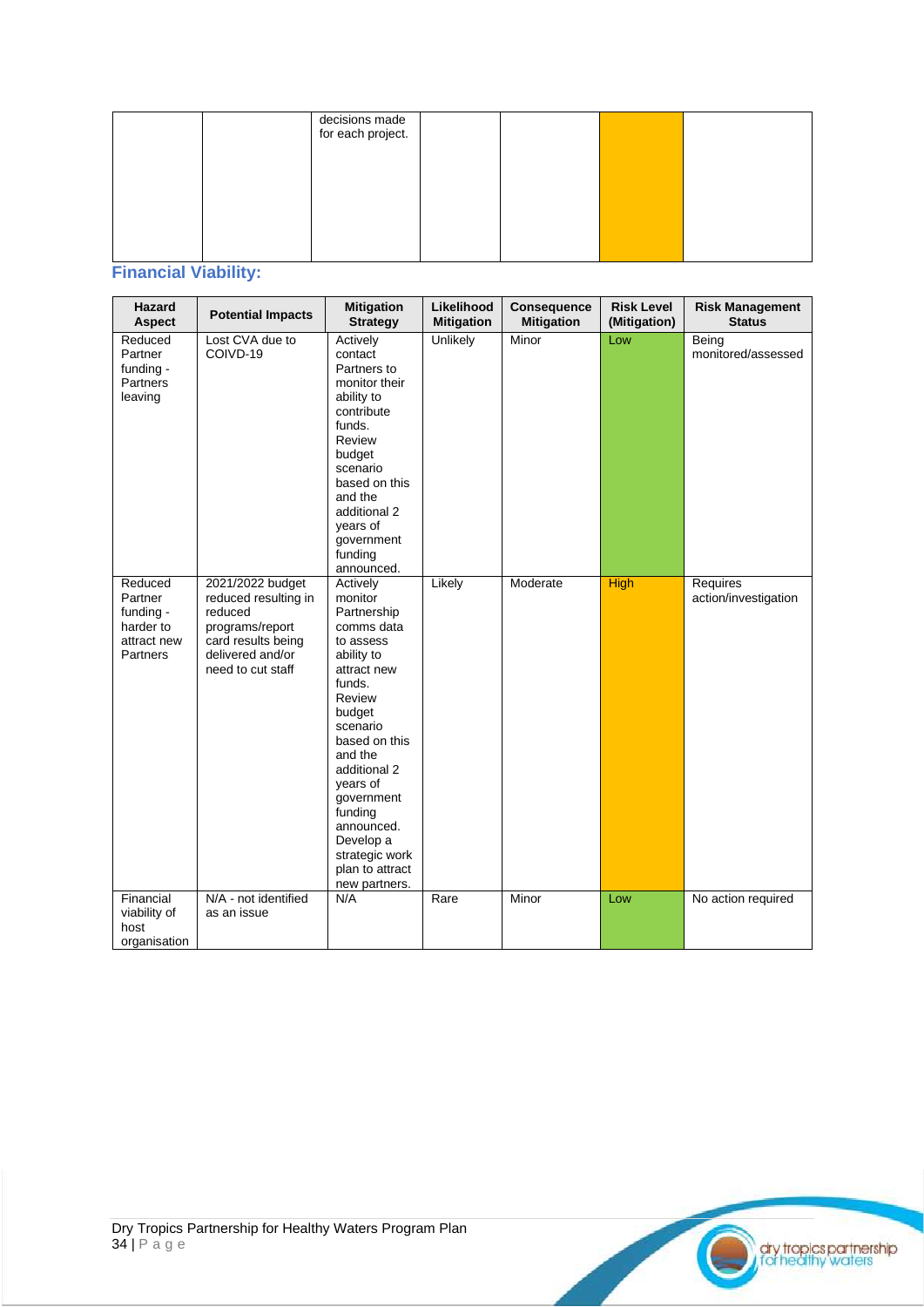|  |  |  | <b>Core and Additional Monitoring Programs:</b> |  |
|--|--|--|-------------------------------------------------|--|
|--|--|--|-------------------------------------------------|--|

| Hazard<br><b>Aspect</b>                                          | <b>Potential Impacts</b>                                                                                                                                                                                                                                                                                                                                                                                                                                                                                         | <b>Mitigation</b><br><b>Strategy</b>                                                                                                                                                                                | Likelihood<br><b>Mitigation</b> | <b>Consequence</b><br><b>Mitigation</b> | <b>Risk Level</b><br>(Mitigation) | <b>Risk Management</b><br><b>Status</b> |
|------------------------------------------------------------------|------------------------------------------------------------------------------------------------------------------------------------------------------------------------------------------------------------------------------------------------------------------------------------------------------------------------------------------------------------------------------------------------------------------------------------------------------------------------------------------------------------------|---------------------------------------------------------------------------------------------------------------------------------------------------------------------------------------------------------------------|---------------------------------|-----------------------------------------|-----------------------------------|-----------------------------------------|
| Delays or<br>cancellation<br>of linked<br>monitoring<br>programs | Reduced indicator<br>data in 2021 report<br>card and reduced<br>confidence<br>associated with<br>reported results.<br>Reduced ability to<br>make direct<br>temporal<br>comparisons.<br>Worse case would<br>be having to cancel<br>the release of<br>report card due to<br>insufficient data.<br><b>NOTE: At this</b><br>stage lost three<br>months of WQ<br>data from some<br>providers for the<br>2020-2021 Report<br>Card                                                                                      | Continue to<br>seek updates<br>from external<br>data collection<br>agencies on<br>the status of<br>monitoring<br>programs.<br>Work with<br>TWG and ISP<br>to manage<br>data gaps and<br>the message<br>around this. | Unlikely                        | Moderate                                | <b>Moderate</b>                   | Being<br>monitored/assessed             |
| Delays to<br>or<br>cancellation<br>Ωf<br>additional<br>programs  | Delays to citizen<br>science and<br>Human dimensions<br>monitoring<br>programs, leading<br>to delays in<br>incorporating<br>results in report<br>cards until at least<br>2021 report card.<br><b>NOTE: CVA</b><br>(which collected<br>citizen science<br>data) is no longer<br>in Townsville and<br>there has been<br>few/no clean-ups<br>within the<br><b>Townsville region</b><br>for the litter<br>metric. It is<br>unlikely Reef<br>Check has<br>completed<br>volunteer surveys<br>(for the coral<br>metric) | Continue to<br>seek updates<br>from external<br>data collection<br>agencies on<br>the status of<br>monitoring<br>programs.<br>Work with<br>TWG and ISP<br>to manage<br>data gaps and<br>messaging<br>around this.   | Unlikely                        | Moderate                                | <b>Moderate</b>                   | Being<br>monitored/assessed             |

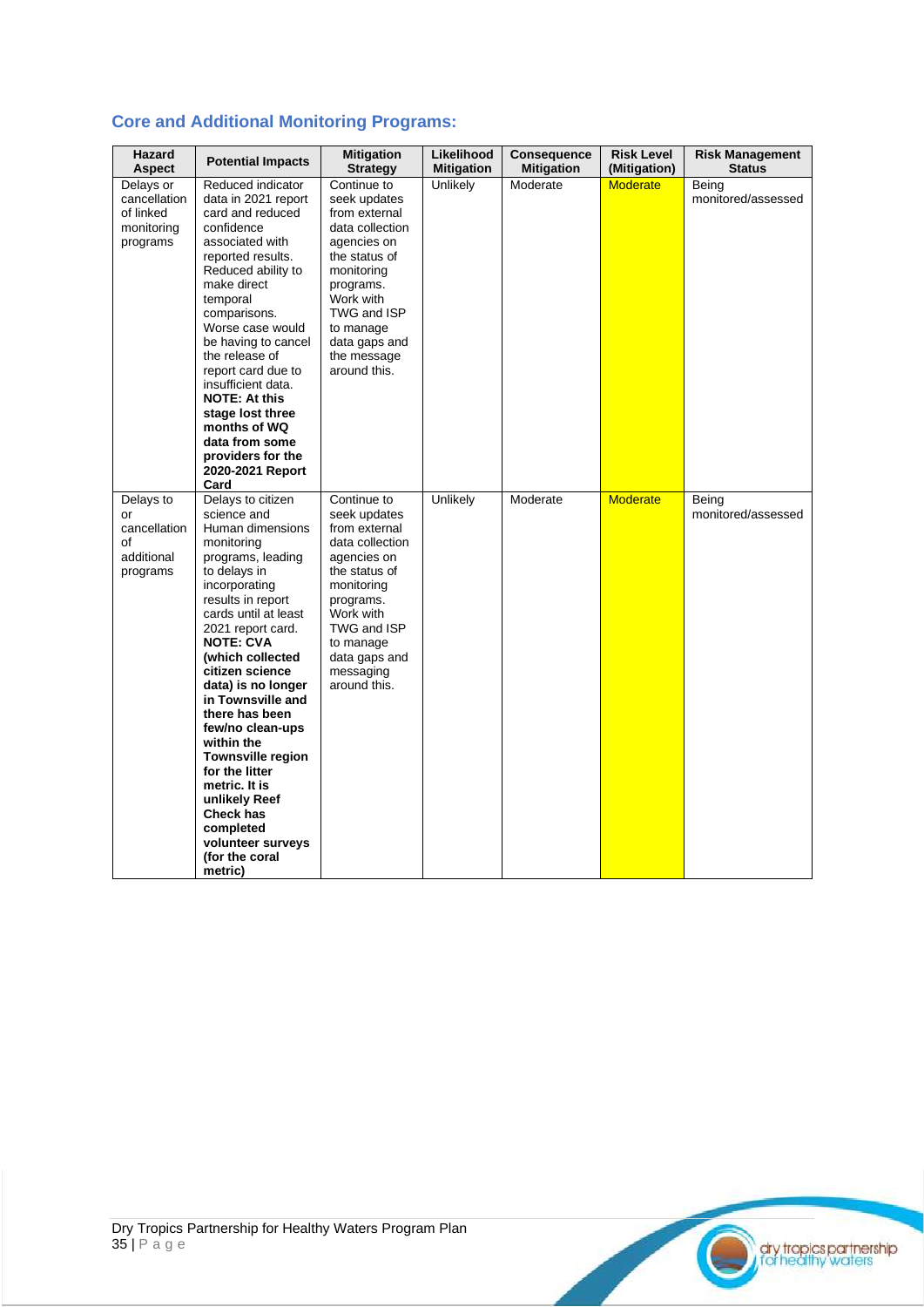### **Partnership Governance:**

| <b>Hazard</b><br>Aspect                                                                                          | <b>Potential</b><br><b>Impacts</b>                                                                                                                                                     | <b>Mitigation</b><br><b>Strategy</b>                                                                                                                                                                                                            | Likelihood<br><b>Mitigation</b> | <b>Consequence</b><br><b>Mitigation</b> | <b>Risk Level</b><br>(Mitigation) | <b>Risk Management</b><br><b>Status</b> |
|------------------------------------------------------------------------------------------------------------------|----------------------------------------------------------------------------------------------------------------------------------------------------------------------------------------|-------------------------------------------------------------------------------------------------------------------------------------------------------------------------------------------------------------------------------------------------|---------------------------------|-----------------------------------------|-----------------------------------|-----------------------------------------|
| MC and<br>Partnership<br>Meeting<br>Attendance/<br>Representation                                                | Inability to gain<br>quorum at MC<br>meetings or<br>disruptions to<br>comms with<br>Partners                                                                                           | Has not been<br>an issue.<br>Ensure<br>appropriate<br>remote access<br>facilities and<br>apps available<br>for use by<br>Partnership<br>staff and that<br>online meeting<br>apps suit most<br>MC members<br>and<br>Partnership<br>organisations | Unlikely                        | Minor                                   | Low                               | Mitigation in<br>progress               |
| Governance<br>impeded by<br>working<br>remotely                                                                  | Governance<br>and financial<br>management<br>reviews<br>becomes<br>secondary to<br>other business<br>due to remote<br>working,<br>leading to<br>pitfalls                               | Schedule<br>qovernance<br>and financial<br>management<br>reviews and<br>raise any<br>delays at MC<br>meetings to<br>identify<br>solutions                                                                                                       | Unlikely                        | Minor                                   | Low                               | Requires<br>action/investigation        |
| Ability of host<br>organisation to<br>support<br>Partnership<br>staff with<br>resources                          | $N/A - no$<br>Partnership<br>host -limited<br>resources<br>issues<br>identified                                                                                                        | N/A                                                                                                                                                                                                                                             | Unlikely                        | Minor                                   | Low                               | No action required                      |
| Technical<br>review and<br>endorsement<br>of report card<br>products<br>delayed due to<br>travel<br>restrictions | Delays in<br>gaining timely<br>endorsement<br>from the TWG<br>and ISP for<br>result inclusion<br>in report cards<br>due to remote<br>working<br>situation of<br>TWG and ISP<br>members | Work with<br>OGBR to<br>address and<br>monitor TWG<br>and ISP online<br>meeting<br>progress                                                                                                                                                     | Unlikely                        | Minor                                   | Low                               | Beina<br>monitored/assessed             |

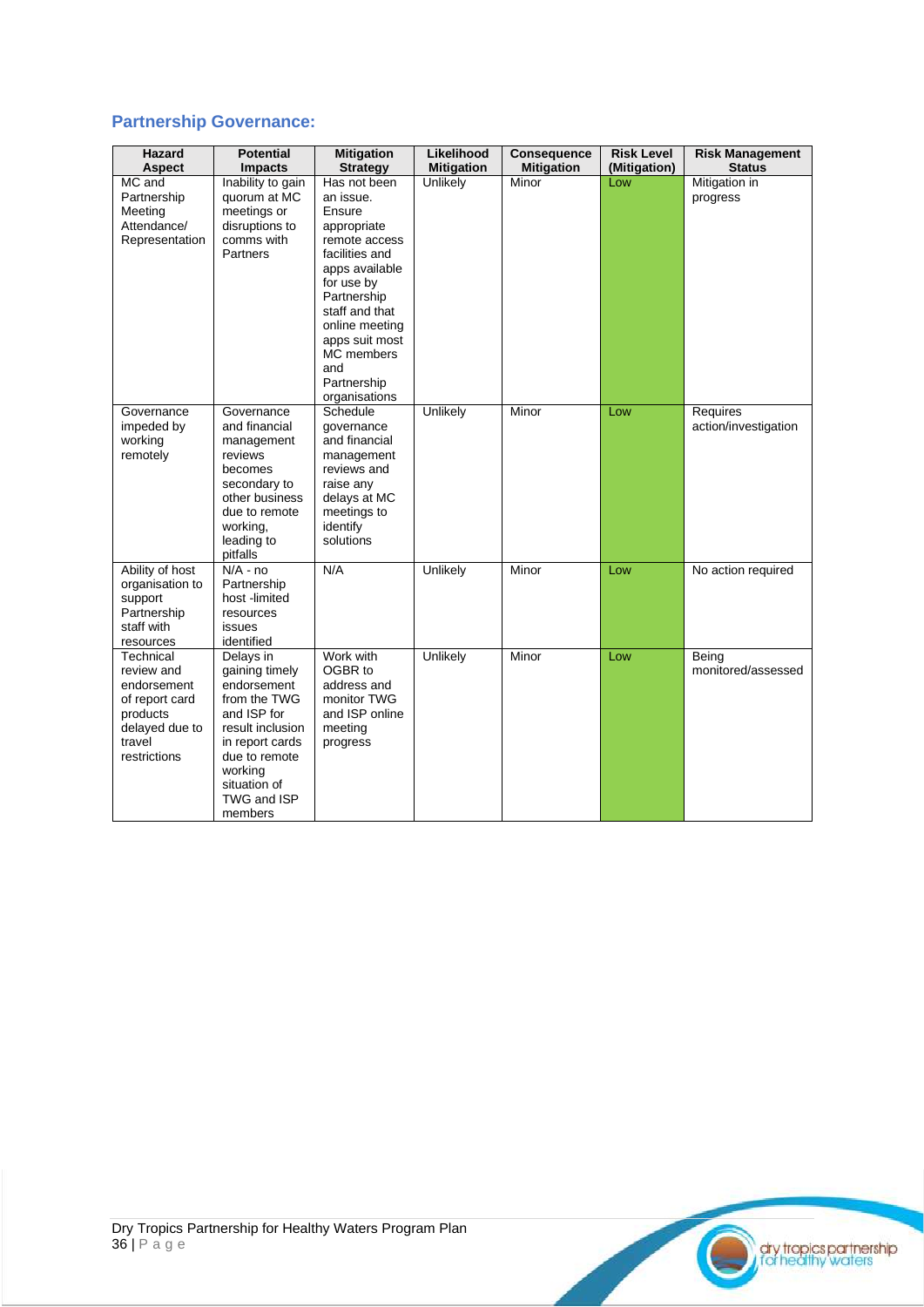|                                           |              |              | 2020         |              |              |                |              |              |              | 2021 |     |     |     |     |            |
|-------------------------------------------|--------------|--------------|--------------|--------------|--------------|----------------|--------------|--------------|--------------|------|-----|-----|-----|-----|------------|
| <b>Measure</b>                            | Sep          | Oct          | Nov          | <b>Dec</b>   | Jan          | Feb            | Mar          | Apr          | May          | Jun  | Jul | Aug | Sep | Nov | <b>Dec</b> |
| Partners in the Program                   | 15           | 15           | 15           | 15           | 15           | 16             | 16           | 18           | 19           |      |     |     |     |     |            |
| <b>Event Participation</b>                | $\mathbf{0}$ | 2            | $\mathbf{1}$ | $\mathbf 0$  | $\mathbf{0}$ | $\mathbf{1}$   | 2            | $\mathbf{0}$ | $\mathbf{1}$ |      |     |     |     |     |            |
| Facebook<br>followers                     | 333          | 348          | 350          |              | 338          |                |              |              |              |      |     |     |     |     |            |
| Instagram<br>followers                    | 140          | 142          | 147          |              | 149          |                |              |              |              |      |     |     |     |     |            |
| LinkedIn<br>followers                     | 135          | 135          | 135          |              | 140          |                |              |              |              |      |     |     |     |     |            |
| <b>Total Post</b><br>engagements          | n/a          | n/a          | 10           |              |              |                |              |              |              |      |     |     |     |     |            |
| Media coverage (TV,<br>radio, print)      | $\mathbf 0$  | $\mathbf 0$  | 0            | $\mathbf 0$  | $\mathbf 0$  | 0              | 0            | $\mathbf 0$  | 0            |      |     |     |     |     |            |
| Newsletters sent to<br><b>Subscribers</b> | $\mathbf{0}$ | $\mathbf 0$  | $\mathbf 0$  | $\mathbf{1}$ | $\mathbf 0$  | $\overline{0}$ | $\mathbf{0}$ | $\mathbf{1}$ | $\mathbf{0}$ |      |     |     |     |     |            |
| Website traffic - total<br>overall        | 283          | 128          | 106          |              |              |                |              |              |              |      |     |     |     |     |            |
| <b>Partner Communication</b>              | $\mathbf{0}$ | $\mathbf{0}$ | 1            | $\mathbf{1}$ | $\mathbf{1}$ | $\overline{0}$ | $\mathbf{1}$ | $\mathbf{0}$ | $\mathbf{1}$ |      |     |     |     |     |            |

### <span id="page-36-0"></span>**Appendix C. Communications dashboard**

#### **Community, partner engagement and networking events:**

| <b>Date</b>       | <b>Event Type</b>                    | <b>Staff/Management</b> |
|-------------------|--------------------------------------|-------------------------|
|                   |                                      | <b>Committee</b>        |
| October 2020      | <b>NQCC Burdekin Seminar</b>         | Annie Bauer-Civiello    |
| October 2020      | <b>NQDT Community Grant Workshop</b> | Annie Bauer-Civiello    |
| November 2020     | River Symposium Diversity in the     | Annie Bauer-Civiello    |
|                   | Water Networking event               |                         |
| November 2020     | Presented at the Community           | Annie Bauer-Civiello    |
|                   | Liaison Group with Port of           |                         |
|                   | Townsville                           |                         |
| February 2021     | NQCC World Wetland Day event         | Annie Bauer-Civiello    |
| March 2021        | <b>School Presentation</b>           | Elaine Glen             |
| <b>March 2021</b> | Reef Ecologic Citizen Science        | Annie Bauer-Civiello    |
|                   | Workshop                             |                         |
| March 2021        | <b>OGBR Partnership Strategic</b>    | Annie Bauer-Civiello,   |
|                   | Workshop                             | Tegan Whitehead, Di     |
|                   |                                      | Tarte, Sharon Marks,    |
|                   |                                      | <b>Chris Manning</b>    |
| May 2021          | City of Science: Townsville event    | Annie Bauer-Civiello    |

#### **List of Partnership meetings**

| November 2020    | Management Committee and Partner Meeting |
|------------------|------------------------------------------|
| 24 February 2021 | Management Committee meeting             |
| 24 March 2021    | Partner meeting                          |
| 22 April 2021    | Management Committee meeting             |

### <span id="page-36-1"></span>**Appendix D: Register of new Partners**

List to changes in Partners as of October 2020.

| . .<br>.<br>ີ | -<br>$\cdots$<br>пе<br>αισ                                  |
|---------------|-------------------------------------------------------------|
| MIC<br>- AU   | nnn<br>-11.<br>$\overline{\phantom{a}}$<br>LUL 1<br>ັ<br>◡∼ |